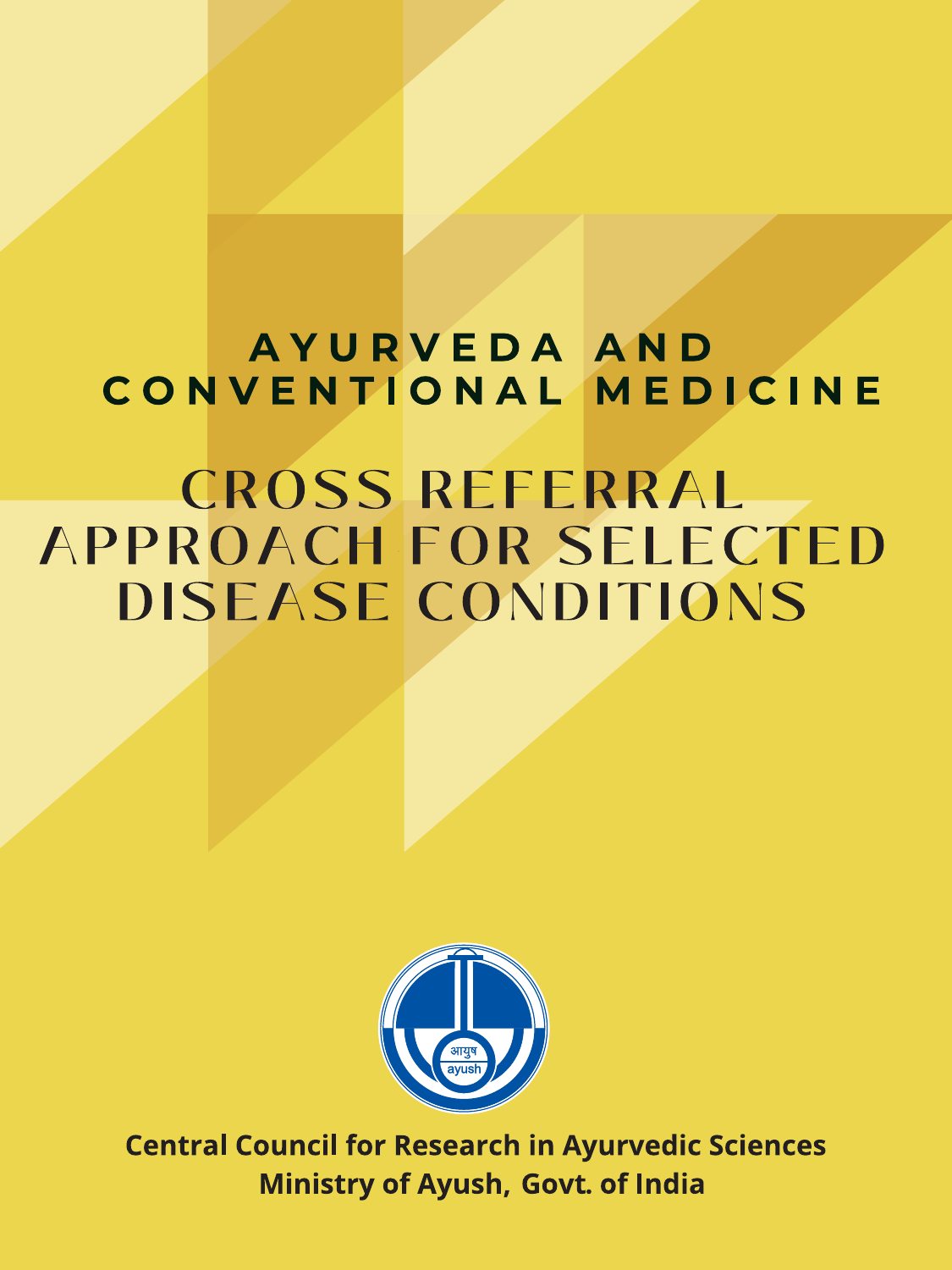## **Ayurveda and Conventional Medicine** *Cross Referral Approach for Select Disease Conditions*



**CENTRAL COUNCIL FOR RESEARCH IN AYURVEDIC SCIENCES**

Ministry of AYUSH, Government of India J.L.N.B.C.A.H. Anusandhan Bhavan, No. 61-65, Institutional Area Opp. D-Block, Janakpuri, New Delhi - 110058 www.ccras.nic.in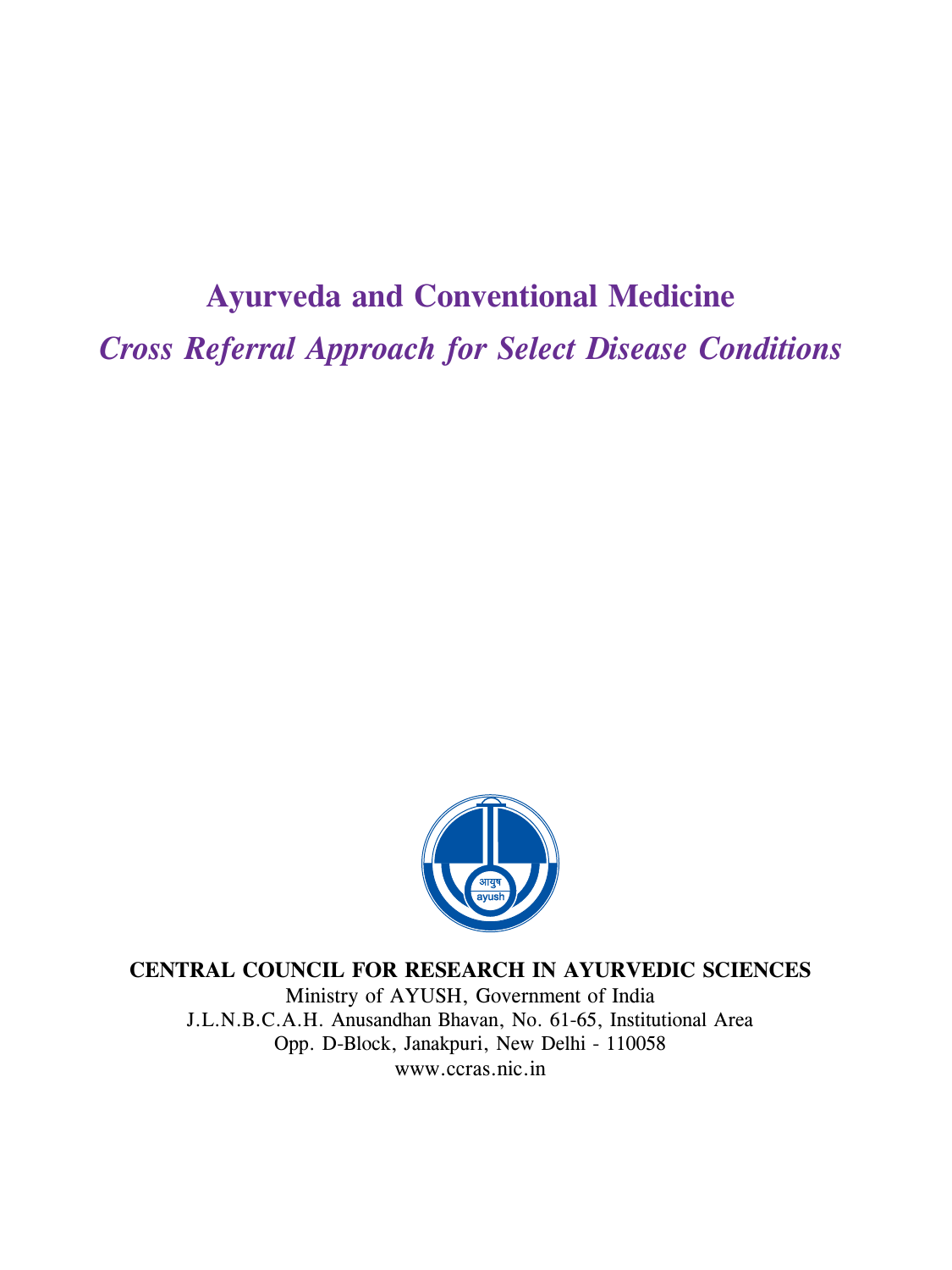#### **©2021, Central Council for Research in Ayurvedic Sciences, Ministry of Ayush, Government of India, New Delhi.**

**ISBN**: 978-81-954096-6-2

#### **Published by:**

Central Council for Research in Ayurvedic Sciences (CCRAS), New Delhi-110058

#### **Disclaimer:**

All possible efforts have been made to ensure the correctness of the contents. Corrective measures shall be taken up once such errors are brought to the notice of the content developers.

**Printed at: Dolphin-Printo Graphics, New Delhi**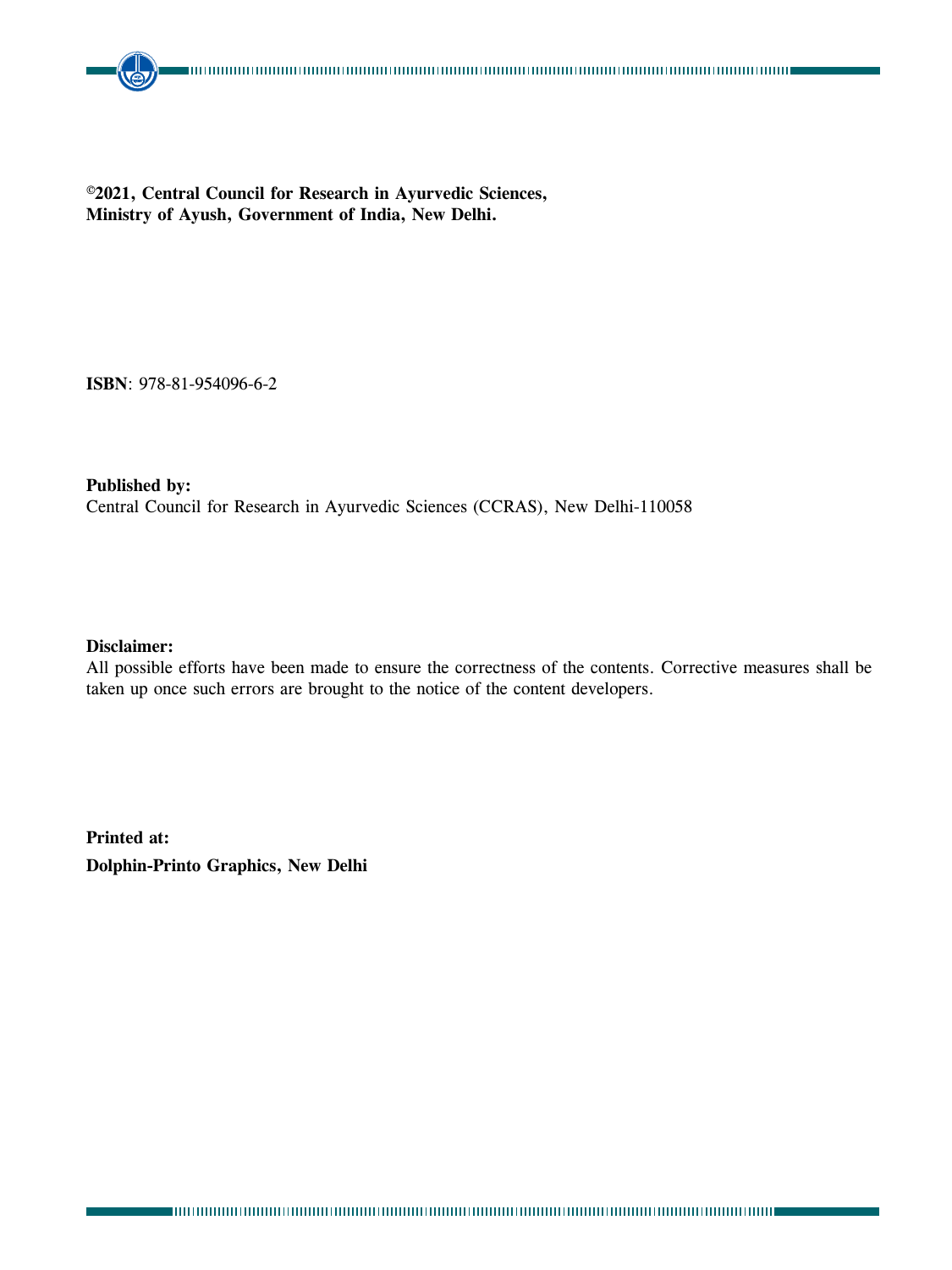## **Ayurveda and Conventional Medicine** *Cross Referral Approach for Select Disease Conditions*

#### **Editor**

#### **N. Srikanth**

Director General (Additional charge) Central Council for Research in Ayurvedic Sciences, New Delhi

#### **Content Developer**

#### **Sulochana Bhat**

Assistant Director, Incharge Central Ayurveda research Institute, Bengaluru "Centre of excellence in research and clinical services for Madhumeha (Diabetes Mellitus)"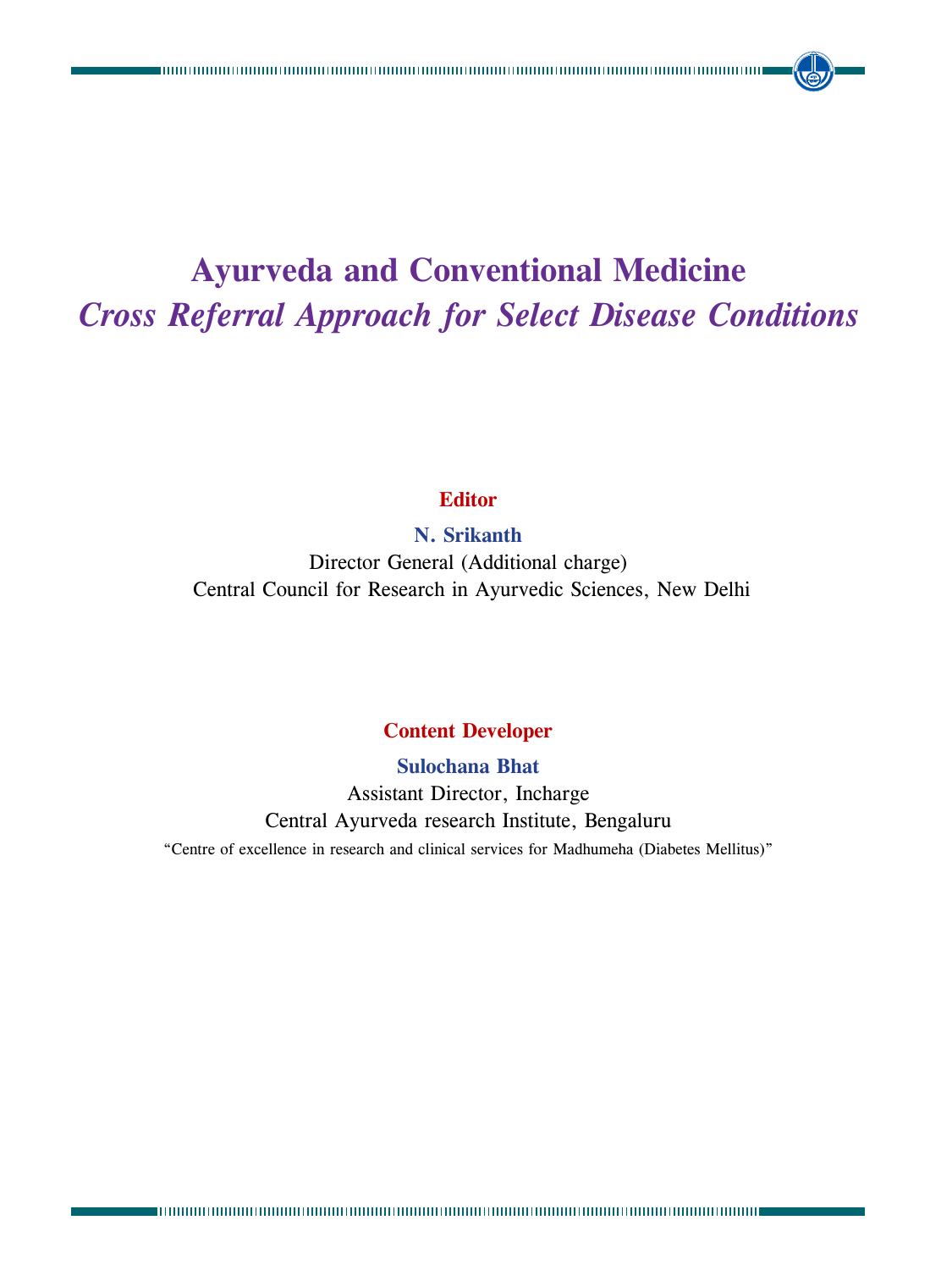#### **National Consultation Team**

#### **Ayurveda experts**

- 1. Dr. A. Raghu, Joint Advisor(Ay.), Ministry of AYUSH, Govt. of India
- 2. Dr. B. S. Prasad, Principal, KLE Ayurveda College, Belagavi, Karnataka
- 3. Dr. Prasanna Rao, Principal, SDM College of Ayurveda, Hassan, Karnataka
- 4. Dr. Ram Manohar, Research Director, Amrita School of Ayurveda, Kerala
- 5. Dr. Bharathi, HoD, Prasuti & Striroga, National Institute of Ayurveda, Jaipur
- 6. Dr. Kishore Kumar, Professor(Ay.), National Institute of Mental Health and Neuro-Sciences, Bengaluru, Karnataka

#### **Allopathy experts**

- 1. Dr Srikanta, Endocrinologist, Samatvam Trust, Bengaluru, Karnataka
- 2. Dr. Anant Mohan Professor & Head, Pulmonary Medicine, AIIMS , New Delhi
- 3. Dr. Vikas Gupta, Orthopedic Surgeon, Safdarjung Hospital, New Delhi
- 4. Dr. Shivarama Varamballi, Professor, NIMHANS, Bengaluru, Karnataka
- 5. Dr. Nomita Bedi Chandhok, Former Scientist F, ICMR, New Delhi
- 6. Dr. S.R. Narahari, Dermatologist, Institute of Applied Dermatology, Kasaragod, Kerala

#### **Editorial &Technical support**

- 1. Dr. Rajendra Paliwal, Research Officer (Ay.), CARI, Bengaluru
- 2. Dr. Vidya Anchan, Research Officer (Pathology), CARI, Bengaluru
- 3. Dr. BCS Rao, Assistant Director (Ay.) CCRAS Hqrs, New Delhi
- 4. Dr. Shruti Khanduri, Research Officer (Ay.),CCRAS Hqrs, New Delhi
- 5. Dr. Babita Yadav, Research Officer (Ay.),CCRAS Hqrs, New Delhi
- 6. Dr. Sophia Jameela, Research Officer (Ay.),CCRAS Hqrs, New Delhi
- 7. Dr. Azeem Ahmad, Research Officer (Ay.), CCRAS Hqrs, New Delhi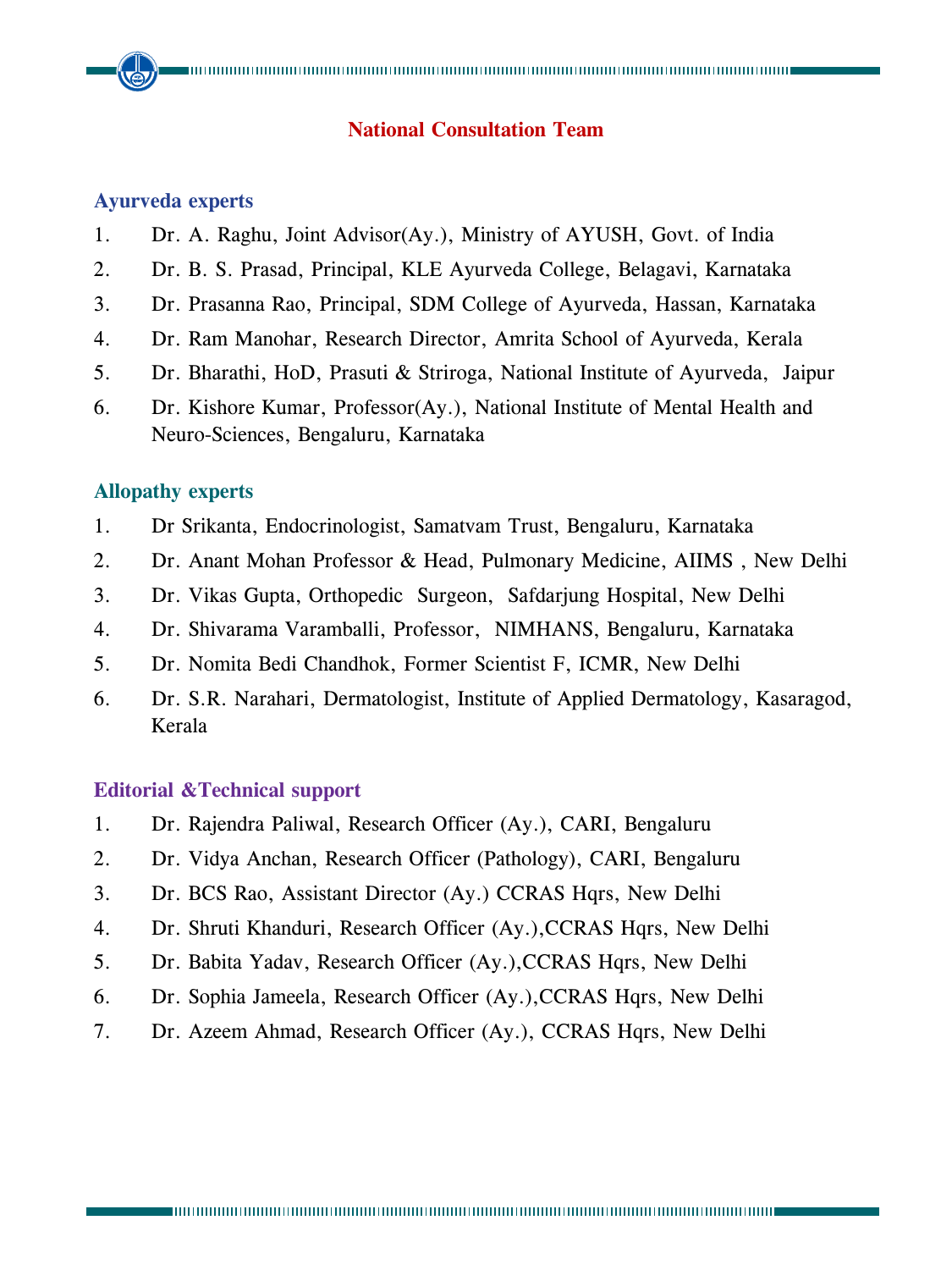#### **MESSAGE**

Ayush is a well-organized sector in India providing healthcare servises in both public and private sector. In view of the sterngth of Ayush systems in reducing the disease burden, the efforts to promote these systems and integrate with mainstream medicine are on for last few decades. Off late, the National Health Policy (NHP) 2017 has advocated mainstreaming the potential of Ayush systems promoting a pluralistic system of Intergative healthcare.



Effective integration strategies will promote communication and mutual understanding among different medical systems, evaluate medical care in its totality, ensure equitable distribution of resources, provide a training and educational programme for both traditional and conventional medicine, and finally generate a holistic healthcare system. Due to various policy initiatives, India has achieved physical integration to a great extent, in terms of collocation of AYUSH units in different levels of health care delivery facilities. However, for the successful mainstreaming the operational integration in terms of communication, information sharing, cross referrals between conventional and AYUSH systems are very important.

The Central Council for Research in Ayurvedic Sciences, functioning under the Ministry of Ayush has contributed significantly in conducting research adopting interdisciplinary approach and developed some integrative treatment protocols for diseases such as Osteoarthritis, Cancer Quality of Life etc. In addition, several such initiatives have been taken up by different Scientific Organizations and have generated extensive evidences. Now, the Council is bringing out a document titled *"Ayurveda and Conventional Medicine- A Cross Referral Approach for Select Disease Conditions"*embodied with evidence based information through extensive consultative process.

This cross referral guideline is a first ever effort to bring clarity to healthcare providers of both Ayurveda and Modern Medicine of referrals of suitable case. I hope this document will help to harmonize the assimilation approaches to successfully achieve functional integration for the benefit of the society. Guidelines are never static and revisions will take place whenever the new evidences emerge in the area. I appreciate the efforts put in by the Council in bringing out this document.

**New Delhi (Rajesh Kotecha) Dated: 09th July, 2021**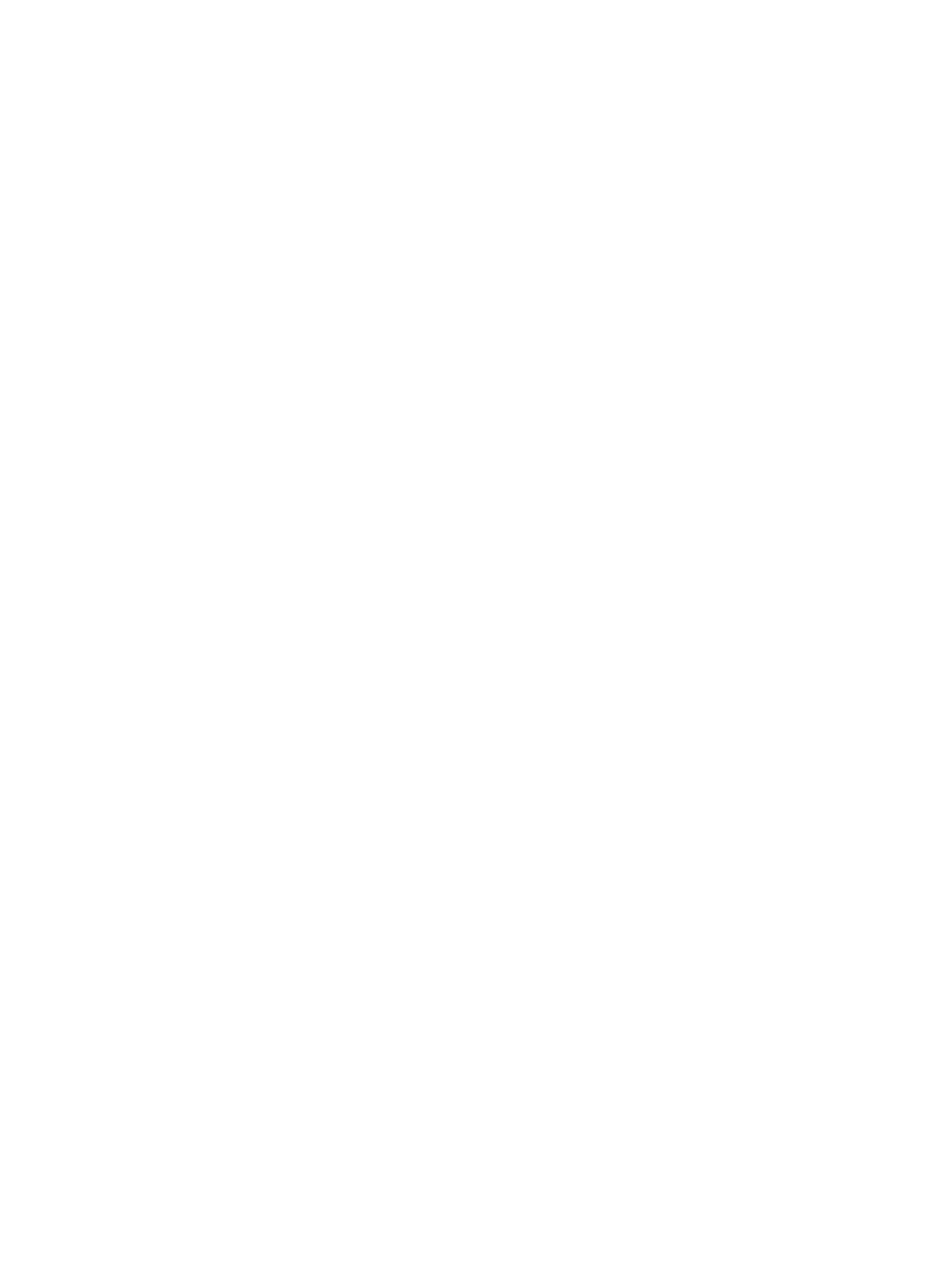## **PROLOGUE**

Cross-referral is an important component of the hierarchical health care delivery system that ensures adequate and quality health care to all health seekers, as appropriate. Within the pluralistic health culture existing in India, formal or informal referral system exists in place within the tiered health care system. The need to have a structured cross- referral system, which is transparent, accountable and responsive, is indeed a matter of great priority. The existing referral system is most often unidirectional with referral being done from Ayush Systems of Medicine to contemporary bio-



medicine, which has led to the concept of setting a referral guideline for improvement of cross referral across different systems of medicines and to the different hierarchical levels as per the requirement. This would enable delivery of timely, appropriate, cost-effective, and skill oriented health service to all health seekers. The dynamics established from the development of a referral/counter-referral system aids in the development of mutual respect and trust, essential to the emergence of a seamless team dynamic between specialists across different systems that would ultimately benefit the patients and care givers.

The successful establishment of a cross referral system in a resource-limited setting is highly challenging, considering the specialised skill and infrastructure requirement, establishment of levels of communication between the systems, maintaining a healthy and responsive relation with the patients and caregivers.

This document has been developed with inputs from different stakeholders and domain experts through an extensive consultative process to make it comprehensive and pragmatic. In the emerging scenario of integrative medicine, cross-referral across the traditional and conventional systems of medicine plays a pivotal role to realize the objectives of the functional integration of these systems. Evidence based approaches comprise the core component to ensure the efficacy and safety of these approaches as standalone therapies or as add-on to conventional care. Further, in certain contexts, the cross referrals may also be intended to improve the quality of life of individual, alongside the main therapies. I appreciate the efforts of the contributors, reviewers and other experts in bringing out this document.

Date: 08.07.2021 **(Narayanam Srikanth)** Place: New Delhi Director General I/c, CCRAS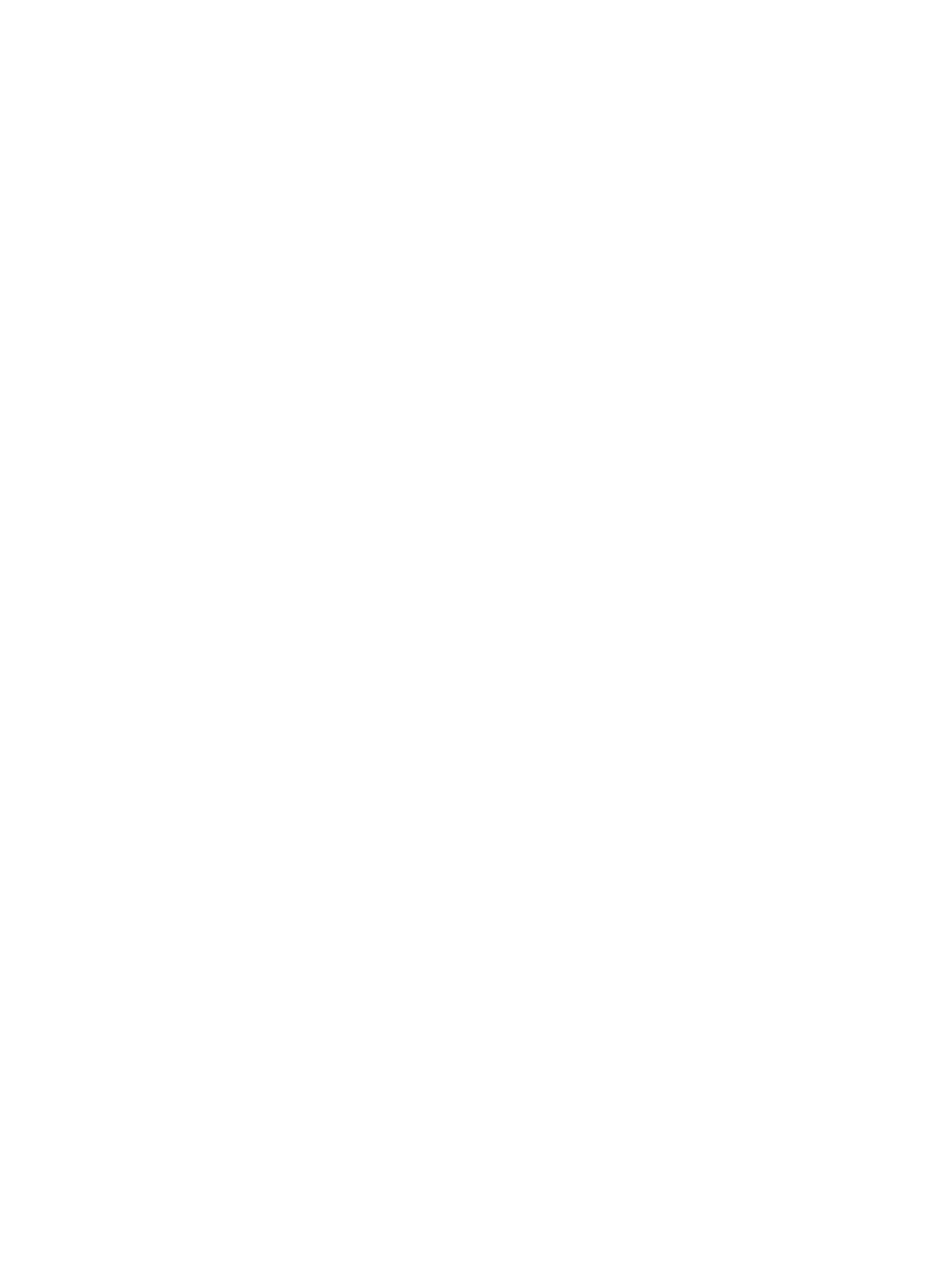## **ABBREVIATIONS**

| <b>ACL</b>   | <b>Anterior Cruciate Ligament</b>                                      |  |  |  |  |  |  |
|--------------|------------------------------------------------------------------------|--|--|--|--|--|--|
| <b>ADHD</b>  | <b>Attention Deficit Hyperactivity Disorder</b>                        |  |  |  |  |  |  |
| <b>AIDS</b>  | <b>Acquired Immune Deficiency Syndrome</b>                             |  |  |  |  |  |  |
| <b>ALS</b>   | Amyotrophic Lateral Sclerosis                                          |  |  |  |  |  |  |
| <b>ANC</b>   | <b>Antenatal Care</b>                                                  |  |  |  |  |  |  |
| <b>ASD</b>   | <b>Autism Spectrum Disorder</b>                                        |  |  |  |  |  |  |
| <b>ASHA</b>  | <b>Accredited Social Health Activist</b>                               |  |  |  |  |  |  |
| <b>ATT</b>   | Anti Tuberculosis Treatment                                            |  |  |  |  |  |  |
| <b>AVN</b>   | <b>Avascular Necrosis</b>                                              |  |  |  |  |  |  |
| <b>AYUSH</b> | Ayurveda, Yoga, Naturopathy, Unani, Siddha, Sowa-Rigpa and Homoeopathy |  |  |  |  |  |  |
| B/L          | <b>Bilateral</b>                                                       |  |  |  |  |  |  |
| <b>BP</b>    | <b>Blood Pressure</b>                                                  |  |  |  |  |  |  |
| Ca           | Carcinoma                                                              |  |  |  |  |  |  |
| <b>CCRAS</b> | Central Council for Research in Ayurvedic Sciences                     |  |  |  |  |  |  |
| CD           | <b>Celiac Disease</b>                                                  |  |  |  |  |  |  |
| <b>COPD</b>  | Chronic Obstructive Pulmonary Disease                                  |  |  |  |  |  |  |
| <b>CT</b>    | <b>Computed Tomography</b>                                             |  |  |  |  |  |  |
| <b>DDD</b>   | Degenerative Disc Disease                                              |  |  |  |  |  |  |
| <b>ECG</b>   | Electrocardiogram                                                      |  |  |  |  |  |  |
| eGFR         | <b>Estimated Glomerular Filtration Rate</b>                            |  |  |  |  |  |  |
| <b>ENT</b>   | Ear, Nose and Throat                                                   |  |  |  |  |  |  |
| GCS          | <b>Glasgow Coma Scale</b>                                              |  |  |  |  |  |  |
| <b>GCT</b>   | Giant Cell Tumour                                                      |  |  |  |  |  |  |
| <b>GERD</b>  | Gastro-Esophageal Reflux Disease                                       |  |  |  |  |  |  |
| <b>GIT</b>   | <b>Gastro-Intestinal Tract</b>                                         |  |  |  |  |  |  |
| gms          | grams                                                                  |  |  |  |  |  |  |
| H/O          | History of                                                             |  |  |  |  |  |  |
| Hb           | Hemoglobin                                                             |  |  |  |  |  |  |
| HbA1c        | Glycated hemoglobin                                                    |  |  |  |  |  |  |
| HBsAg        | Hepatitis B surface Antigen                                            |  |  |  |  |  |  |

**Ke**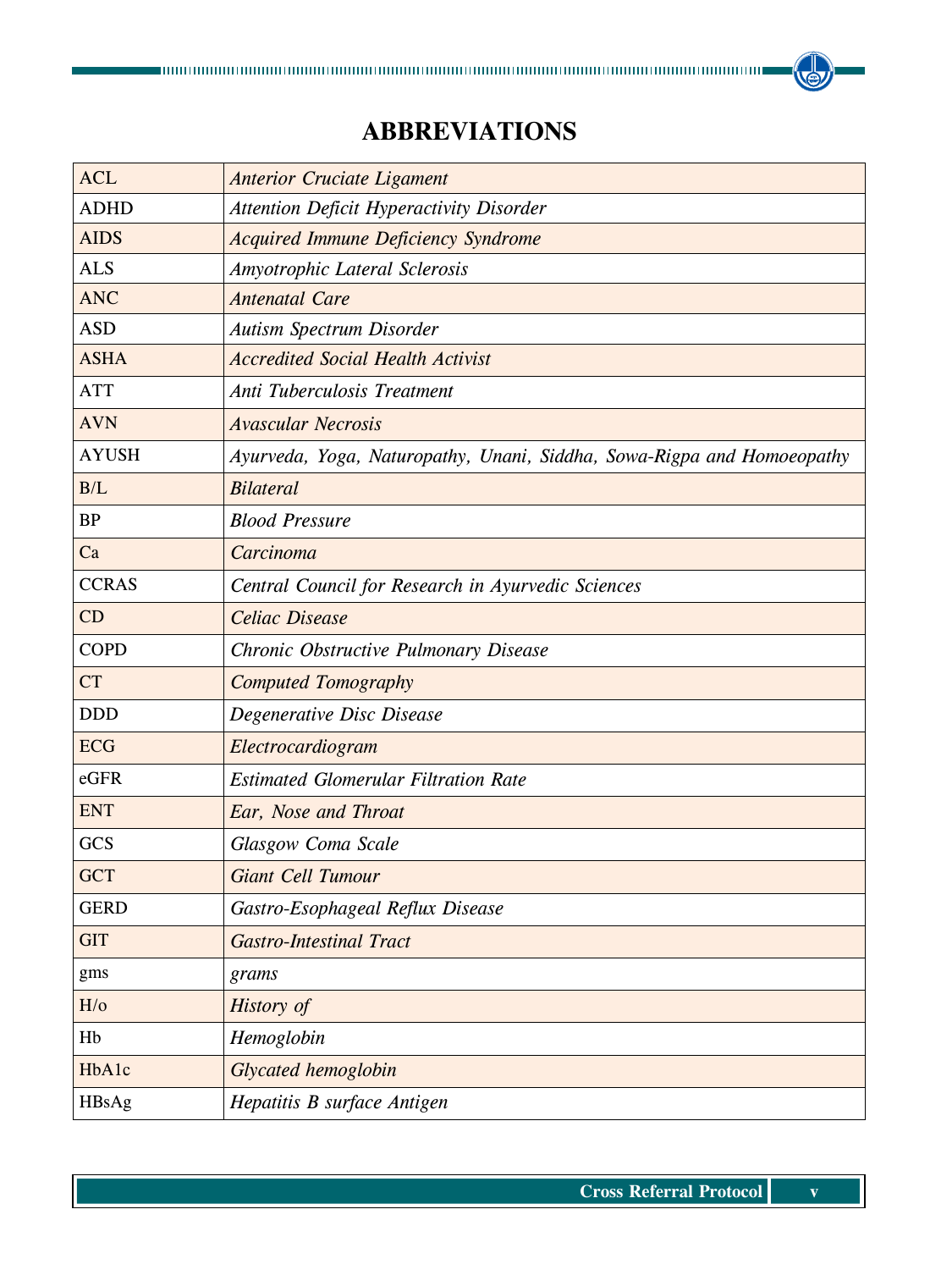| <b>HIV</b>   | Human Immunodeficiency Virus          |  |  |  |  |  |
|--------------|---------------------------------------|--|--|--|--|--|
| <b>IBD</b>   | <b>Inflammatory Bowel Disease</b>     |  |  |  |  |  |
| <b>IBS</b>   | <b>Irritable Bowel Syndrome</b>       |  |  |  |  |  |
| <b>LDL</b>   | Low-density Lipoprotein               |  |  |  |  |  |
| MI           | <b>Myocardial Infarction</b>          |  |  |  |  |  |
| mmHg         | Millimetre of mercury                 |  |  |  |  |  |
| <b>MRI</b>   | <b>Magnetic Resonance Imaging</b>     |  |  |  |  |  |
| <b>NAM</b>   | <b>National AYUSH Mission</b>         |  |  |  |  |  |
| <b>NHM</b>   | <b>National Health Mission</b>        |  |  |  |  |  |
| <b>NHP</b>   | National Health Policy                |  |  |  |  |  |
| <b>PCL</b>   | <b>Posterior Cruciate Ligament</b>    |  |  |  |  |  |
| <b>PIVD</b>  | Prolapsed Intervertebral Disc Disease |  |  |  |  |  |
| <b>PUO</b>   | Pyrexia of Unknown Origin             |  |  |  |  |  |
| <b>RCH</b>   | Reproductive Child Health             |  |  |  |  |  |
| <b>SRUS</b>  | Solitary Rectal Ulcer Syndrome        |  |  |  |  |  |
| <b>THR</b>   | <b>Total Hip Replacement</b>          |  |  |  |  |  |
| <b>TKR</b>   | <b>Total Knee Replacement</b>         |  |  |  |  |  |
| <b>WHO</b>   | World Health Organisation             |  |  |  |  |  |
| X-ray        | X-radiation                           |  |  |  |  |  |
| <b>UTI</b>   | <b>Urinary Tract Infection</b>        |  |  |  |  |  |
| PIH          | <b>Pregnancy Induced Hypertension</b> |  |  |  |  |  |
| kg           | Kilogram                              |  |  |  |  |  |
| <b>COVID</b> | Coronavirus disease                   |  |  |  |  |  |
| <b>HIE</b>   | Hypoxic Ischemic Encephalopathy       |  |  |  |  |  |
| <b>VDRL</b>  | Venereal Disease Research Laboratory  |  |  |  |  |  |
| <b>BPH</b>   | Benign Prostatic Hyperplasia          |  |  |  |  |  |
| <b>CRF</b>   | <b>Chronic Renal Failure</b>          |  |  |  |  |  |
| <b>CKD</b>   | Chronic Kidney Disease                |  |  |  |  |  |
| <b>MRD</b>   | <b>Medical Renal Disease</b>          |  |  |  |  |  |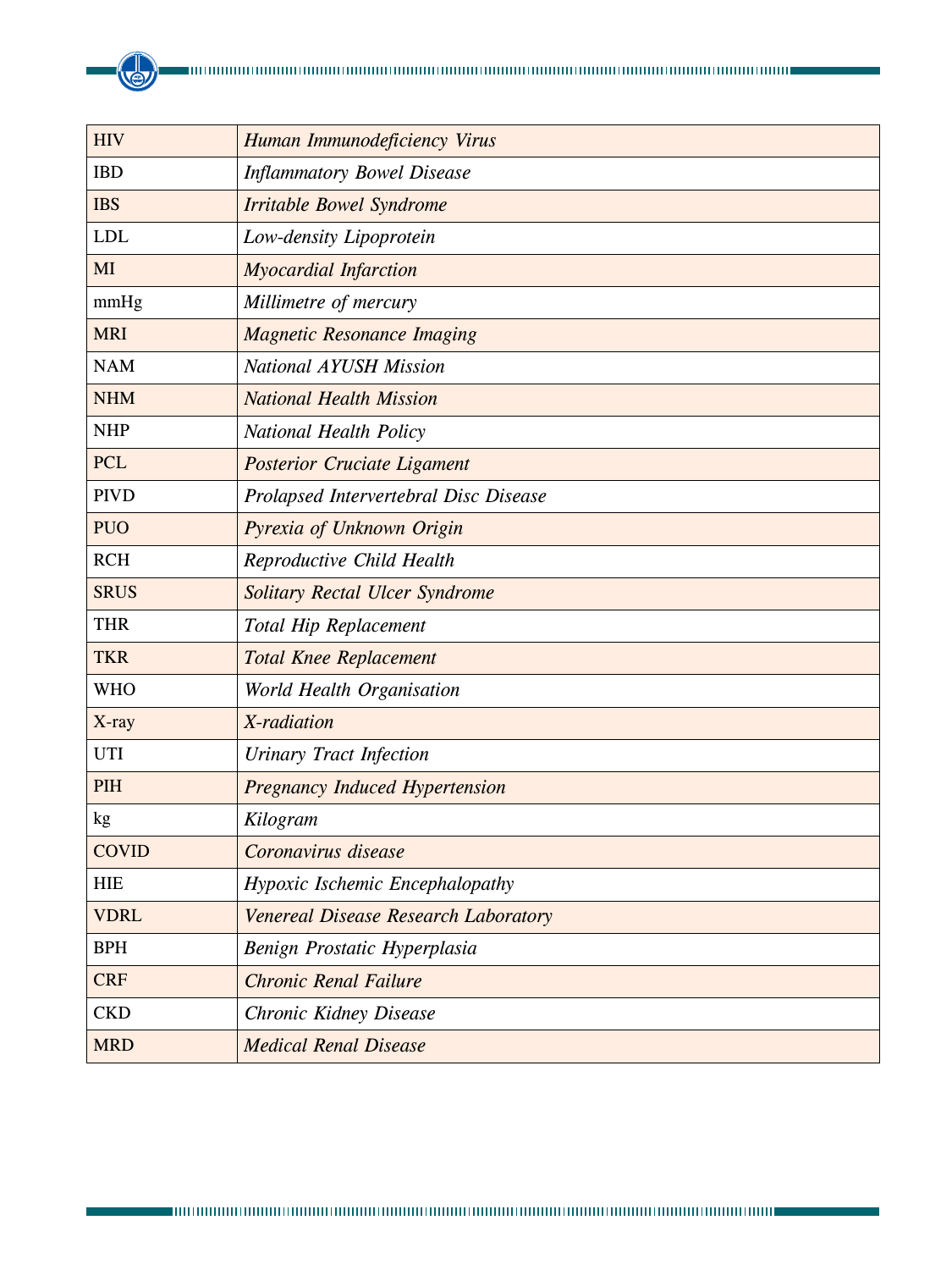## **CONTENTS**

| <b>Message</b>  | $\boldsymbol{i}$                 |                |  |  |  |
|-----------------|----------------------------------|----------------|--|--|--|
| <b>Prologue</b> | iii                              |                |  |  |  |
| Sl.No.          | <b>Chapter</b>                   |                |  |  |  |
| 1.              | Introduction                     |                |  |  |  |
| 2.              | <b>Communicable Diseases</b>     |                |  |  |  |
| 3.              | ENT, Ophthalmology & Oral Health | $\overline{7}$ |  |  |  |
| 4.              | <b>Gastro-Intestinal System</b>  | $8-9$          |  |  |  |
| 5.              | Geriatric Care                   | 10             |  |  |  |
| 6.              | <b>Mental Disorders</b>          |                |  |  |  |
| 7.              | <b>Musculoskeletal Diseases</b>  | $13 - 15$      |  |  |  |
| 8.              | Neurological conditions          | 16             |  |  |  |
| 9.              | Non-communicable Diseases        | $17 - 21$      |  |  |  |
| 10.             | Reproductive & Child Health      | $22 - 28$      |  |  |  |
| 11.             | <b>Respiratory System</b>        |                |  |  |  |
| 12.             | <b>Skin diseases</b>             |                |  |  |  |
| 13.             | <b>Urinary Disorders</b>         | 32             |  |  |  |
| 14.             | References                       | $33 - 48$      |  |  |  |

**(d)**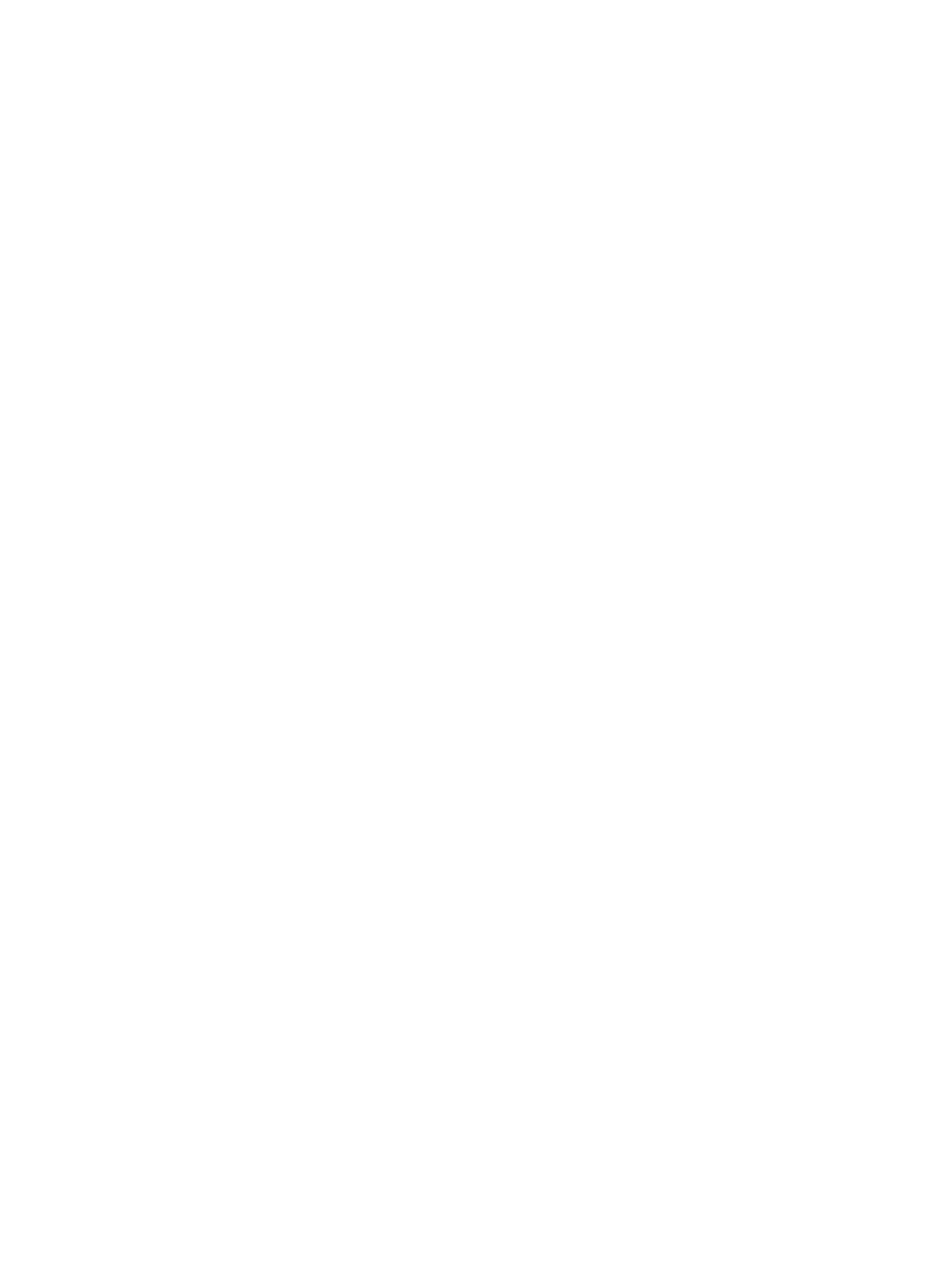## **CHAPTER 1 Introduction**

India has a very unique health care system. It widely accepts both indigenous medical systems like Ayurveda and foreign systems like Homeopathy and Unani. Among these, Ayurveda, Yoga & Naturopathy, Unani, Siddha, Sowa-Rigpa and Homoeopathy (AYUSH) are officially recognized and practiced as parallel to the mainstream allopathic system of medicine. Government of India, in collaboration with state/UT governments and other stake holders has taken active initiation to extend AYUSH system of medicine to general public. AYUSH along with other modern medical facilities across India, through various programs such as National Health Mission (NHM), National AYUSH Mission (NAM) etc. has brought proximity among various systems of medicinethus facilitating emergence of integrative system to bring about an architectural correction and re-inforce the existing public health care delivery system, to facilitate the use of natural, safe time tested, accessible, affordable and holistic care to all.Among all AYUSH systems, Ayurveda is the most popular one in India.

As per the World Health Organization (WHO), definition "referral" is a process in which a health worker at one level of the health system, having insufficient resources (drugs, equipment, skills) to manage a clinical condition, seeks the help of a better or differently resourced facility at the same or higher level to assist in. Common reasons for referral (either an emergency or routine cases) are: A) For taking expert opinion B) For seeking additional services C) For seeking better treatment D) For using of high end diagnostic and therapeutic tools, which is not available at current level.

Health referral not only involves direct extensive patient care but also includes support services such as transportation or transfer of patient from one health facility to another. It is a two-way relationship that requires cooperation, coordination and exchange of information between the healthcare providers during the referral and discharge of the patient. Referral can be from the community to a nearby health centre, from one facility to another or within the internal departments of a healthcare facility.

An ideal referral mechanism ensures that people receive the best possible care, promotes cooperation & complementation of primary, secondary & tertiary health facilities as well as continuity of treatment and sustainability. Timely and properly coordinated referral and appropriate care can prevent morbidity and mortality to a great extent. Therefore to establish an effective cross referral mechanism between the Allopathy and Ayurveda, being the more accepted system among AYUSH, a guideline delineating the necessary criteria was felt essential. By considering the strengths and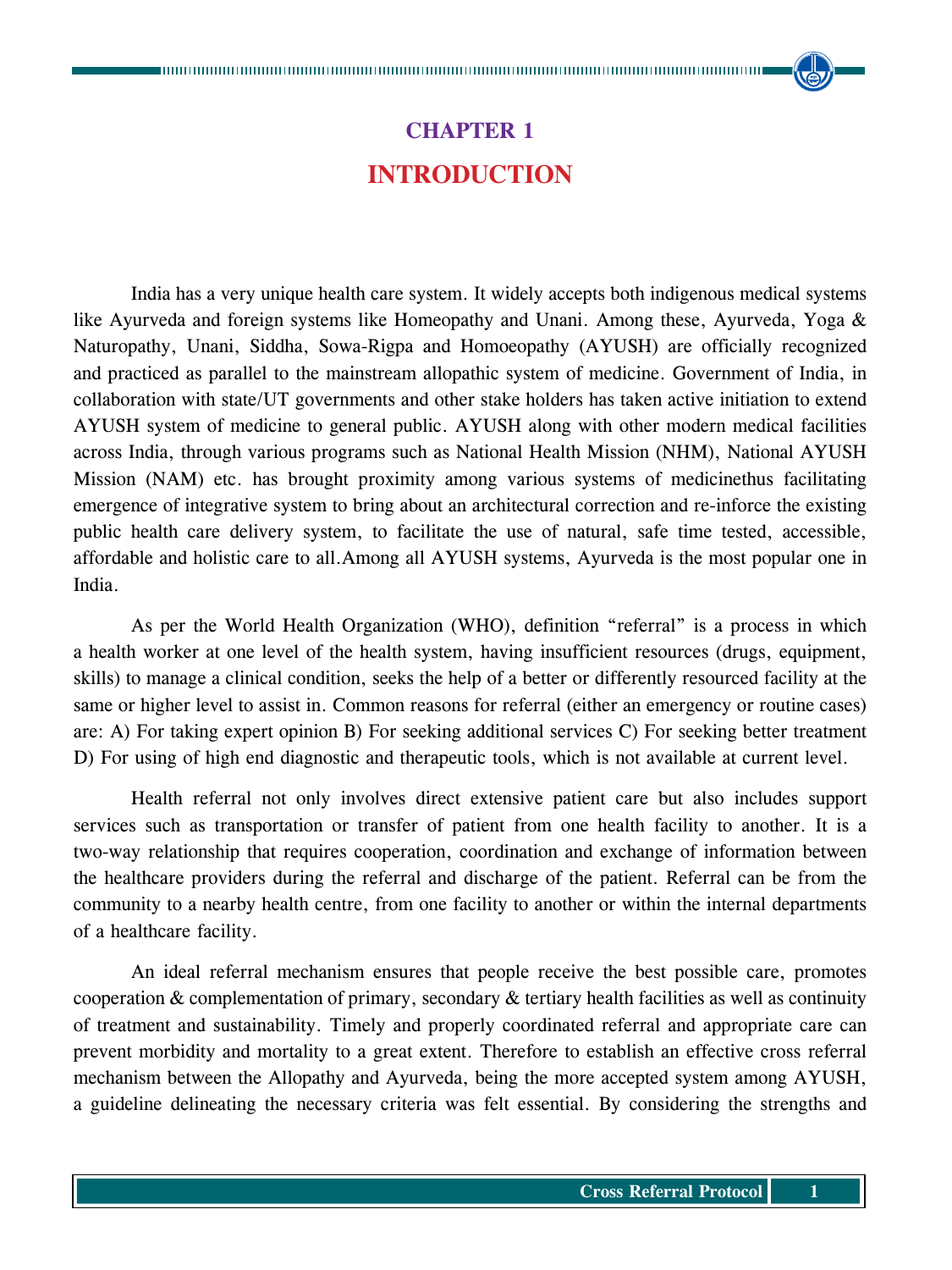limitations of these two medical systems, a broad referral guideline has been devised with following objectives:

- 1. To have a standard facilitating scientific document for managing referrals by the healthcare providers of Ayurveda and Allopathy
- 2. To facilitate provision of best possible health care service to any health seeker
- 3. To safely direct patients to appropriate levels of care
- 4. To effectively triage patients with medical emergencies and to offer appropriate care
- 5. To have a strategy to strengthen the public health care delivery through promotion of comprehensive health care and delivered through functional cross referral mechanism between Allopathy and Ayurveda

The document is primarily intended to be used in the Government facilities where both Ayurveda & Modern medicine services are available under one roof or in proximity, such as AYUSH Health & Wellness Centres under Ayushmana Bharat, Primary Health Centres, Ayurveda dispensaries, Community Health Centres/District Hospitals, State Teaching Hospitals, National level institutions and Research Councils. Yoga is also included in referral in certain conditions where it is commonly recommended as integral part of Ayurveda.

#### **General guidelines**

This cross referral document is a first ever effort to bring clarity to healthcare providers of both Ayurveda and Allopathic Medicine for referrals of suitable case. Guidelines are dynamic and will be periodically reviewed to incorporate newly emerged evidences in the area.

During referral, the need, merits, advantages, service availability, accessibility and even cost effectiveness and patient preference should be taken into account. The continuum of care has to be ensured throughout the care period. To make it an effective cross referral system, every member of the team should understand his roles and act with utmost care. The responsibilities of both referring and consulting physician are pivotal and some of them are mentioned below, however it is up to the attending physician to judge what is best for a patient.

#### **Roles and responsibilities of referring physician**

- Should know what, when, whom, and where to refer. A patient should be referred only if there is a definite and convincing indication felt by the referring doctor for expert opinion, diagnostic purposes or for further management
- Should be empathetic about the socioeconomic condition of the patient and plan to link government facilities/schemes and insurance packages to patients so that they do not face financial hardship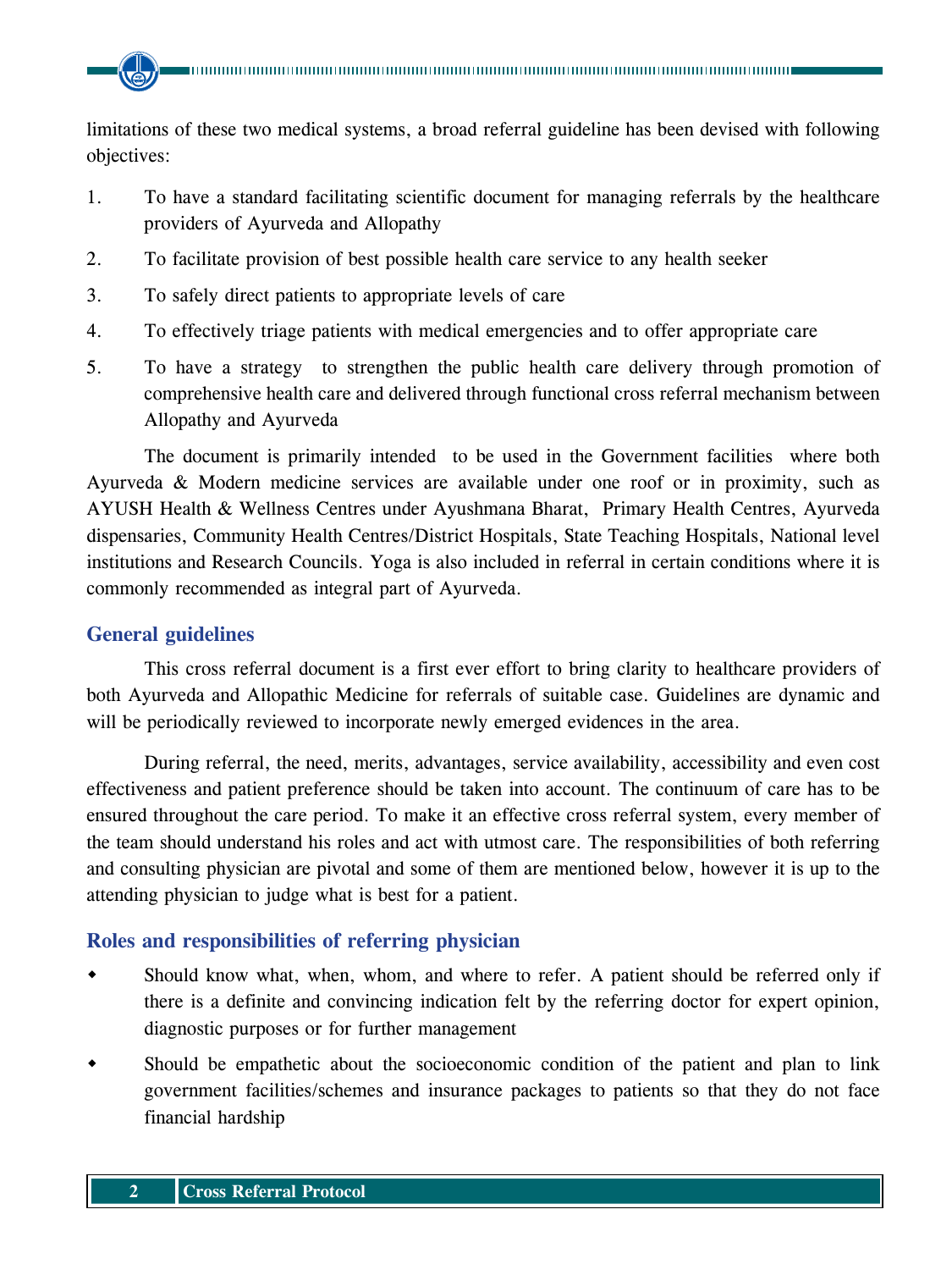- Should connect the patient to the specialist through telemedicine, if the facility is available. This may enable the specialist to have a preliminary understanding of the case and also can avoid unnecessary travel to the referral facility
- It is expected that the referring doctor, should furnish the requisite information in the referral slip including probable diagnosis, available information regarding co-morbidities, allergies, medicines given, and reason for referral. Referral should be accompanied with all available medical records
- Should provide complete details of the receiving hospital like name, address, contact number and name of the attending physician with contact number if possible
- Should facilitate scheduling and transportation specially in case of life threatening or emergency situation
- Should explain the rationale/reasons for the choice of doctor/hospital, preparation, expected cost, possible outcome of the referral.
- Should ensure continuity of care, provide accurate patient information so that they return to the facility after referred services
- The details about the patient being referred should be recorded at the referral institute, a format is provided at the end of the chapter.

#### **Roles and responsibilities of consulting physician**

- Should attend to the request for consultation with appropriate and early care should during emergency or life threatening conditions
- Ensure effective communication with the referred doctor
- Should communicate to the patient/patient's family in detail about the medical condition and expenses involved in further management.
- Should provide an update to the referred care provider on the management of the patient, inform if the patient is referred to another specialist/ facility.
- Ensure that the patients are referred back(back referrals) as and when appropriate by mentioning medical/treatment details of the patient in the slip
- Should not attempt by word or deed, to usurp or undermine the role of the primary physician.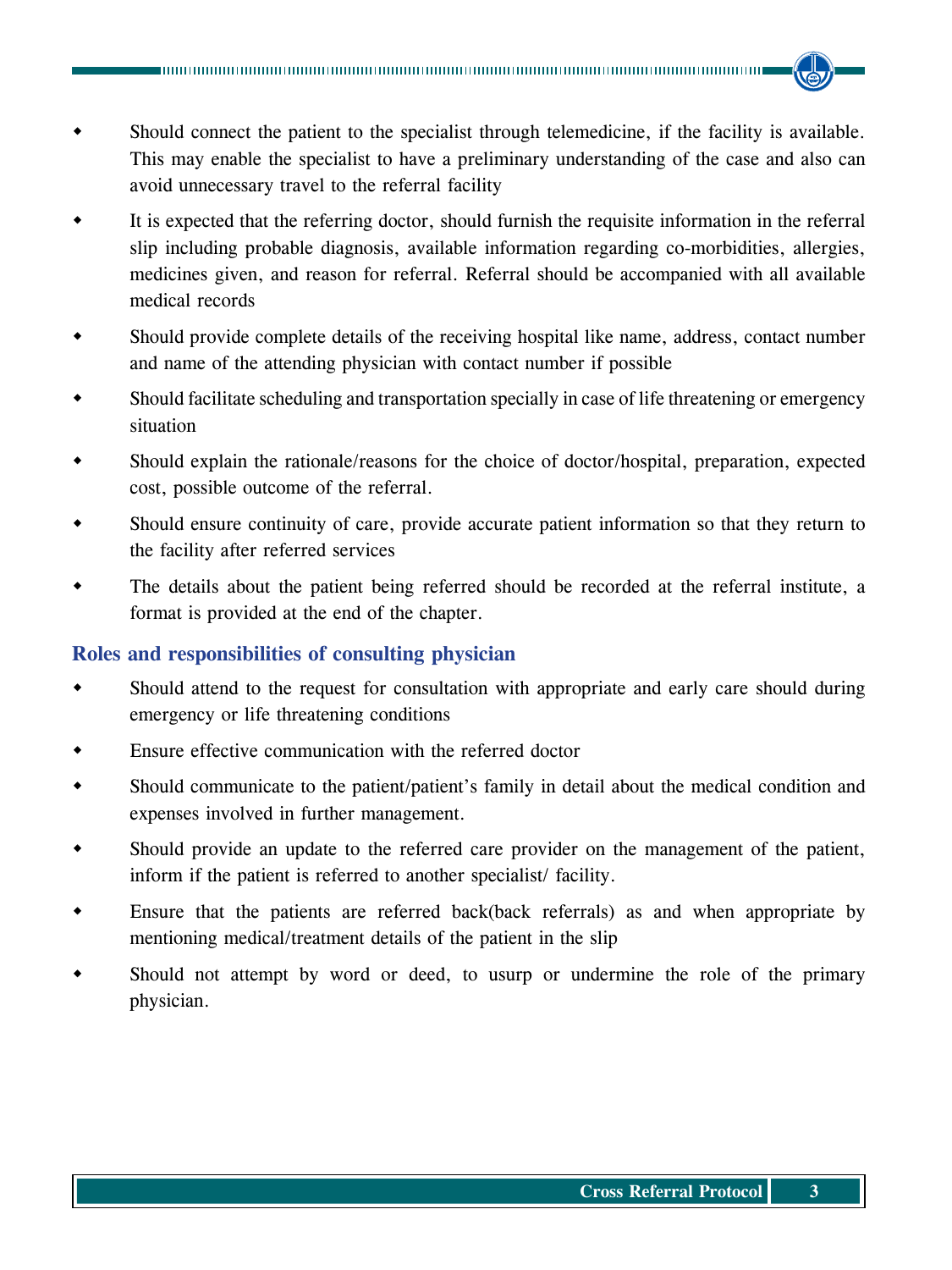#### **Register of Referrals -OUT**

| Date of<br>referral | <b>Patient</b><br><b>Name</b><br>(M/F) | No. | to | for | date | referral required<br>Yes / No | <b>Identity   Referred   Referred   Back   Follow-up   Follow-up</b><br>completed<br>Yes/No | <b>Appropriate</b><br>referral<br>Yes/No |
|---------------------|----------------------------------------|-----|----|-----|------|-------------------------------|---------------------------------------------------------------------------------------------|------------------------------------------|
|                     |                                        |     |    |     |      |                               |                                                                                             |                                          |

#### **Register of Referrals- IN**

| received | (M/F) | Date referral   Patient Name   Identity No.   Referred from   Referred for   Back referral   Appropriate | date | referral<br>Yes/No |
|----------|-------|----------------------------------------------------------------------------------------------------------|------|--------------------|
|          |       |                                                                                                          |      |                    |

This protocol does not include already developed referral pathways within the particular stream of medicine. The referral system is also open to revision in the light of practical experience and emergence of new evidences to meet the goals of the health system.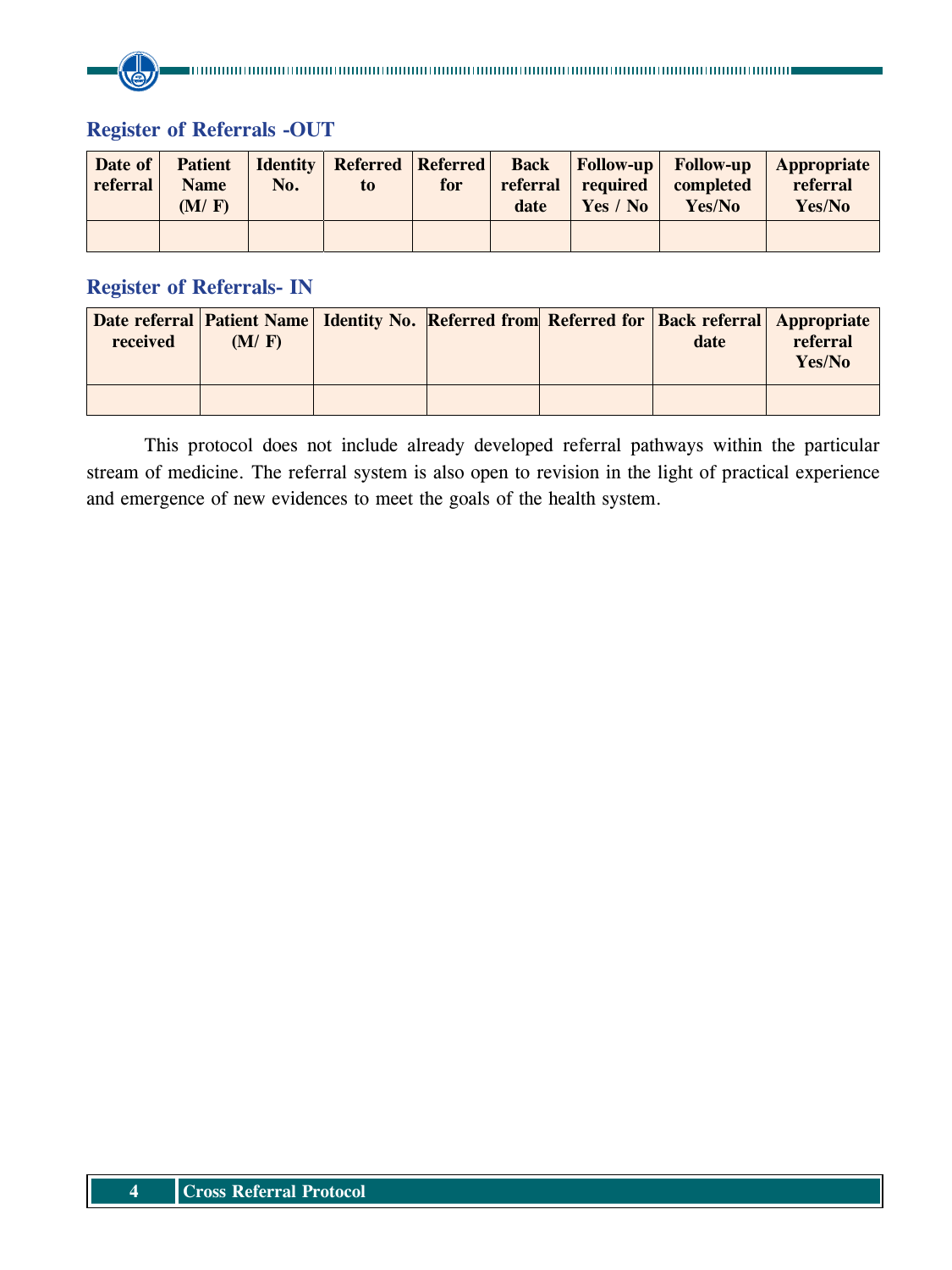### **CHAPTER 2**

## **Communicable Diseases**

#### **2.1. Ayurveda to Allopathy**

- Suspected or confirmed case of tuberculosis (pulmonary or extra-pulmonary)
	- o Fever for more than 1 week
	- o Pyrexia of unknown origin (PUO)
	- o Unexplained weight loss
	- o Extreme and unexplained tiredness
	- o Chronic cough of more than 3 weeks
	- o Hemoptysis (blood in the sputum)
- Continuation or worsening of dyspnea, cough , fever suggesting pneumonia
- Suspected or confirmed case of lepromatous or tuberculoid leprosy
	- o Discolored patches of skin, usually flat, that may be numb and look faded (lighter than the skin around)
	- o Growths (nodules) on the skin
	- o Thick, stiff or dry skin
	- o Painless/ decreased sensation in ulcers
	- o Painless swelling or lumps on the face or earlobes
	- o Loss of eyebrows or eyelashes
	- o numbness in the hands, arms, feet, and legs
- Suspected or confirmed case of HIV/AIDS
- Infective hepatitis- Fever, Jaundice, loss of appetite, nausea/vomiting, weakness and fatigue
- Severe sepsis
- Septic arthritis
- Infective pneumonia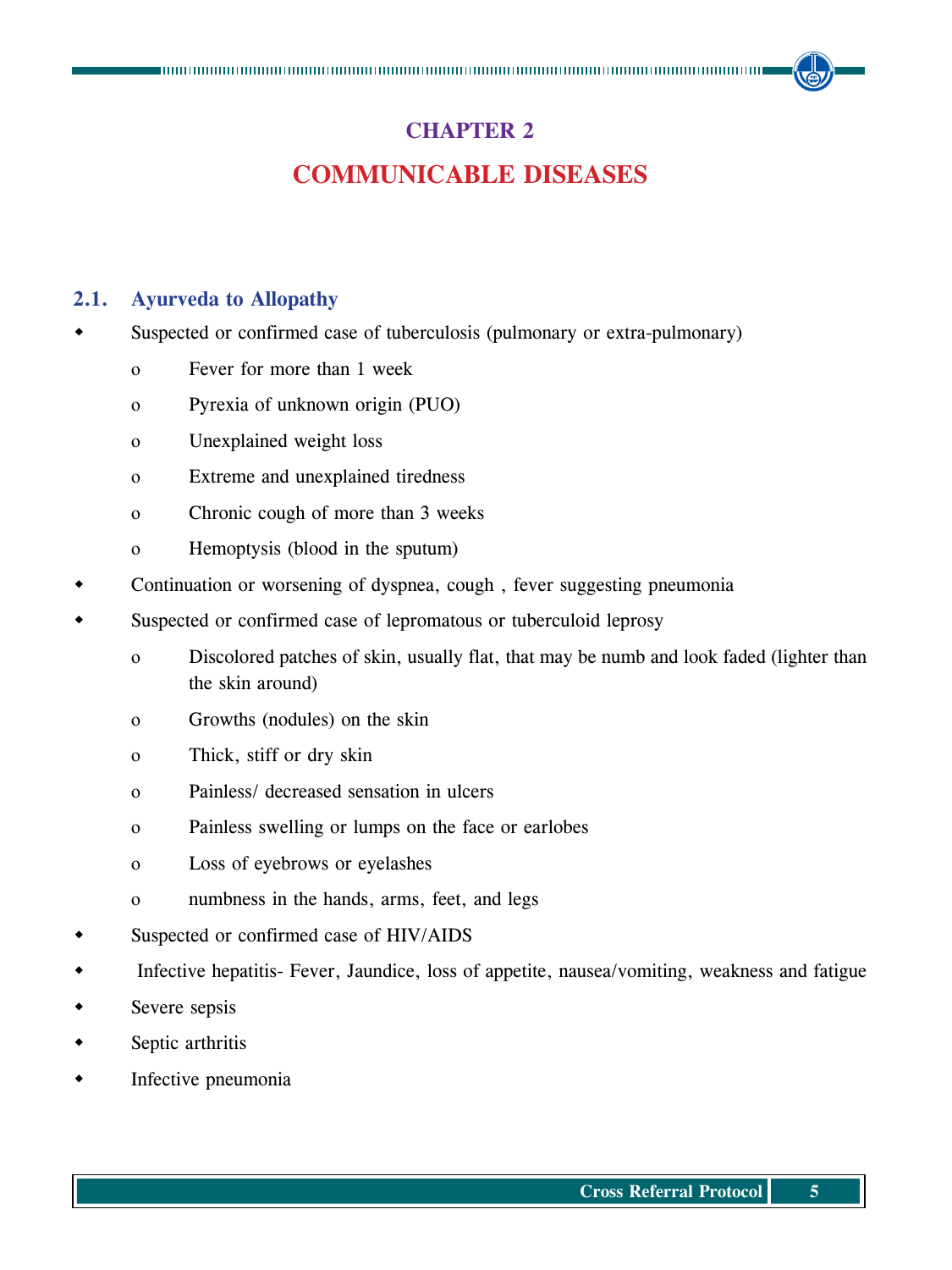- Acute cholangitis- Pain in the upper right part of the abdomen, fever, jaundice, nausea and vomiting, clay-colored stools, dark urine
- Prolonged swelling of the lymph glands in the armpits, groin or neck
- Acute gastroenteritis- loss of appetite, nausea/vomiting, abdominal pain, diarrhea/bloody stools
- Sores of the mouth, anus, or genitals
- Discharge from the penis
- Unusual smelling vaginal discharge
- Any infection in person belonging tohigh risk category like pregnancy, old age, suffering from serious illnesses should be immediately referred to a higher centre and their follow up should be ensured.

#### **2.2 Allopathy to Ayurveda**

- Patient with Tuberculosis receiving ATT for adjuvant treatment to manage minor symptoms like loss of appetite, general weakness, cough
- General immunity enhancement measures to prevent any communicable disease
- Prevention through immunity building measures during outbreak of communicable diseases
- Seasonal flu as standalone or add on Ayurveda management
- All cases of hepatitis for standalone or add on intervention
- Recurrent urinary tract infection
- Adjuvant treatment for any communicable disease like Malaria, Dengue etc.
- Recurrent respiratory tract infections
- Sequel of infection such as chronic cough, chronic dysentery, arthritis, debility, digestive diseases.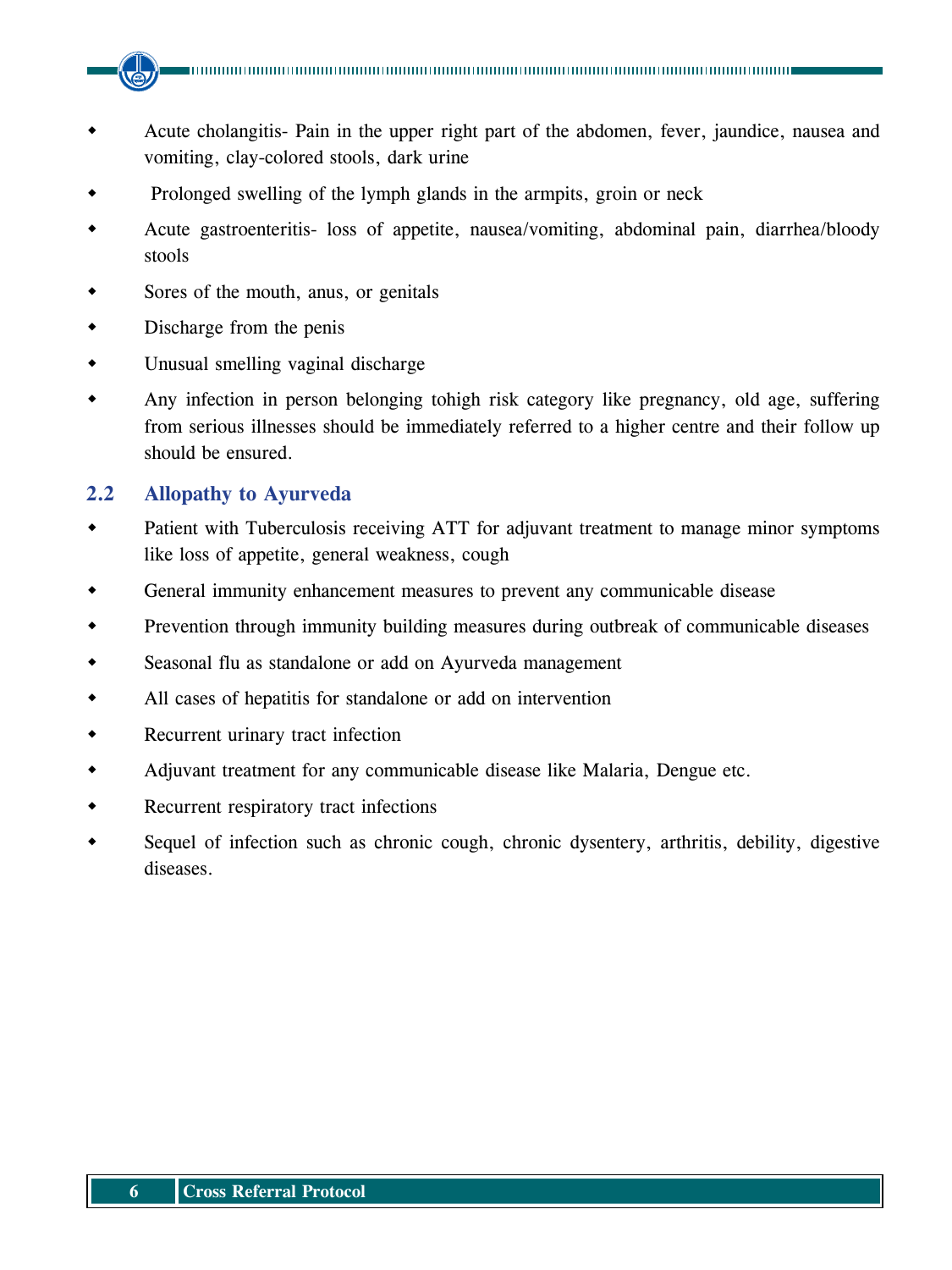## **CHAPTER 3**

## **ENT, Ophthalmology & Oral Health**

#### **3.1. Ayurveda to Allopathy**

- All acute ENT infections with high fever and severe symptoms
- All high risk patients such as pregnancy, severe COPD, postpartum period, uncontrolled diabetes/hypertension, heart diseases, chronic kidney disease, cancer, immune compromised etc. with ENT problems
- Airway obstruction due to inhaled foreign body, epiglottitis, quinsy, anaphylaxis/angiooedema, croup, facial fractures
- Breathing difficulty due to croup, inhaled foreign body aspiration
- Circulatory compromise due to haemorrhage (for example, epistaxis, from facial fracture), secondary haemorrhage after ENT surgery (for example tonsillectomy)
- Difficulty in swallowing, lump or non-healing ulcer
- Severe eye pain or blurring/ sudden impairment/loss of vision
- Severe eye discharge
- All refractive errors for correction
- Dry eyes associated with Sjogren**'**s Syndrome
- Dental caries
- Cracked or broken teeth
- Periodontitis with infection
- Suspected cases of malignancy of ENT, eye or oral cavity with symptoms like difficulty in opening mouth, ulcers/patch /growth, ulcers bleeding on touch, fast growing swellings, foul smelling bloody nasal discharge etc.

#### **3.2 Allopathy to Ayurveda**

- Chronic and recurrent rhinitis, sinusitis, pharyngitis, tonsillitis, and laryngitis (prevention & management)
- Dry eye syndrome
- Computer vision syndrome
- Non-specific burning of eyes
- Preventive oral health and treatment of Pyorrhea and periodontitis
- Recurrent oral aphthous ulcer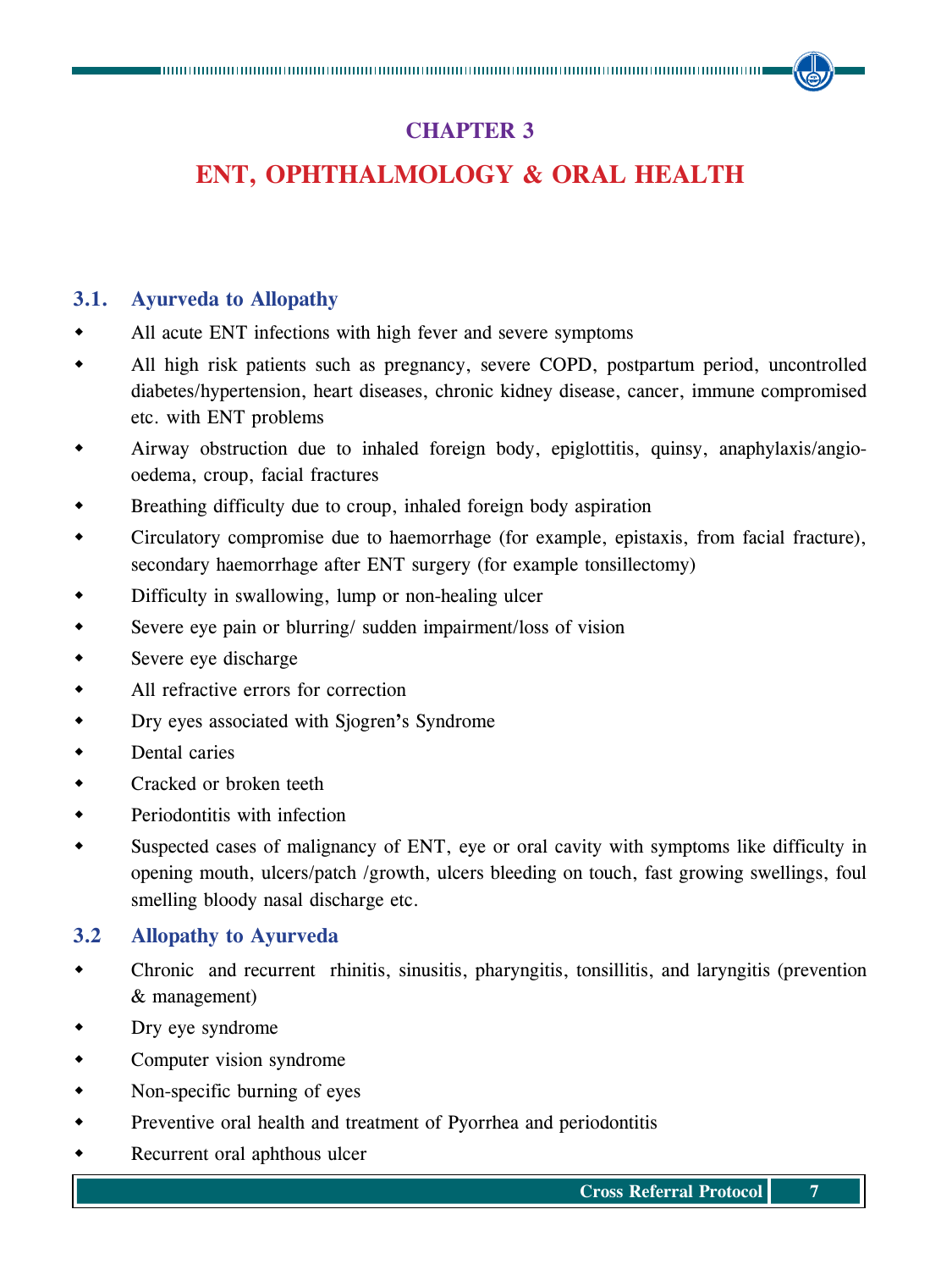### **CHAPTER 4**

## **Gastro-intestinal System**

#### **4.1. Ayurveda to Allopathy**

- All suspected and confirmed case of cancer of Gastro-Intestinal Tract with features like severe bleeding per rectum, progressive constipation, intermittent episodes of partial or complete intestinal obstruction, progressive weight loss, anemia etc.
- Intestinal obstruction with features of abdominal pain, abdominal distension, nausea, vomiting, constipation etc.
- Intestinal obstruction with complication such as perforation, peritonitis, septic shock with features like tachycardia, hypotension, cold clammy peripheries, and/or reduced urine output.
- Gastro enteritis with features of severe dehydration like tachycardia, hypotension, cold clammy peripheries, reduced urine output
- Inflammatory bowel disease (IBD) (Crohn's Disease and Ulcerative Colitis)- severe diarrhea, bloody diarrhea, fever, abdominal pain, and drastic weight loss
- Irritable Bowel Syndrome (IBS) if associated with severe psychological symptoms
- Celiac disease- with severe anemia and malnutrition
- Intestinal Tuberculosis with features like abdominal pain, hematochezia, increased frequencyof defecation, weight loss, anorexia
- Peptic ulcer with suspected complication like bleeding or perforation
- Pancreatitis with suspected pancreatic necrosis or hemorrhage or features of shock
- Cases of liver abscess, liver cirrhosis, HBsAg positive (hepatitis B) and known case of HIV/ AIDS infection
- Liver disease having increased levels of bilirubin (more than 20 mg/dl), with mental confusion, altered sensorium and severe persistent vomiting
- Patient showing signs of Jaundice with symptoms like severe nausea-vomiting, fever, abdominal pain, posing danger of dehydration, signs of hepatic encephalopathy etc.
- Patients in acute alcohol withdrawal state, intoxication, hepatic encephalopathy
- Severe acute abdominal pain not responding to Ayurvedic medical pain management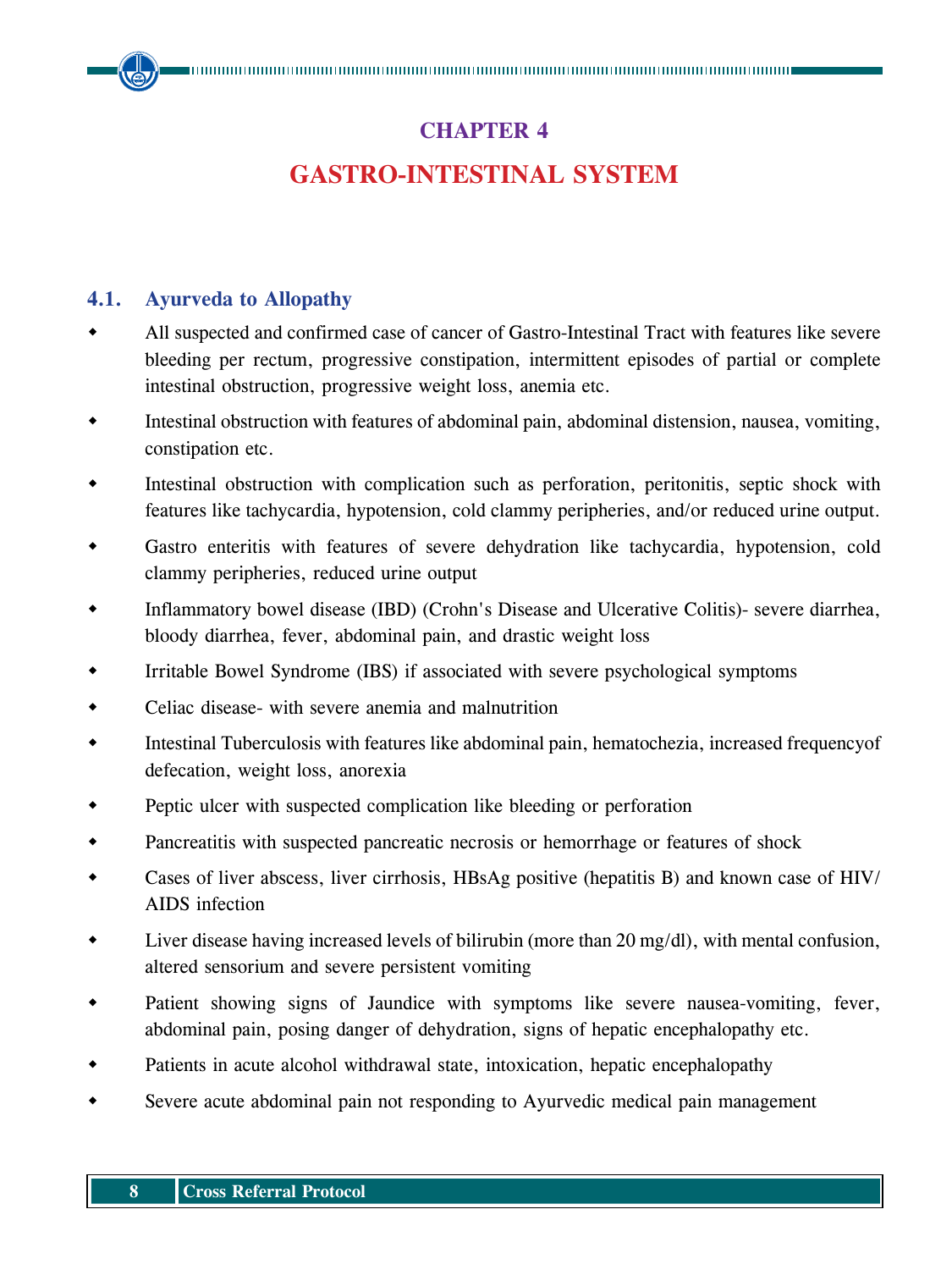- Secondary fisutla-in-ano associated with Crohn's disease, ulcerative colitis, carcinoma colon, intestinal tuberculosis etc.
- Gastro-intestinal strictures associated with Crohn's disease, ulcerative colitis, carcinoma, intestinal tuberculosis etc.

#### **4.2. Allopathy to Ayurveda**

- Irritable Bowel Syndrome (IBS) for Ayurveda management to restore psychosomatic balance
- Inflammatory Bowel Disease (IBD) as an adjuvant or standalone treatment if it is not associated with complication like obstruction, stricture, fistulae, malignancy etc.
- Coeliac Disease (CD) as an adjuvant or standalone treatment.
- Gastro-Esophageal Reflux Disease (GERD) with features like heartburn, epigastric discomfort, sour belching etc.
- Chronic gastritis with features like abdominal heaviness or fullness, indigestion etc.
- Recurrent Gastritis with features like burning pain, heartburn, indigestion etc.
- Peptic ulcer for add on treatment along with allopathic treatment
- Anorectal disorders such as
	- o Internal Hemorrhoids with or without bleeding
	- o Hemorrhoid with complications like profuse haemorrhage, strangulation, thrombosis, ulceration, gangrene, suppuration or abscess formation, fibrosis, perianal haematoma.
	- o Acute or chronic fissure-in-ano
	- o Anorectal abscess
	- o Fistula-in-Ano
	- o High level anal fistula
	- o Recurrent anal fistula
	- o Solitary Rectal Ulcer Syndrome (SRUS)
	- o Anal erosions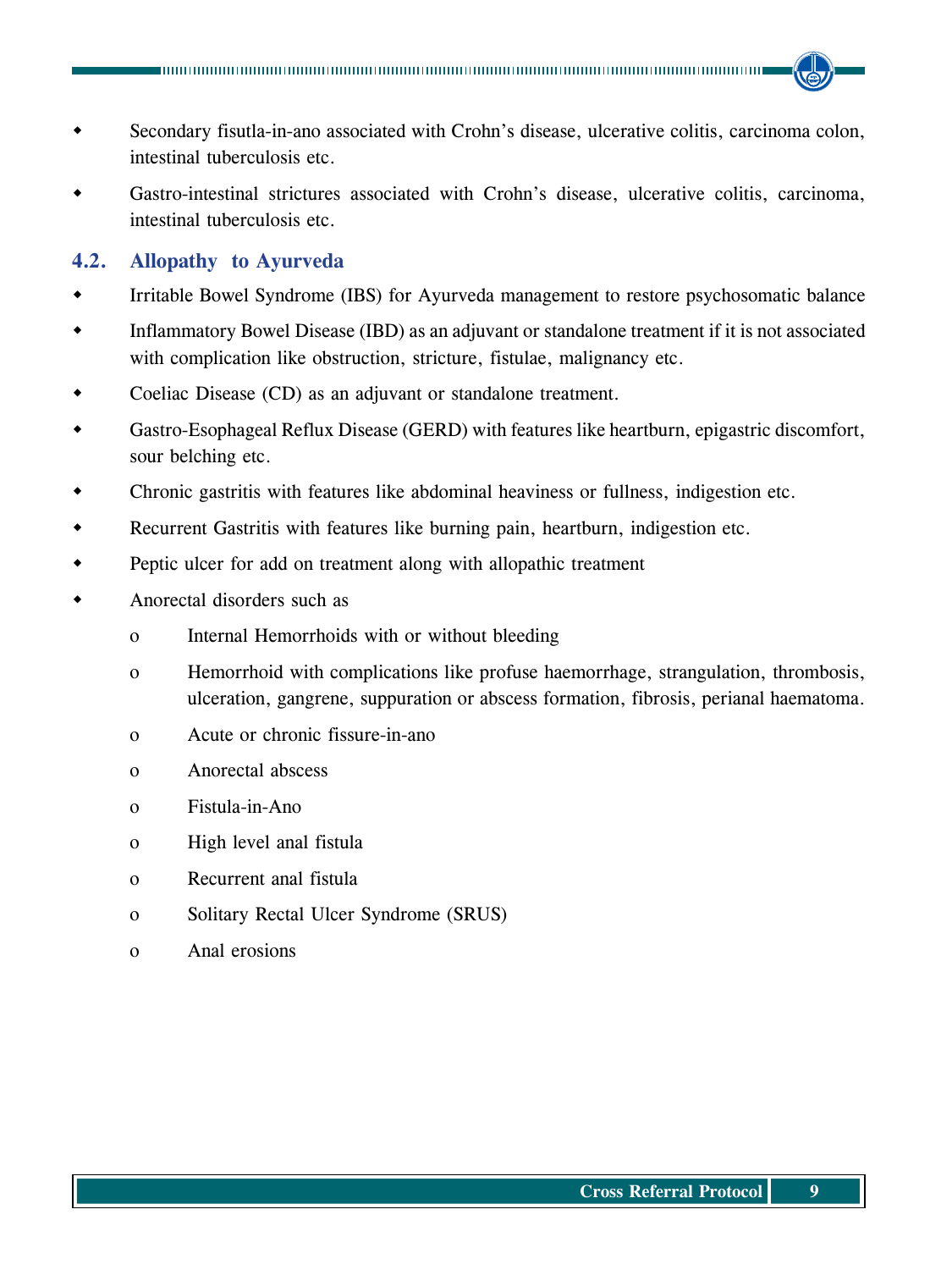## **CHAPTER 5**

## **Geriatric care**

#### **5.1. Ayurveda to Allopathy**

- All patients should be referred to appropriate facility as per the schedule for regular checkup and care
- All serious patients under different categories mentioned in other chapters of this document

#### **5.2. Allopathy to Ayurveda**

- Fraility
- Musculoskeletal disorders
- GIT disorders like loss of appetite, indigestion, constipation, IBS, fissure-in-ano, etc.
- Palliative care of non-ambulatory patients
- Mental health issues (Yoga, meditation, medicines, spiritual counseling, Panchakarma procedures like Nasya, Abhyanga etc. can be considered for treatment)
- Insomnia
- Immunity boosting to prevent frequent infections
- Quality of life improvement
- Dietary advocacy for prevention and management of malnutrition
- Benign prostate hyperplasia
- Care of elderly women specifically for urogenital problems
- Referral for osteoarthritis, respiratory, gastrointestinal, reproductive, skin, ano-rectal, urological, metabolic diseases etc. will be done as mentioned under the other chapters of this document.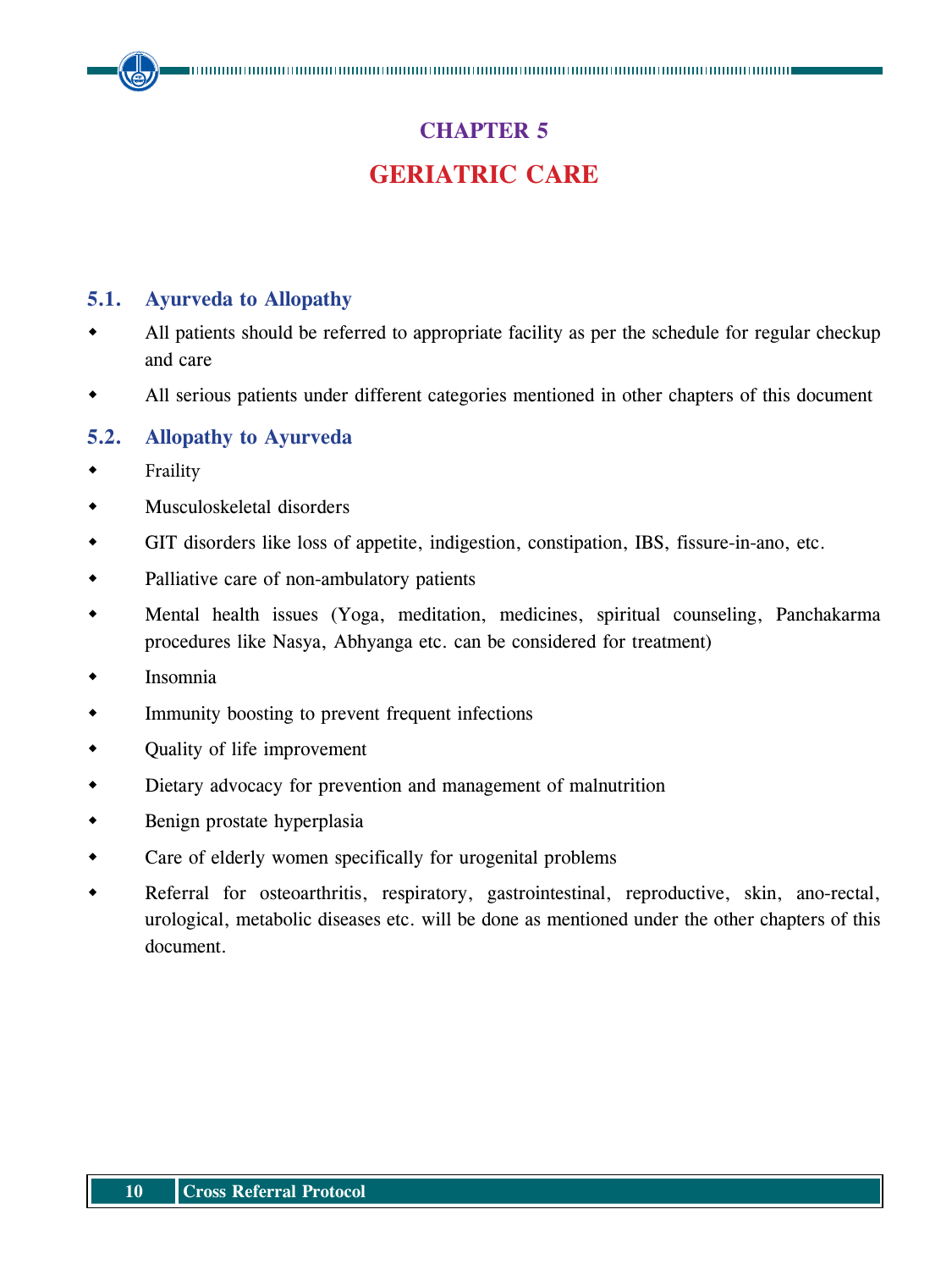## **CHAPTER 6 Mental Health**

#### **6**.**1**. **Ayurveda to Allopathy**

#### **A. Adults**

- Suicidal tendency or risk of harm to others
- Marked violent/ aggressive behavior
- Grossly disorganized or catatonic behavior, visual hallucinations
- Substance dependence disorder with complicated withdrawal
- Diagnostic dilemma or need for specialized investigations like CT/ MRI scanning
- Suspected organic origin of illness due to neurological or general medical conditions
- Severe psychiatric illness in pregnancy or post-partum period
- Poor general medical status
- Refusal to take food or medications orally
- Severe or treatment-resistant illness
- Co-morbidity of two or more major psychiatric disorders.
- Partial or no response to treatment
- Need for specialized treatments like electroconvulsive therapy
- Need for specialized input for patient/ family from clinical psychology or psychiatric social work
- Poor social support system (e.g. homelessness)

#### **B. Children and adolescents**

- Severe Intellectual Disability (Mental Retardation)
- Autism
- Significant learning/ academic problems
- Suicidal or self-injurious behavior,
- Severe aggression or substance abuse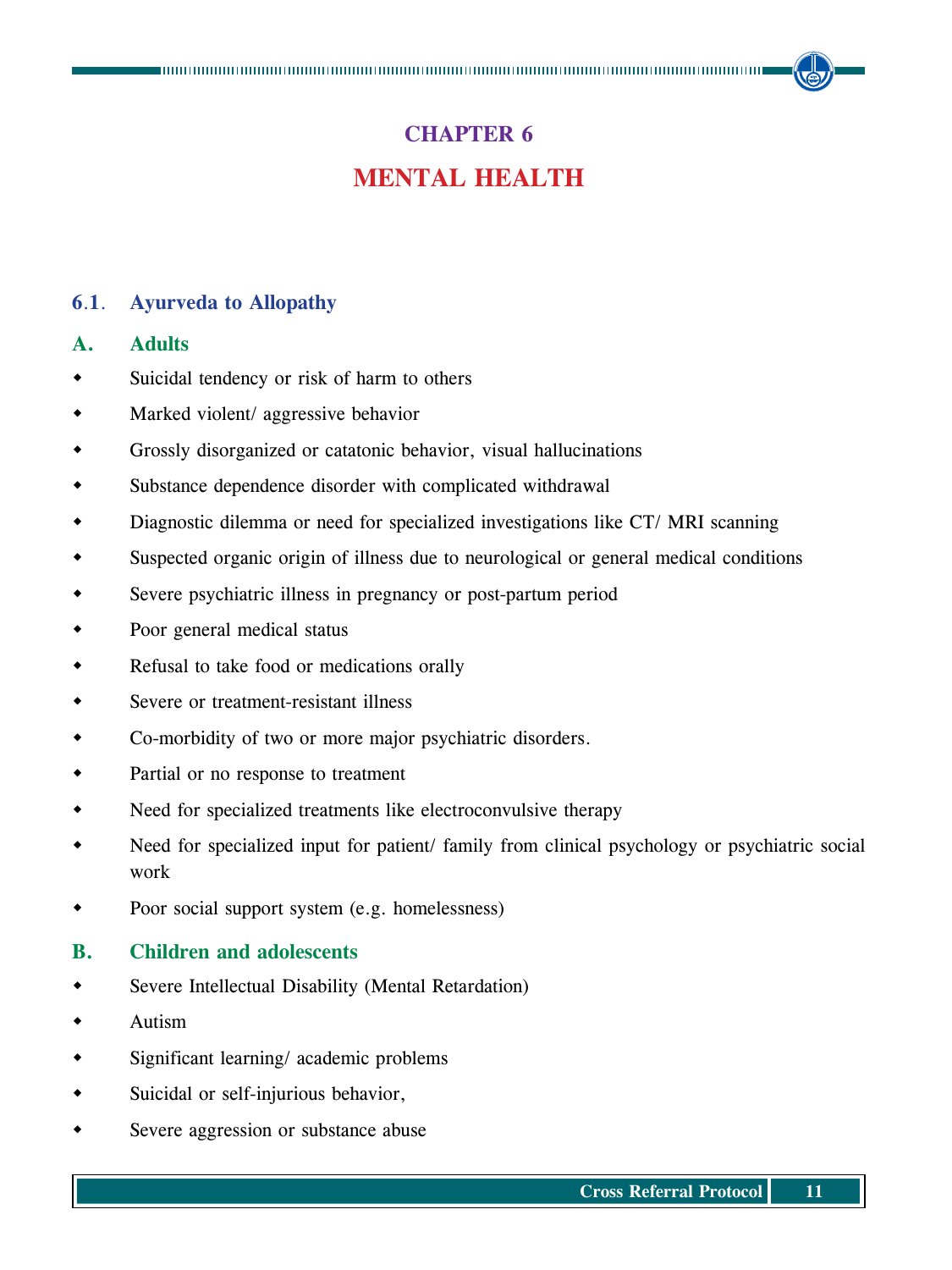- Psychotic symptoms
- Severe mood or anxiety disorder
- Attention Deficit Hyperactivity Disorder (ADHD)

#### **C. Elderly**

- Dementia with behavioral and psychological symptoms
- Complicated delirium
- Depression or anxiety not responding to medication
- Agitation or suicidal tendency
- Depression with psychotic/cognitive symptoms

#### **6.2 Allopathy to Ayurveda**

- Primary Insomnia- Mild to Moderate.
- Depression: Mild moderate.
- Anxiety disorder: Mild to moderate
- Schizophrenia positive and negative symptoms as add on therapy
- Mild Cognitive impairment
- Alcohol use disorder uncomplicated withdrawal syndrome
- Bipolar Disorder with mild depression or hypomania
- Patient preference for Ayurveda/ AYUSH treatment
- Patients who cannot tolerate allopathic medication
- Dietary and lifestyle advice for patients with any psychiatric disorder, particularly those with metabolic adverse effects of psychotropic medication
- Ayurveda management will usually be adjunct to modern medicine (sole therapy in selected cases) as a collaborative effort between the Psychiatrist and the Ayurveda physician.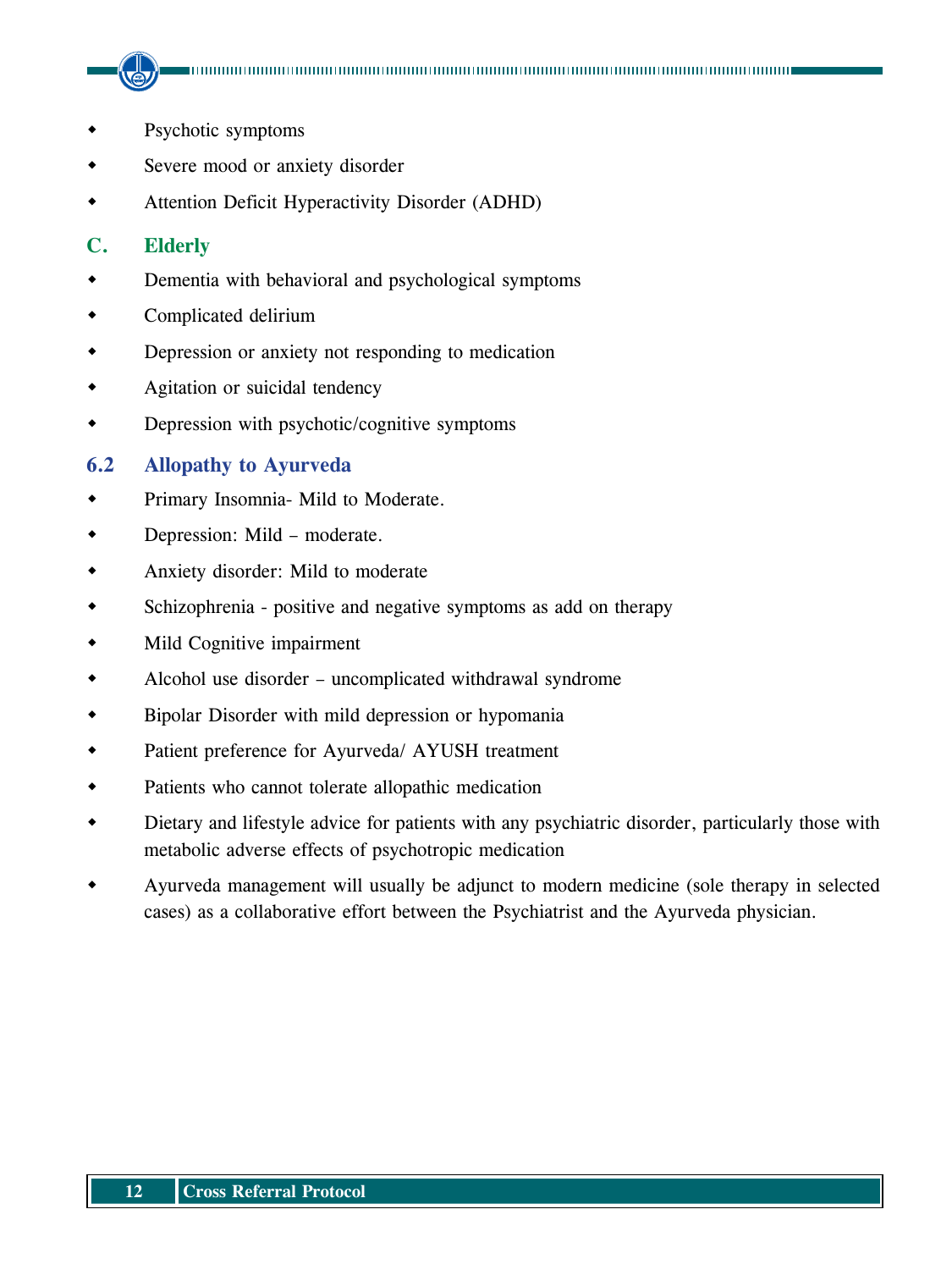### **CHAPTER 7**

## **Musculoskeletal Disorders**

#### **7.1. Ayurveda to Allopathy**

- Avascular Necrosis (AVN) of head of femur for Total Hip Replacement (THR)-Pain at hip joint, limping during walking, inability to bear weight etc.
- Severely advanced osteoarthritis of knee joint for Total Knee Replacement (TKR)-severely restricted movement, severe pain etc.
- Malignant Bone Lesions (with or without pathological fractures) like Osteosarcoma, Chondrosarcoma, Ewing's Sarcoma presenting as hard bony swelling at the lining of bone, sudden increase in the size of swelling, radiolucent lesion on X-ray
- Benign Bone Lesions (with risk of causing pathological fracture) like Giant Cell Tumor (GCT), Osteoma, osteochondroma etc which manifests as bony swelling at the line of bone, radiolucent lesion on X-ray
- Pathological Fracture- fracture of long bone with trivial injury, fracture with radiolucent lesion on X-ray
- Bone Metastasis- spread of malignancy from primary site to bone such as case of Metastatic Ca prostate, Ca breast etc.
- Complete Tear of ACL/PCL of knee for arthroscopic repair- inability to bear weight after trauma, severe pain while attempting to bear weight after trauma, persistent pain even after 3 months of trauma
- Recurrent Shoulder Dislocation- recurrent episodes of shoulder dislocation requiring frequent repositioning of shoulder joint
- Osteomyelitis (Acute Case)- pus discharging sinus at the line of bone
- Tuberculous spondylitis/Potts's Spine- sudden onset of paralysis, backache
- Transverse Myelitis (acute case)- sudden onset of paraplegia or quadriplegia along with loss of bladder and bowel control
- Sudden onset of paraplegia/quadriplegia
- Juvenile rheumatoid arthritis (acute case)- sudden onset of fever, joint pain & Stiffness in adolescent or young adult patient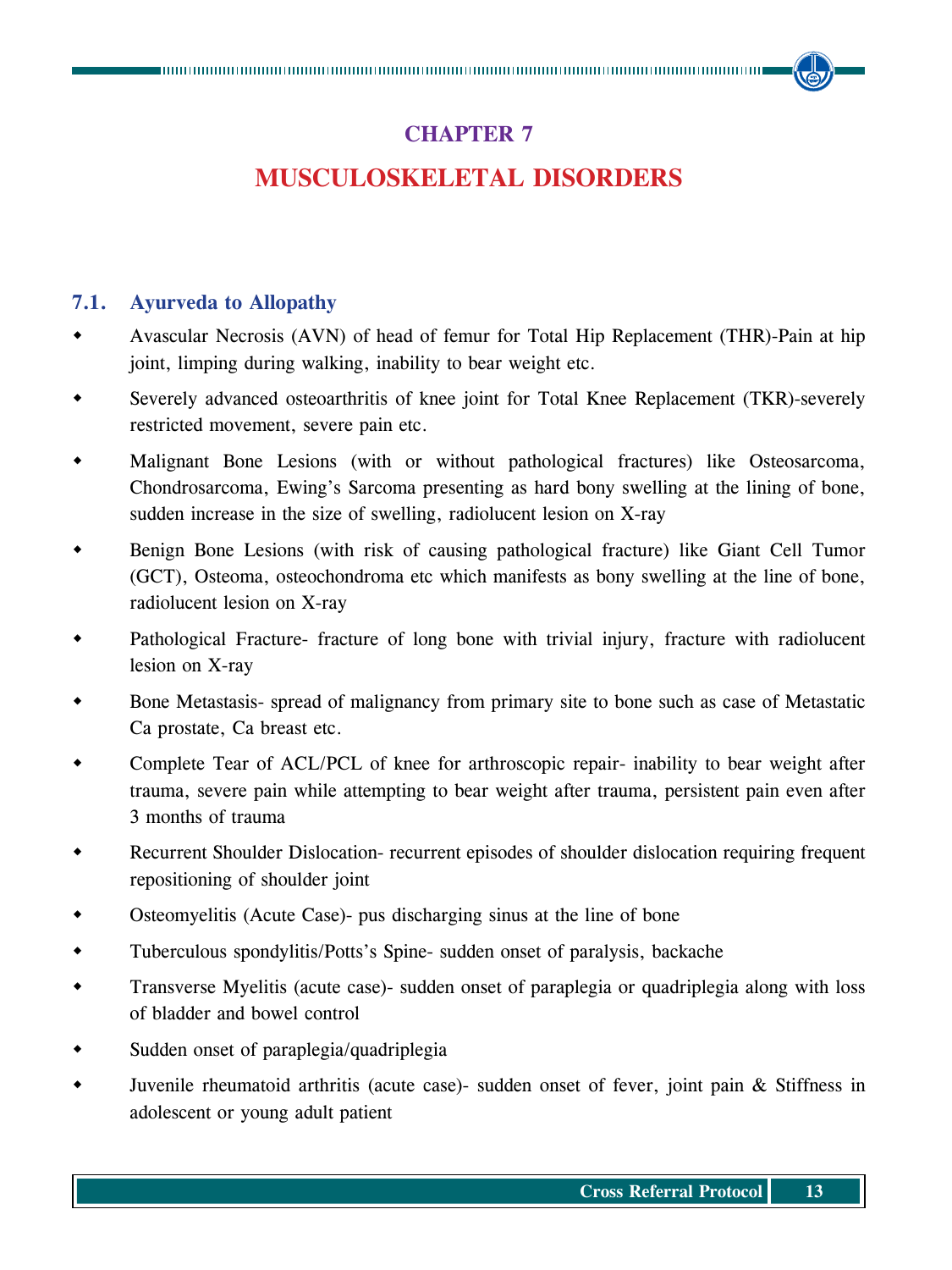- Prolapsed Intervertebral Disc Diseases (PIVD) or Degenerative Disc Disease (DDD) with red flag signs including progressive neurological deficits, bladder-bowel involvement, saddle anesthesia etc.
- Head Injury with sign of fracture base of skull, ENT bleeding, Loss of consciousness, post traumatic amnesia, compromised Glasgow Coma Scale (GCS <15)
- Spine Injury- post traumatic onset of paraplegia or quadriplegia, loss of bowel or bladder control
- Abdominal /visceral or visceral injury of abdomen- bruises over abdomen, open laceration, haemodynamically unstable patient after trauma
- Acute case of nerve injury- sudden loss or compromise in function of area innervated by particular nerve
- Acute pain management

#### **7.2. Allopathy to Ayurveda**

- Osteoporosis/osteopenia/Osteomalacia
- Degenerative spine disorders like Spondylosis, Spondylolisthesis etc.
- Ankylosing Spondylitis- progressive stiffening and fusioning of joints, particularly starting from spine and hip joints
- Degenerative Disk Disease (DDD)/Prolapsed Intervertebral Disc Disease (PIVD)
- Sciatica- pain starts from back and radiates upto one or both legs
- Transverse Myelitis (chronic case)- chronic & established case where phase of spinal shock is over and requires long term care
- Osteomyelitis (chronic case)- chronic pus dischargingsinus along the line of bone
- Osteoarthritis- Patient with bilateral knee joint pain who is either not eligible or does not require joint replacement surgery
- Rheumatoid Arthritis- chronic case with fever, weight loss, loss of appetite, arthralgia, joint stiffness
- Psoriatic Arthritis
- Frozen Shoulder/Adhesive Capsulitis of Shoulder Joint- restricted range of motion of shoulder joint especially in diabetic patients
- Tennis Elbow- pain at the elbow joint (Lateral epicondyle)
- Golfer's Elbow- pain at the elbow joint (Medial epicondyle)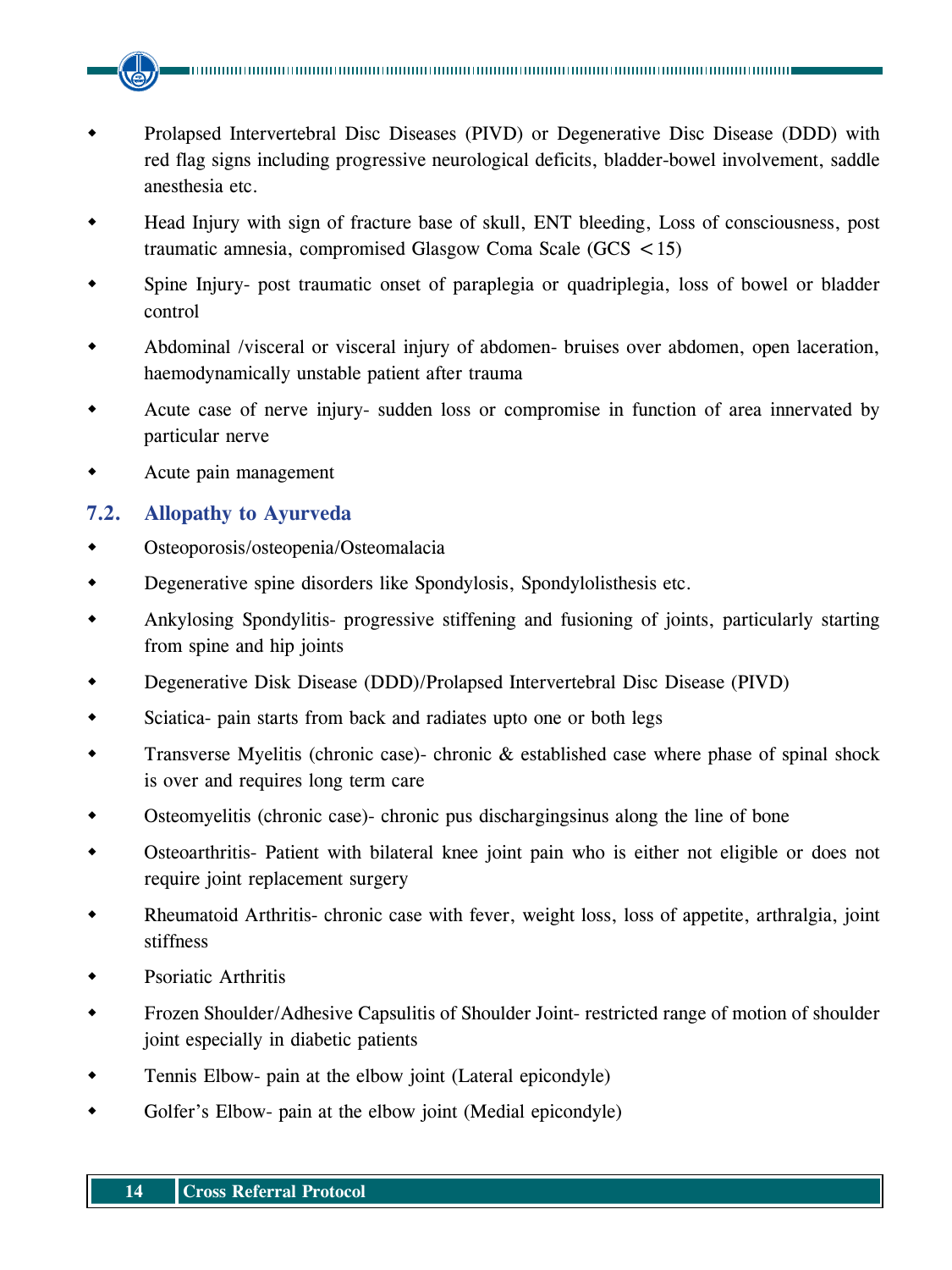- Student's Elbow- pain at the elbow joint (Olecranon process)
- Dequervain's Disease- pain during abduction of thumb, Finkelstein test positive(pain at radial side of wrist while performing during ulnar deviation with closed fist)
- Carpal Tunnel Syndrome- numbness, tingling sensation, weakening of grip in thumb, index finder and middle finger due to compression of median nerve in carpal tunnel at wrist joint
- Cubital Tunnel Syndrome-numbness, tingling sensation, weakening of grip in ring finger and little finger due to compression of ulnar nerve in cubital tunnel at elbow joint
- Housemaid's knee- pain at front part of knee joint due to inflammation of prepatellar bursa
- Achilles Tendonitis- persistent pain at the heel and the calf region
- Plantar fascitis- pain at the sole of the foot particularly at morning after getting up from bed
- Calcaneal spur- pain at heel region
- Tenosynovitis- pain at the lining of tendon due to inflammation of tendon sheath.
- Tenidnitis/tendinosis- degenerative/inflammatory pain at tendon
- Bursitis- inflammation of bursa
- Ganglion- cystic swelling mostly at the dorsum of the hand
- Chronic pain management- any type of chronic pain
- Post-surgical rehabilitation in cases of major corrective surgeries for congenital deformities, Fracture of hip and femur, tibial fracture, spina bifida, etc**.**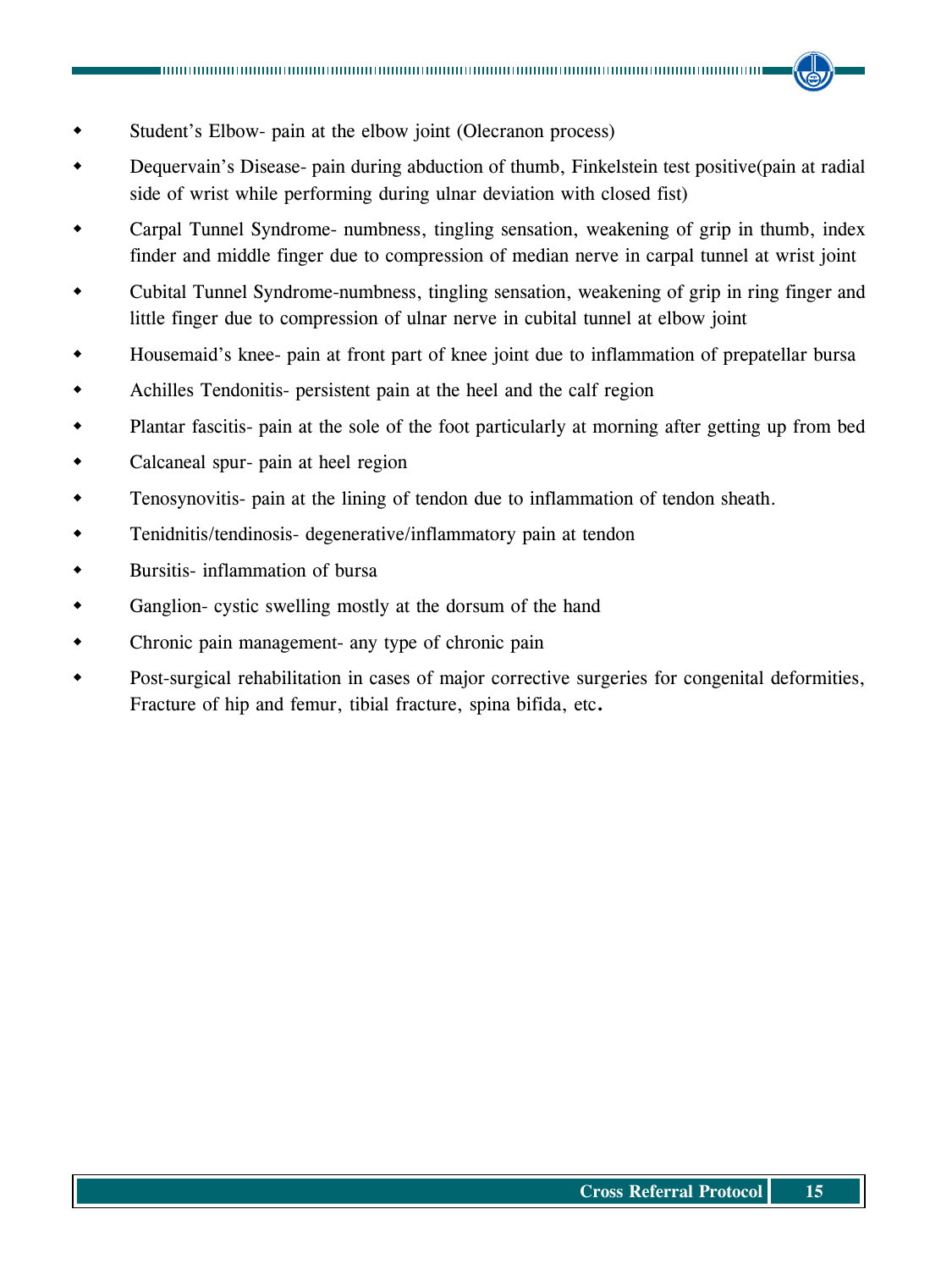### **CHAPTER 8**

## **Neurological Conditions**

#### **8.1. Ayurveda to Allopathy**

- Head Injury (intracranial hemorrhage/hematoma, cerebral laceration)
- Base of skull fracture (signs of ENT bleeding)
- Any type of neurological surgery
- Benign or malignant lesions in the nervous system
- Acute case of stroke/paraplegia/hemiplegia/facial palsy

#### **8.2. Allopathy to Ayurveda**

- Case of stroke/quadriplegia /paraplegia/hemiplegia/facial palsy after emergency treatment & early care
- Chronic case of nerve injury- chronic loss of function of an area supplied by a particular nerve
- Epilepsy for add on Yoga & Ayurveda
- Headache & migraine
- Trigeminal neuralgia
- Senile dementia
- Cognitive disorder
- Cerebral palsy
- Neurogenic bladder
- Bowel incontinence
- Bladder incontinence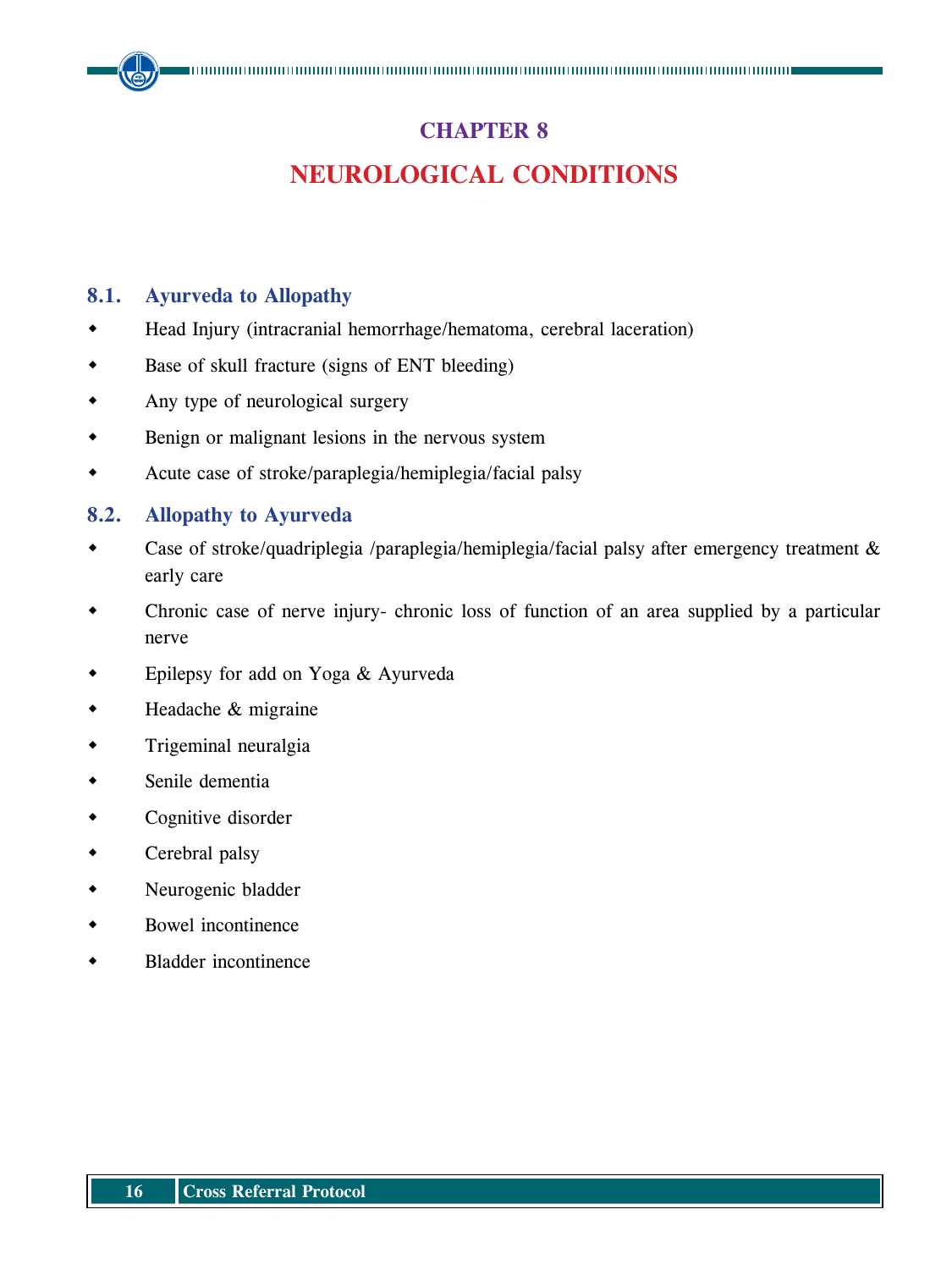### **CHAPTER 9**

## **Non-Communicable Diseases**

#### **9.1. Ayurveda to Allopathy**

#### **9.1.1. Hypertension**

- The patients of hypertensive crisis (BP  $\geq$  180/110mmHg) with signs of retinal haemorrhage, papilledema or life-threatening symptoms such as new onset confusion, chest pain, signs of heart failure, or acute kidney injury
- Accelerated hypertension/malignant hypertension
- Hypertension with hypokalaemia/increased plasma sodium (e.g. Conn's syndrome), haematuria or proteinuria, any hypertension under 20 years, sudden onset hypertension etc.
- If hypertension is associated with heart disease, stroke, or peripheral vascular disease
- Presence of urinary proteinuria
- Serum creatinine>1.6mg/dl
- Persistent hypertension (BP  $\geq$  140/90 mmHg) despite 3 months of treatment
- Associated with co-morbidities such as heart disease, stroke, or peripheral vascular disease and presence of urinary proteinuria

#### **9.1.2. Diabetes**

- Type 1 or type 2 diabetes with suboptimal diabetes control after providing treatment  $(HbA1c>7%)$
- Deteriorating glycemic control HbA1c > 7.5 % and/or rise in HbA1c by  $0.5\%$  in 6 months from any baseline
- Marked or symptomatic hyperglycemia not responding to current therapy
- Recurrent severe hypoglycemia
- Serious metabolic derangement or diabetes complication that is left untreated would lead to the need for hospitalization, or which requires immediate hospitalization
- Newly diagnosed type 1 diabetes with or without urinary ketones
- Recurrent severe hypoglycemia.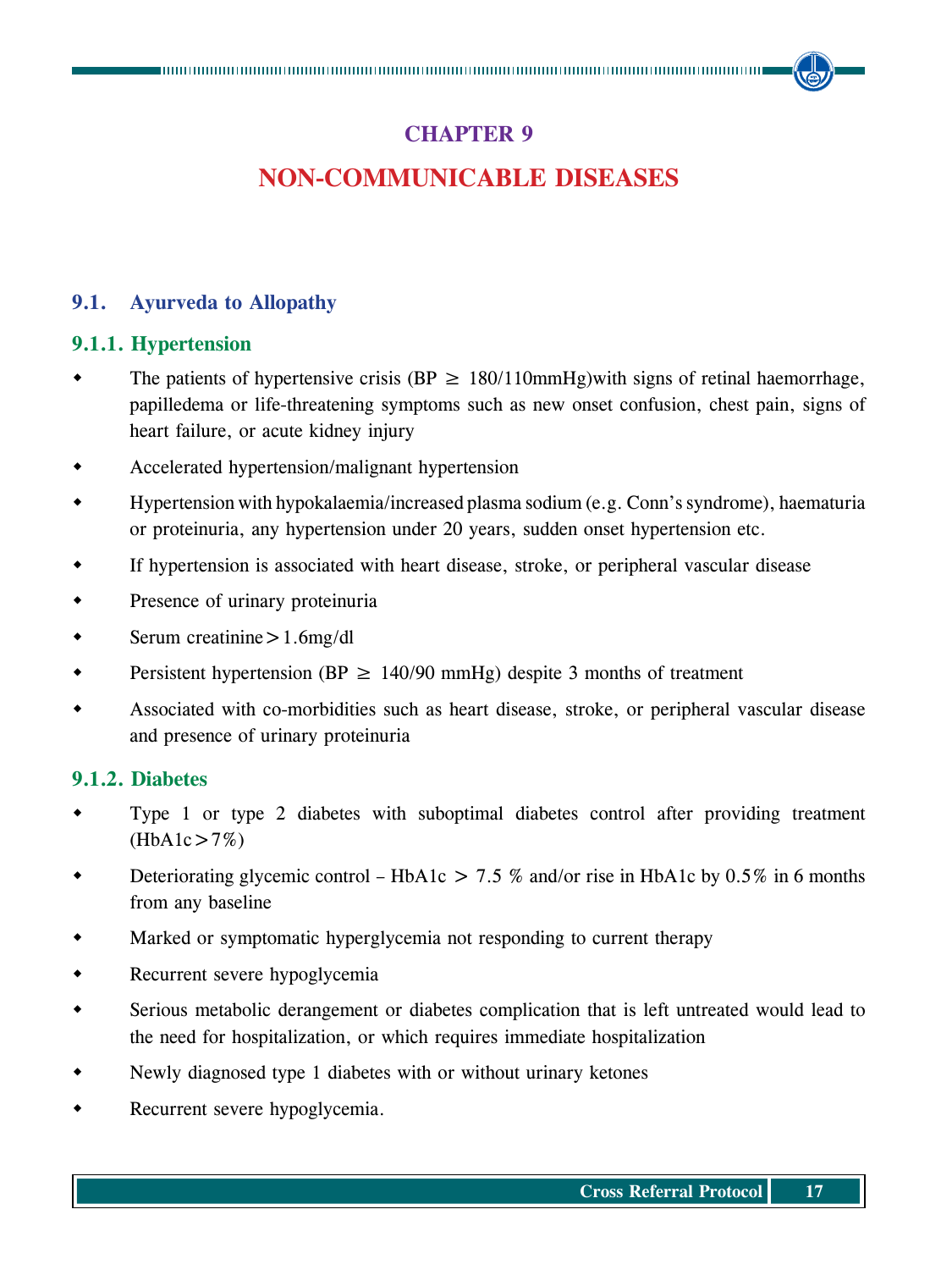- Decompensate type 1 or type 2 diabetes with strongly positive urinary ketones, dehydration, or vomiting
- Non healing ulcer/ infection
- Progressive micro or macrovascular complications despite being on therapy including retinopathy, nephropathy and autonomic neuropathies
- With serious comorbidities
- Osmotic symptoms, weight loss and ketonuria, eGFR persistently <45,acute visual loss, worsening claudication, acute foot ischaemia or progressive ulceration, gangrene or necrosis

#### **9.1.3. Cancer**

All suspected cases of cancer with clinical features such as

- Change in bowel or bladder habits
- A sore that does not heal
- Unusual bleeding or discharge
- Thickening or lump in the breast or elsewhere
- Blood stained discharge from the nipple
- Difficulty in opening mouth
- Ulcers /patch /growth in the mouth that has not healed in two weeks [erythro-plakia (red patch ) or erythro-leukoplakia (white patch) in the oral cavity]
- Indigestion or difficulty in swallowing
- Obvious change in a wart or mole
- Nagging unexplained cough with fatigue or shortness of breath or chest pain or weight loss or unexplained loss of appetite
- Any change in the tone of voice/ hoarseness
- Abdominal or rectal mass
- Upper abdominal mass consistent with an enlarged gall bladder/an enlarged liver
- Unexplained abdominal pain with or without rectal bleeding
- Abdominal pain with weight loss
- Nausea or vomiting with weight loss
- Rectal mass with ulceration or bleeding on touch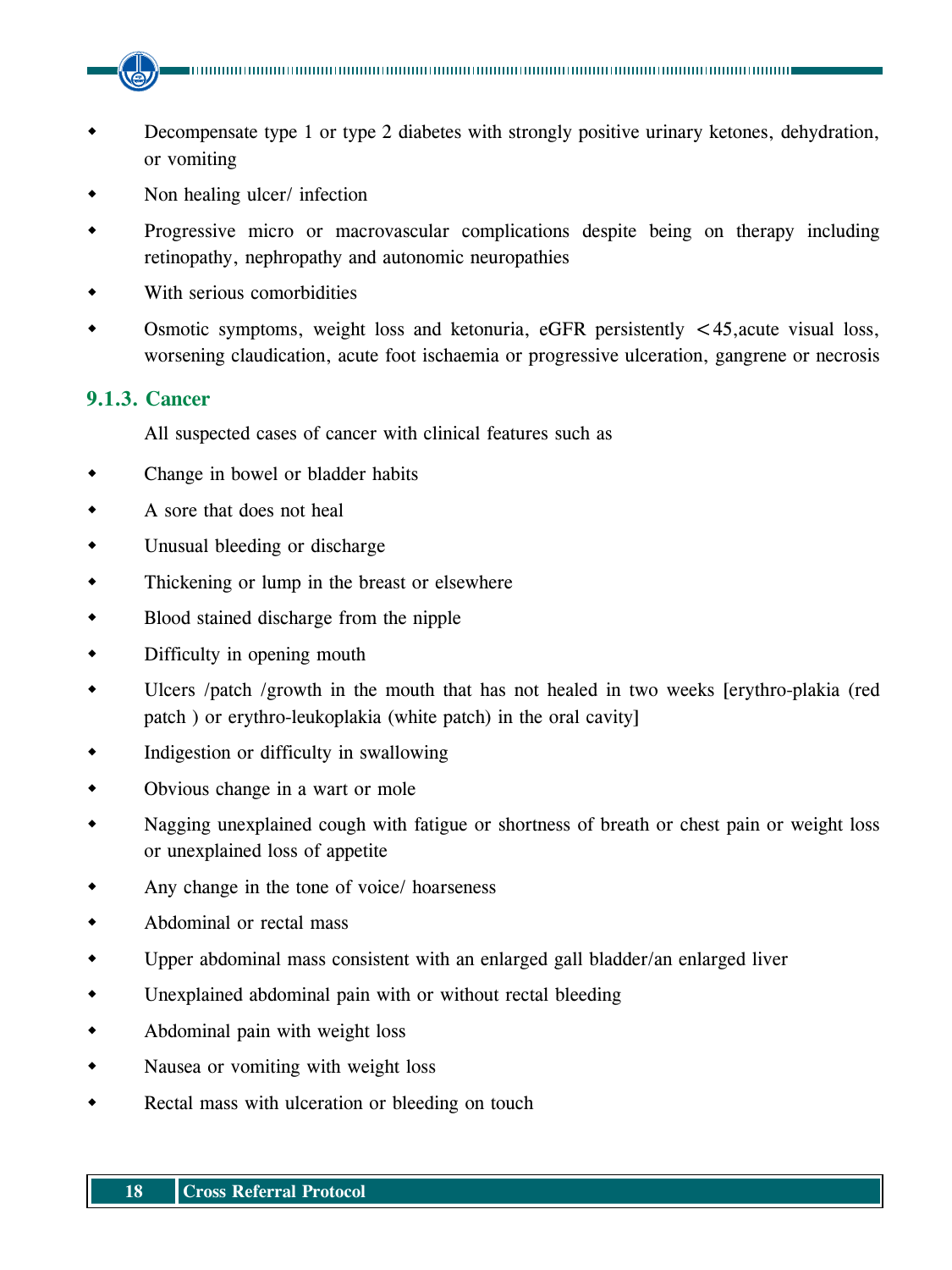- Unexplained Bleeding, bruising or petechiae
- Unexplainedhaemoptysis or hematemesis
- Unexplained lymphadenopathy
- Ulceration in the oral cavity (unexplained and lasting for more than 3 weeks)
- Chest signs consistent with lung cancer
- Skin lesion that raises the suspicion of a squamous cell carcinoma or basal cell carcinoma
- Unexplained hepato-splenomegaly

#### **Clinical features suspected for cancer specifically in females**

- Lump in the breastor in the axilla
- Blood stained discharge from the nipple
- Change in shape and size of breast
- Bleeding between periods
- Postmenopausal bleeding
- Bleeding after intercourse
- Foul smelling vaginal discharge
- Ascites and/or a pelvic or abdominal mass identified by physical examination (which is not uterine fibroids) in women
- Vaginal mass (unexplained and palpable) in or at the vaginal opening, vulval lump or ulceration

#### **9.1.4. Cardiovascular diseases**

- Coronary artery disease in case of severe atherosclerosis, impending heart attack or stroke, peripheral vascular disease, and conditions requiring surgery and emergency management.
- Acute or suspected MI, acute unstable angina, new-onset angina,etc.
- In case of Myocardial infarction, recurrent arrhythmia, Congestive heart failure, and othercardiac-related disorders.
- Asymptomatic patients with abnormal ECG
- Underlying cardiac disease, palpitations or abnormal ECG
- Recurrent syncope (unexplained)
- Cardiac murmurs with associated cardiac disease, rapidly progressive symptoms or associated angina or syncope or history of rheumatic fever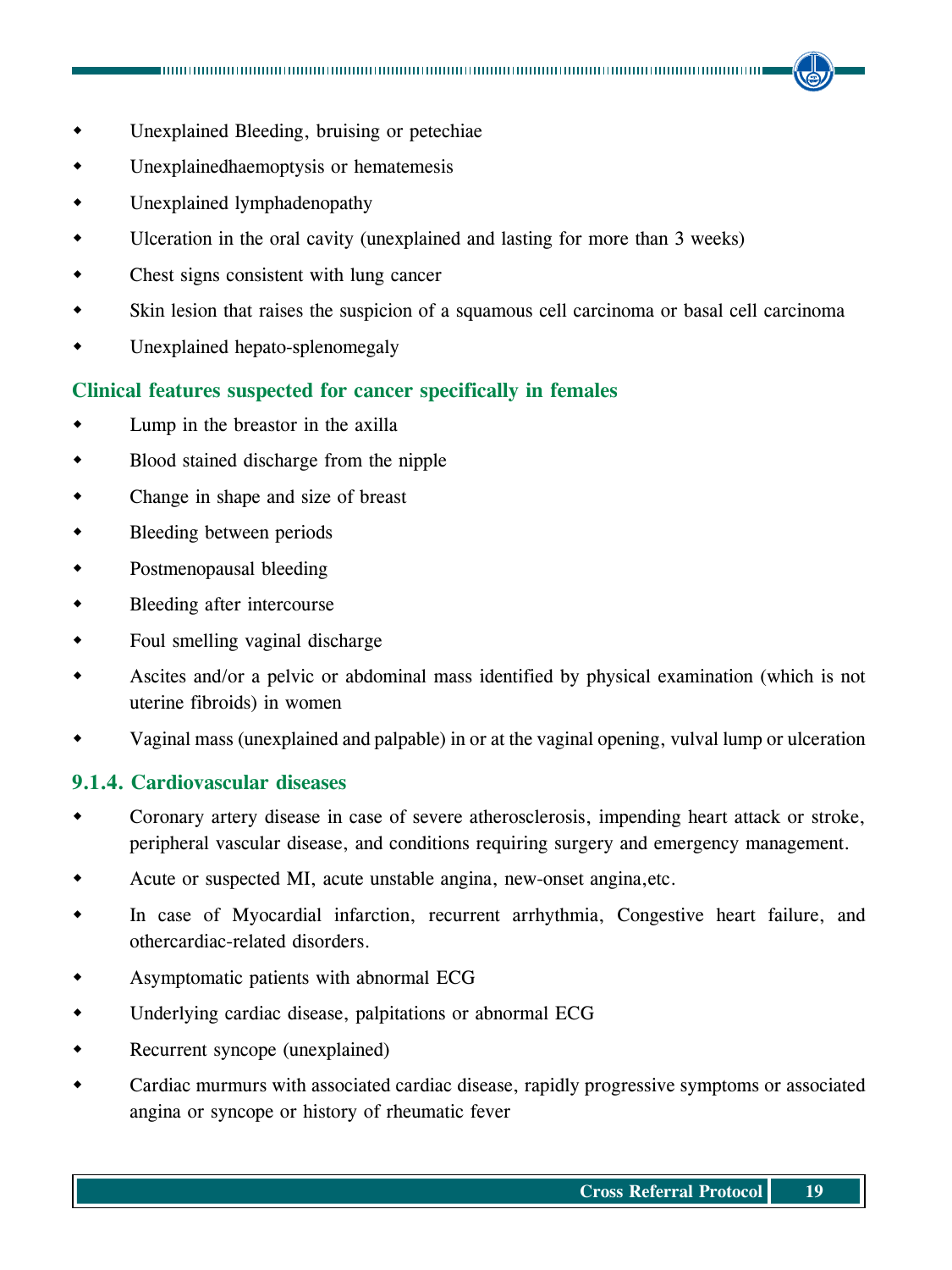Any case of cardiac-related disorder having severe symptoms, co-morbidity and suspected complications

#### **9.1.5. Other conditions**

- Obesity-associated with the conditions like diabetes, hypertension, coronary artery disease, heart disease, stroke, certain cancers and obstructive apnea should be referred for allopathic treatment
- Patients suffering from chronic respiratory diseases like chronic obstructive pulmonary disease (COPD), asthma, cystic fibrosis, occupational lung disease, pulmonary hypertension and tuberculosis need emergency treatment
- Severe cases of chronic kidney diseases requiring dialysis or transplantation
- Road traffic accidents, injury and traumatic conditions requiring emergency treatment
- In cases of Alzheimer's disease, ALS, ADHD, Autism Spectrum Disorder (ASD), Bell's palsy, birth defects, and cerebral palsy
- Psychiatric disorders that require immediate care or institutionalization

#### **9**.**2**. **Allopathy to Ayurveda**

- $\bullet$  Initial cases of hypertension not associated with any complications
- In case of uncontrolled hypertension, for add on AYUSH management
- Preventive diabetes in case of pre-diabetic condition /risk of developing diabetes
- In case of uncontrolled diabetes and related complications for add on AYUSH intervention and lifestyle advocacy such as on healing ulcer, neuropathy
- Any case of cancer to add on AYUSH intervention and lifestyle advocacy for improvement in quality of life (loss of appetite, cough, constipation, lack of sleep, chronic pain)
- Preventive cardiology as for coronary artery disease, hypercholesterolemia
- Coronary artery disease in the initial case of atherosclerosis to improve the elasticity of arteries and prevent them from hardening to reduce the risk of heart disease
- In the condition of hypercholesterolemia to reduce the LDL level
- As a supportive treatment in all cardiac conditions to improve the quality of life
- Yoga & lifestyle advocacy and treatment for improved quality of life (loss of appetite, cough, constipation, lack of sleep, chronic pain), immunity-boosting in cancer
- In case of peripheral vascular diseases like varicose vein for symptomatic relief and preventing complication like skin lesions, ulceration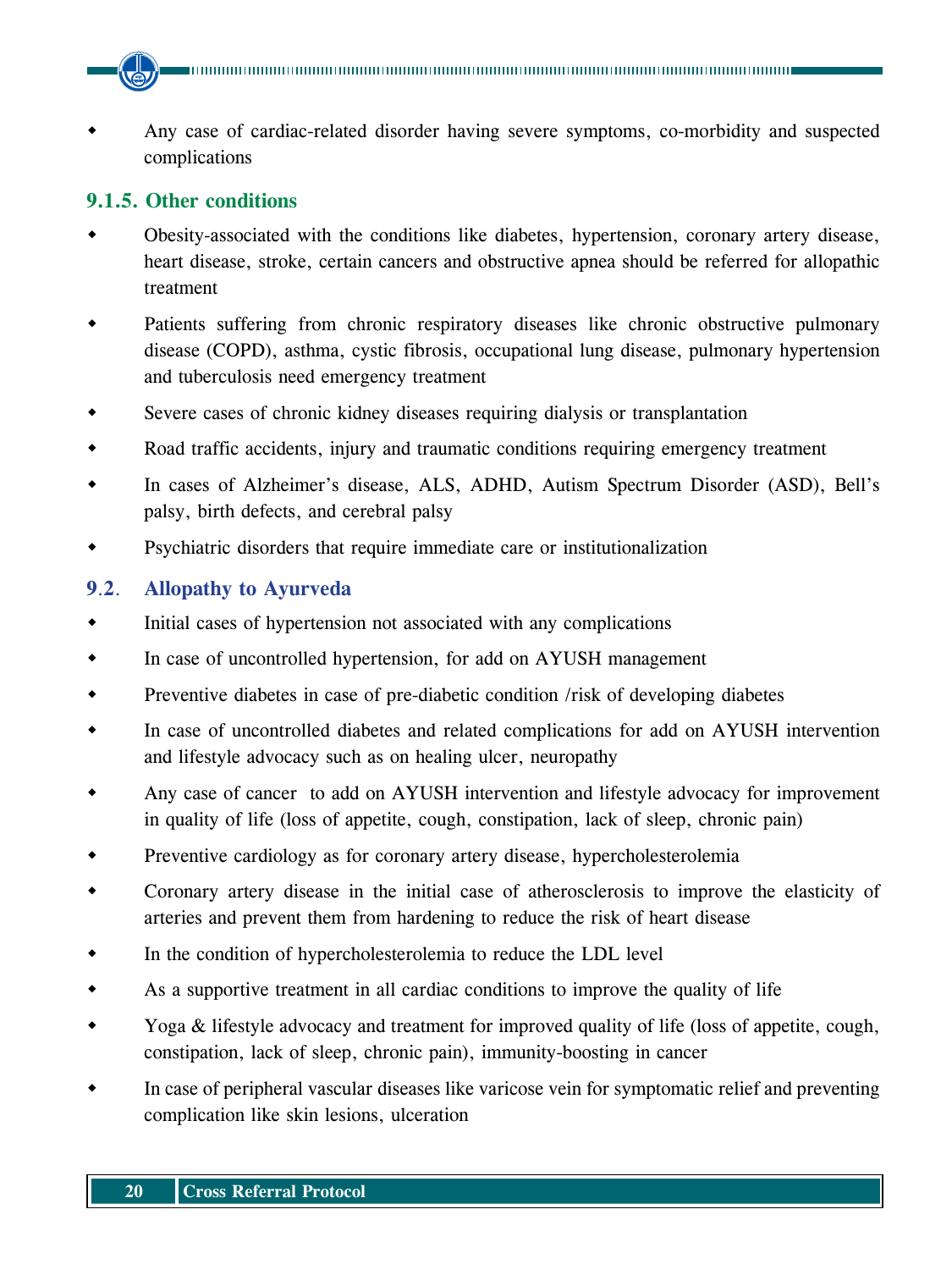- Common cases of respiratory disorders like, acute bronchitis, mild to moderate cases of asthma, sinusitis, tonsillitis (not requiring surgery), pharyngitis, and not associated with any complications or serious underlying cause
- Neurological conditions and after emergency treatment complications (eg. after stroke, paralysis, facial palsy)
- For management of common kidney-related disorders, in those who refuse allopathic treatment
- For management of post-traumatic complications or conditions (eg. frozen shoulder)
- Joint disorders such as rheumatoid arthritis, osteoarthritis, gout ankylosing spondylitis, cervical spondylosis, lower back pain, sciatica, and any other joint pain
- Anorectal conditions like fistula, hemorrhoids, fissure in Anoand conditions that persistdespite repeated surgical procedures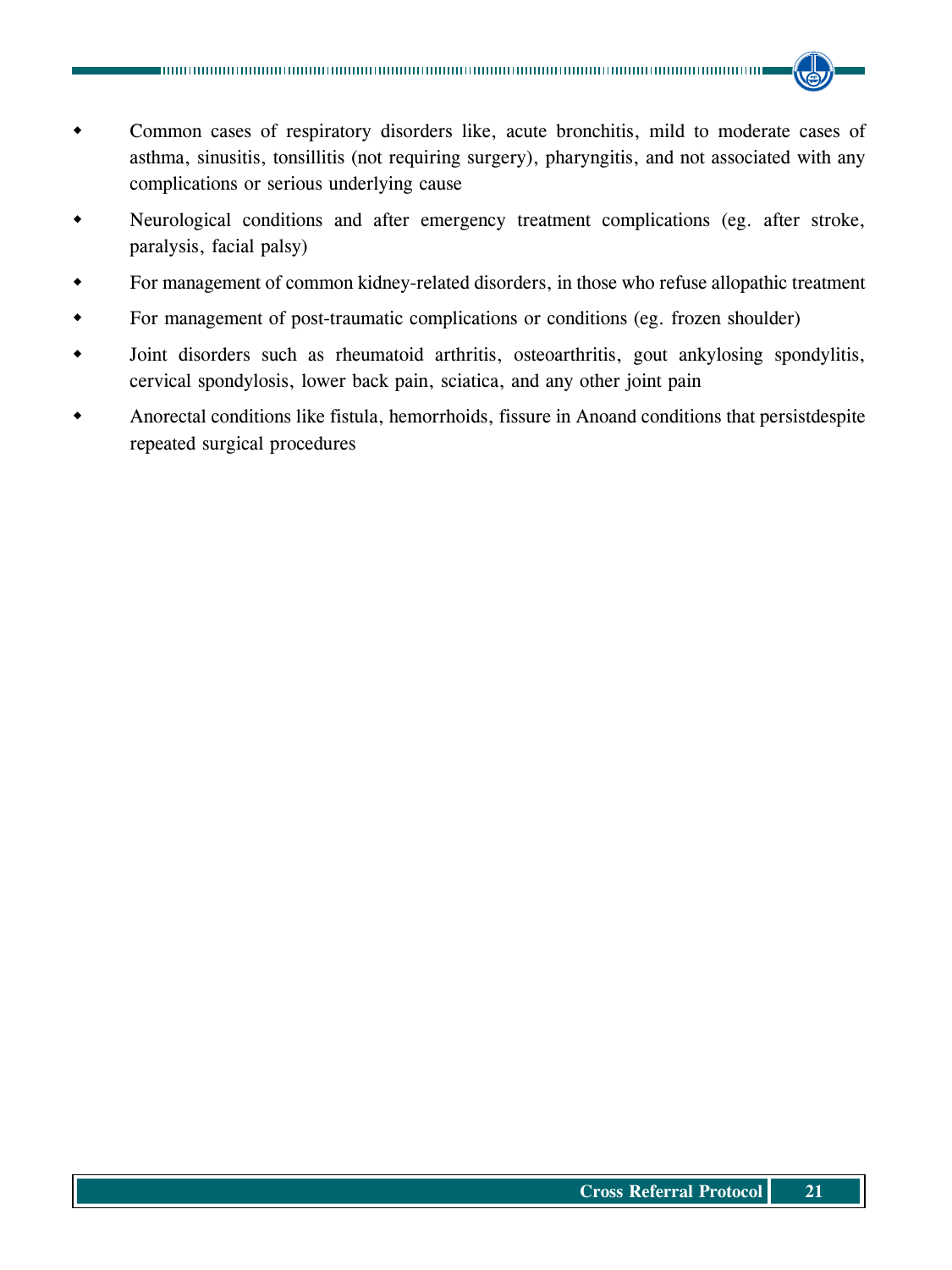## **CHAPTER 10 Reproductive & Child Health**

#### **10.1. Antenatal Care (ANC)**

#### **10.1.1. Ayurveda to Allopathy facility**

If the Ayurveda facility is not a designated delivery point or ante-natal care facility then the woman should be linked to ASHA (Accredited Social Health Activist) in her residential area for standard care under RCH (Reproductive & Child Health) as soon as the pregnancy is suspected. Specially, the following cases should be referred to higher level of care immediately:

- All high-risk pregnancies for further investigation and management.
- $\bullet$  Hb less than 7 gm/dl
- History of bleeding per vagina during this pregnancy
- H/o of previous bad obstetric history like 2 or more abortions/premature births (<36 weeks)/ congenital anomalies/still-births or marked low birth weight ie.  $=$  <2000 gms
- Woman who conceived after treatment for infertility or assisted fertilization
- Suffering from severe gastro-intestinal disturbances i.e. severe vomiting, diarrhoea etc.
- Suffering from cardiac disorders, UTI, specially recurrent renal infection, haemolytic disorders, gestational diabetesmellitus etc. in the present pregnancy
- Suffering from pregnancy-induced hypertension (PIH) or toxemia of pregnancy
- Generalised oedema, weight gain more than 1 kg./per week
- Severe vomiting leading to dehydration
- Suffering from cervix cancer or cervical/vaginal herpes infection
- Having pelvic or uterine growths with pregnancy
- Intrauterine growth retardation
- Having undergone last delivery by cesarean section within 2 years
- Breech/abnormal/unstable presentation
- Consider the following conditions as medical emergency for immediate referral:
- Bleeding per vagina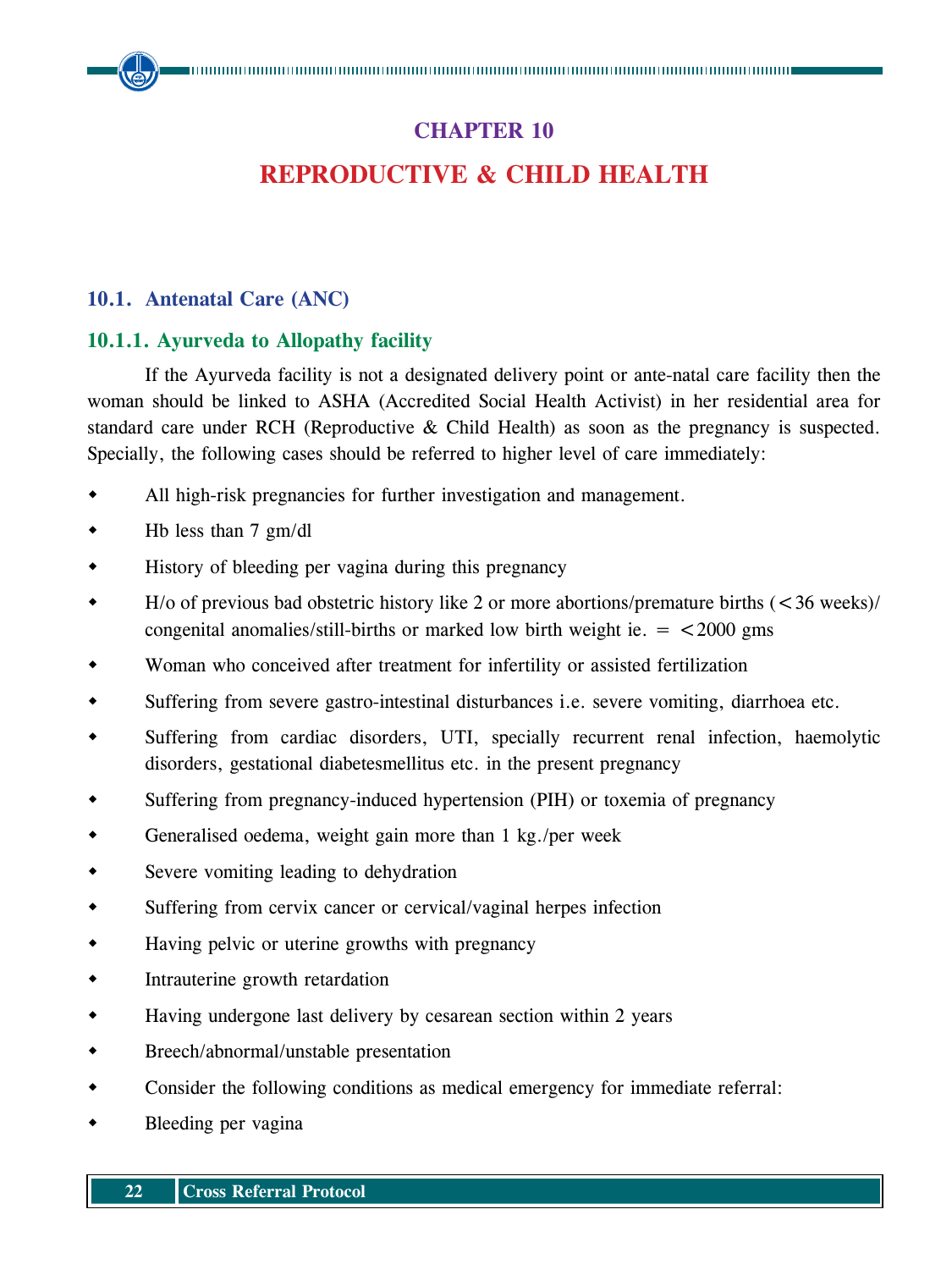- Loss or exaggerated fetal movement
- Pain*/*contractions in abdomen
- Escape of fluid from the vagina
- Breathlessness and palpitation
- Excessive tiredness
- Oedema or puffiness of face or tightening of bangles or ring
- Dysuria
- Visual disturbance, headache, blurring of vision or appearance of bright objects before eyes
- $\bullet$  High fever specially with chills & rigor
- Insomnia, emotional disturbances, mental confusion or drowsiness
- Previous history of post*-*partum haemorrhage
- COVID*-*19 positive pregnant women

#### **10.1.2. Allopathy to Ayurveda facility**

- For yoga and lifestyle advice
- If the woman develops side effect to iron and folic acid tables or if the woman has persistent anemia inspite of medication
- Mild to moderate nausea and vomiting (morning sickness)
- Management of loss of appetite, heartburn, indigestion and constipation
- Any other minor ailment such as non-specific body pain, backache, weakness, cold, cough, chronic urinary tract infection not responding to conventional care

#### **10.2. Postnatal Care**

#### **10.2.1. Ayurveda to Allopathy**

If Ayurveda centre does not have facilities for delivery and infant care, every woman should be referred to an appropriate place for ante-natal care, delivery and post-natal care. However, if an Ayurveda doctor has to manage post-natal period , then the following woman should be referred to Allopathic specialty facility immediately under following circumstances.

- Puerperal infection and woman presents with fever, pulse more than 110/min, foul smelling lochia, sub involution of uterus
- Urinary Tract Infection–increased frequency of urine, burning sensation in urination, increased pulse and temperature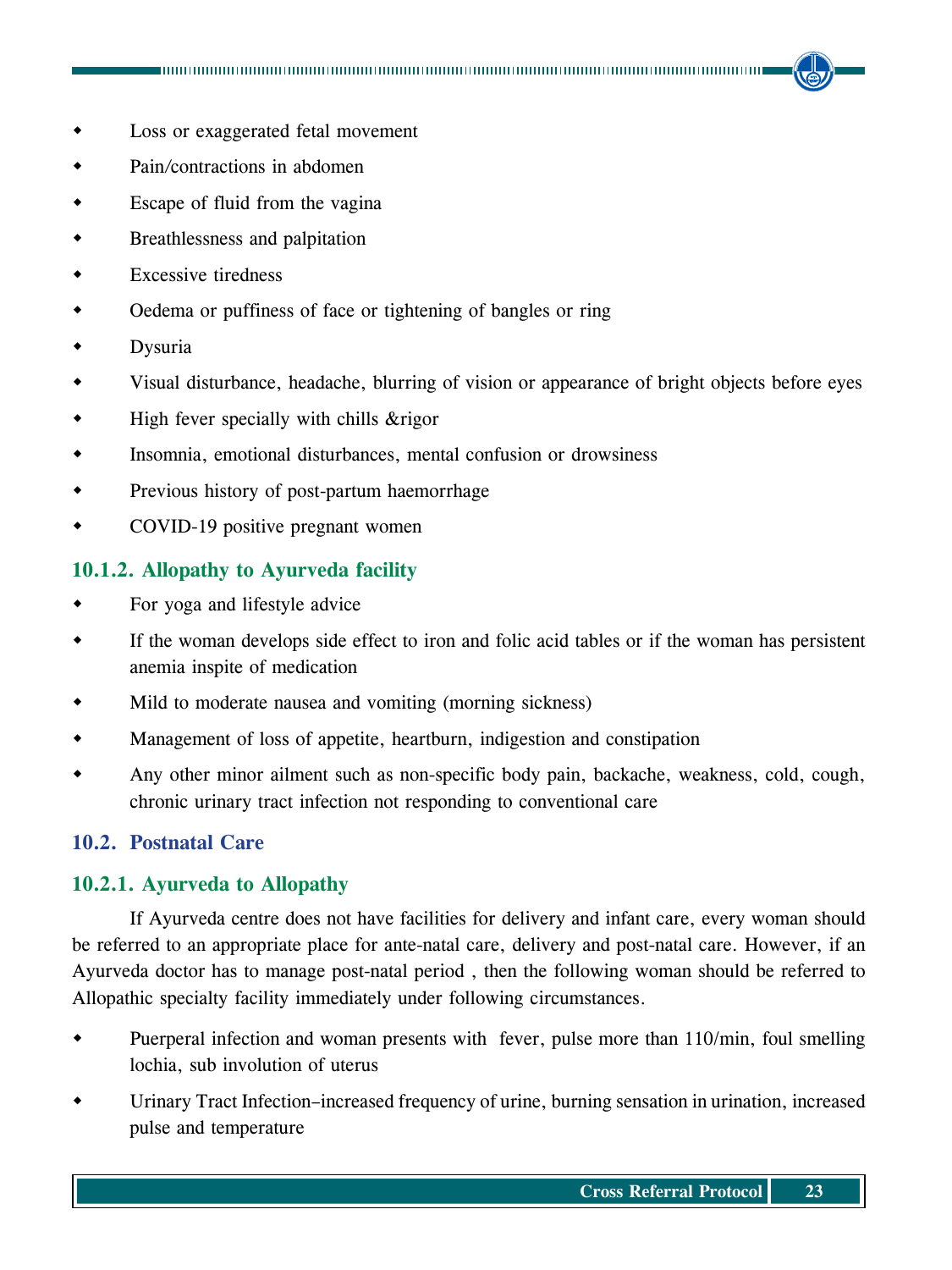- Mastitis/Breast abscess-continuous pain in the breast, redness and tenderness in the breast,increased temperature and pulse,
- Thromboembolic disease- it is suspected when there is pain in legs and tenderness over calf muscles & chest pain
- Excessive vaginal bleeding
- Development of any other serious illness
- Deterioration in general health

#### **10.2.2. Allopathy to Ayurveda**

- For yoga and lifestyle advice
- Insufficient lactation /lactation failure
- Episiotomy wound management
- Urinary bladder atony

#### **10.3. Infants Care**

#### **10.3.1. Ayurveda to Allopathy**

- Babies revived after prolonged resuscitation
- Birth weight less than 2 kg
- Unable/refusal to take feed
- Pre-term less than 36 weeks
- Babies born to COVID positive mother
- Respiratory problem with signs of lower respiratory tract involvement
- Severe birth injuries like fractures, dislocation of joint, paralysis, etc.
- Signs of jaundice, cyanosis
- Babies having convulsions, abdominal distension, unstoppable bleeding from any part
- Congenital anomalies in children
- High/low temperature
- Severe malnutrition
- Organic diseases of heart, lung, kidney, liver
- Serious illness
- Any illness not responding to the treatment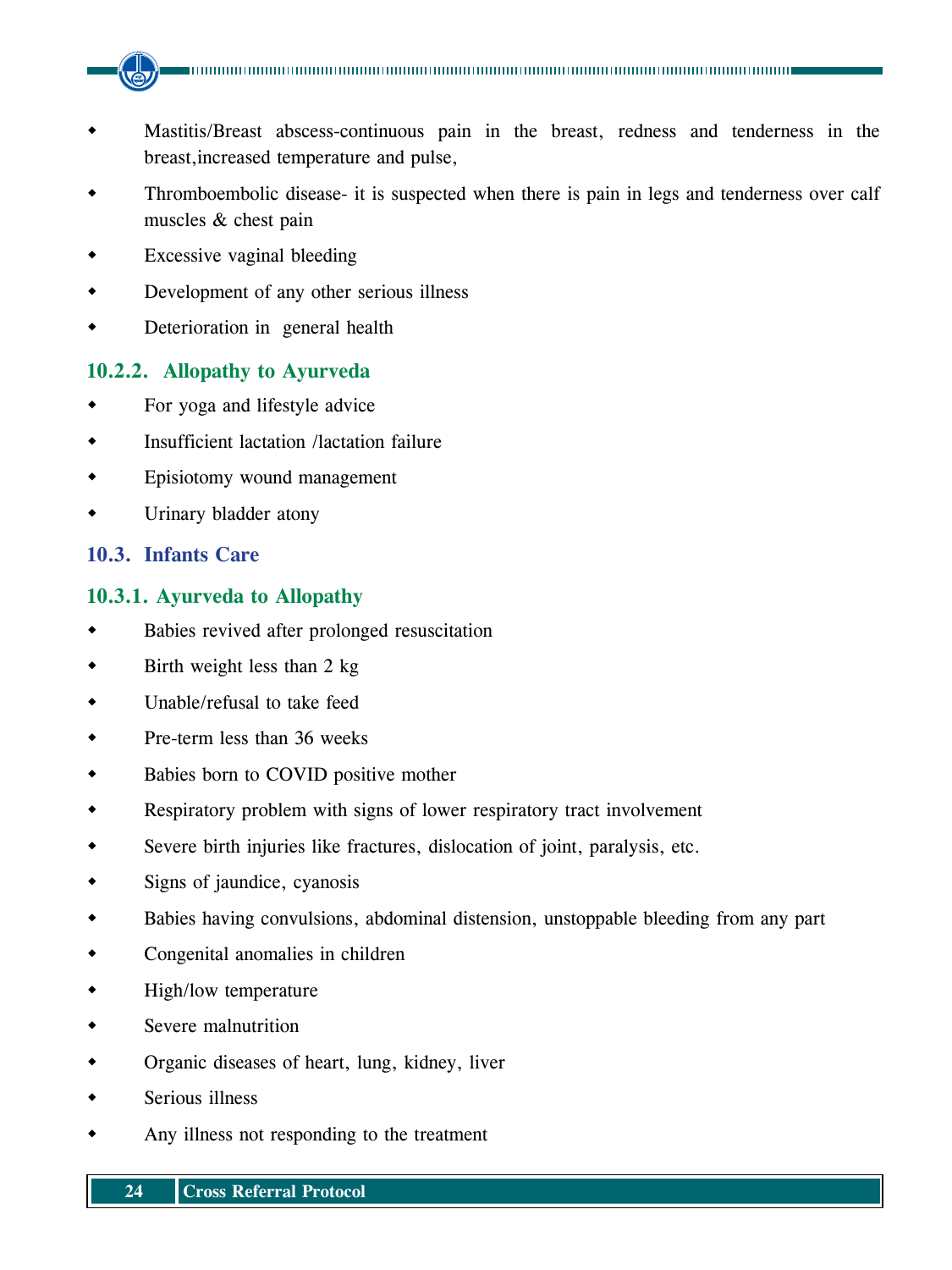- Delay in umbilical drying or if the cord does not fall after 10 days
- Sudden distension of abdomen
- Babies with signs of Hypoxic Ischemic Enchephalopathy (HIE)

#### **10.3.2. Allopathy to Ayurveda**

- Measures for immunity booster
- If the physician feels the need for referral for any specific reason, same may be done after mutual discussion

#### **10.4. Infantile &Childhood Disorders**

#### **10.4.1. Diarrhea**

#### **10.4.1.1. Ayurveda to Allopathy**

- Dry mouth and tongue
- Sunken eyes
- Decreased skin turger
- Restlessness, irritability
- Increased thirst
- Unable to drink/drinks poorly
- Lethargy, drowsy or unconsciousness
- Sunken anterior fontanelle
- Rapid feeble pulse sometimes not palpable
- Oliguria or anuria
- Deep and rapid respiration
- Hyper or hypothermia
- Severe malnutrition

#### **10.4.1.2. Allopathy to Ayurveda**

- Recurrent diarrhoea
- Management of recovery period after diarrhoea
- Low appetite, indigestion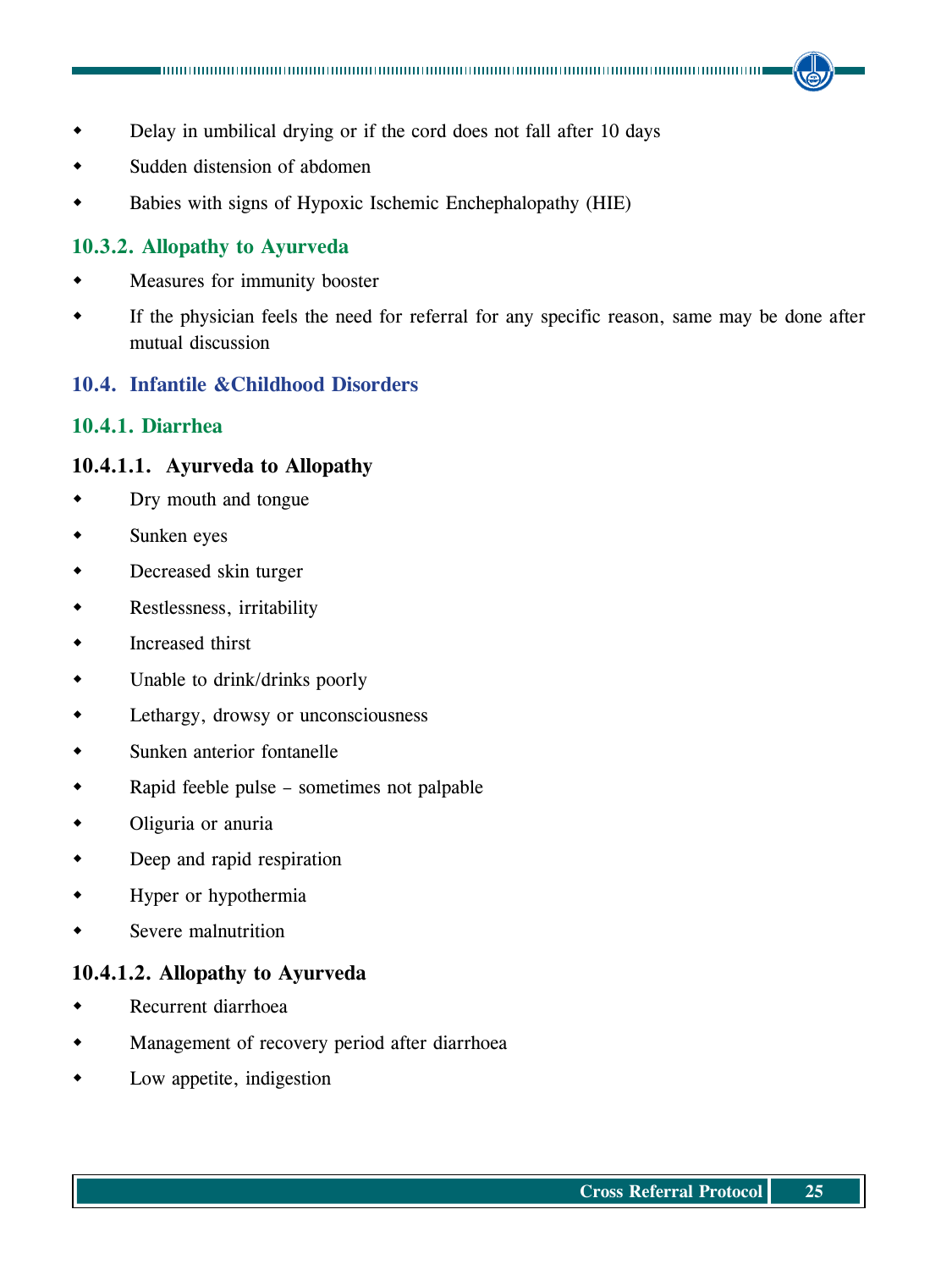#### **10.4.2. Vomiting**

#### **10.4.2.1. Ayurveda to Allopathy**

- Associated with high fever
- Associated with severe diarrhoea
- Dry mouth and tongue
- Sunken eyes
- Decreased skin elasticity
- Oliguria/anuria
- Deep and rapid respiration
- Rapid feeble pulse
- Restlessness/irritability
- Lethargy / unconsciousness
- Cold extremities
- Other associated serious illness
- Severe malnutrition
- Any suspected organic lesions like pyloric stenosis, Intestinal obstruction

#### **10.4.3. Cold and cough**

#### **10.4.3.1. Ayurveda to Allopathy**

- Presence of high fever
- Stopped/not feeding well
- Wheezing
- Breathlessness or indrawing of chest
- Respiratory strider when calm
- Central cyanosis
- Drowsy
- History of apnoea or convulsion
- Severe malnutrition
- Cold to touch
- Other serious illness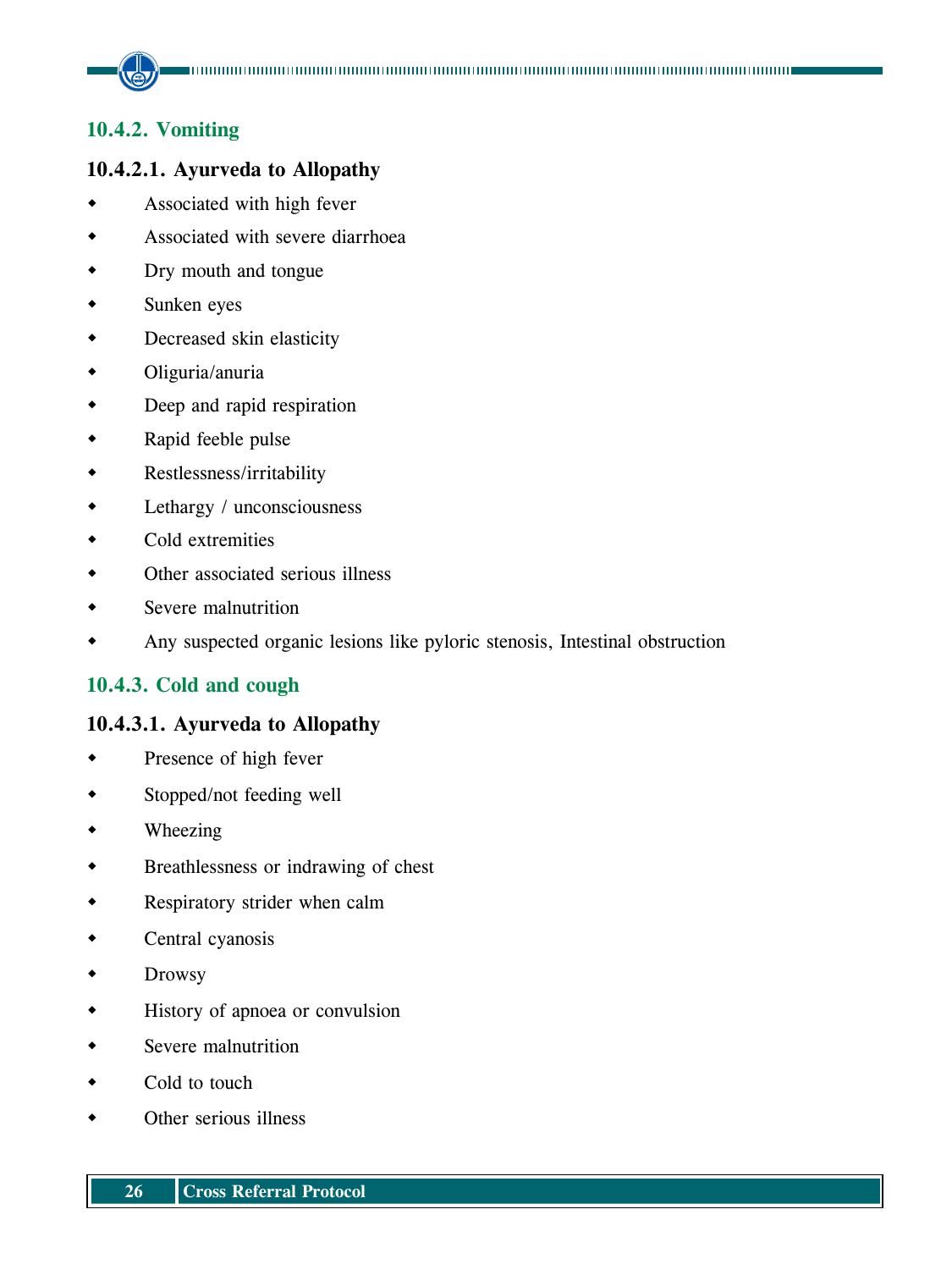#### **10.4.3.2. Allopathy to Ayurveda**

- To boost immunity in case of recurrent respiratory tract infection
- Chronic bronchitis
- Intestinal worm infestations
- Allergic conditions
- Supportive therapy in chronic bronchial asthma
- Immune modulation therapies in Auto-immune disorders, Skin diseases like Eczema etc.

#### **10.5. Reproductive Health**

#### **10.5.1. Dysmenorrhea**

#### **10.5.1.1. Ayurveda to Allopathy**

- Acute pain abdomen with severe vomiting and nausea
- Patient under shock (low BP, rapid and feeble pulse and mentally confused or unconscious)
- Dysmenorrhea with profuse vaginal bleeding
- Severe anaemic and malnourished patient
- Patient with pelvic or intra uterine growth
- Acute pelvic infection (acute salpingooophritis, parametritis)
- Cervical stenosis such as pin hole cervix, narrow cervical canal
- Pelvic adhesions
- Serious mental illness
- Orthopaedic backache (prolapsed disc) worsening during menses
- Any serious systemic illness
- Patient not responding to the treatment or worsening of condition after treatment for 2 consecutive menstrual cycles

#### **10.5.1.2. Allopathy to Ayurveda**

- Mild to moderate dysmenorrhea
- It is preferable to have Ayurveda interventions before starting hormones
- All women who do not want to use hormones
- All cases of dysmenorrhea who are contraindicated for hormone therapy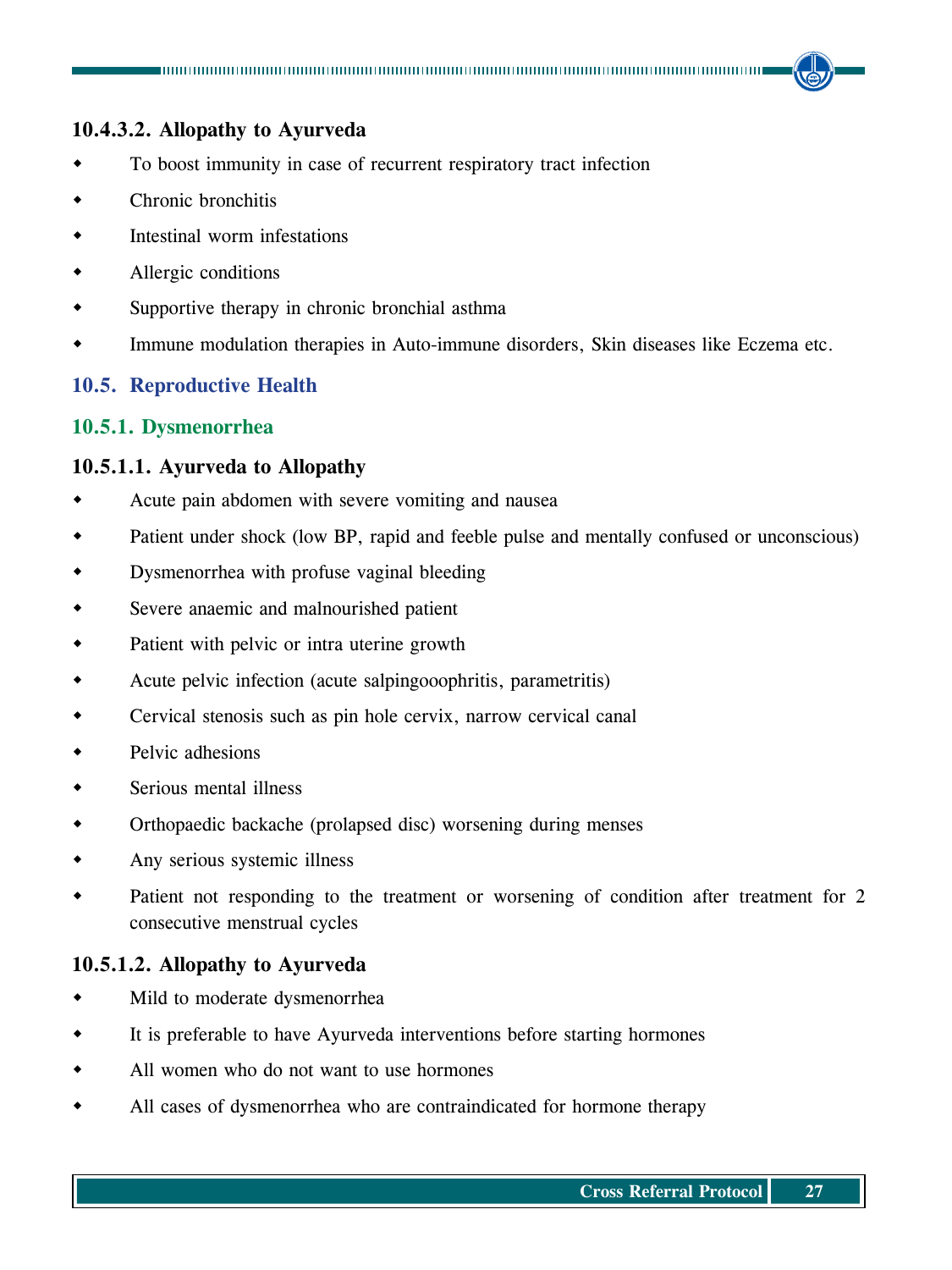All cases of dysmenorrhea should be referred for yoga and Ayurveda lifestyle advice

#### **10.5.2**. **Menorrhagia**

#### **10.5.2.1. Ayurveda to Allopathy**

- Patient not responding to treatment/deterioration after giving Ayurveda treatment consecutive menstrual cycles
- Development of any other serious disease
- Blood dyscrasias
- Associated uterine pathology like Intrauterine growth such as myoma, endometrial polyp etc.
- Cancer of cervix and or uterus
- Hb less than 7 gm/dl
- Endocrine disorders like hypothyroidism

#### **10.5.2.2. Allopathy to Ayurveda**

- It is preferable to have Ayurveda interventions for mild to moderate cases without serious underlying causes
- All women who do not want to use hormones or other allopathic interventions
- If contraindicated for hormone therapy
- For Yoga and Ayurveda lifestyle advice
- · Non-responding cases of hormone therapies

#### **10.5.3. Leucorrhoea**

#### **1.5.3.1 Ayurveda to Allopathy**

- Discharge is foul smelling and mixed with blood
- H/o post coital bleeding
- Syphilis/ HIV/AIDS, any other serious illness
- Partner having syphilis / HIV/AIDS, any other serious illness

#### **10.5.3.2. Allopathy to Ayurveda**

- Nonspecific leucorrhoea
- Leucorrhoea associated with backache
- Recurrent cases of leucorrhoea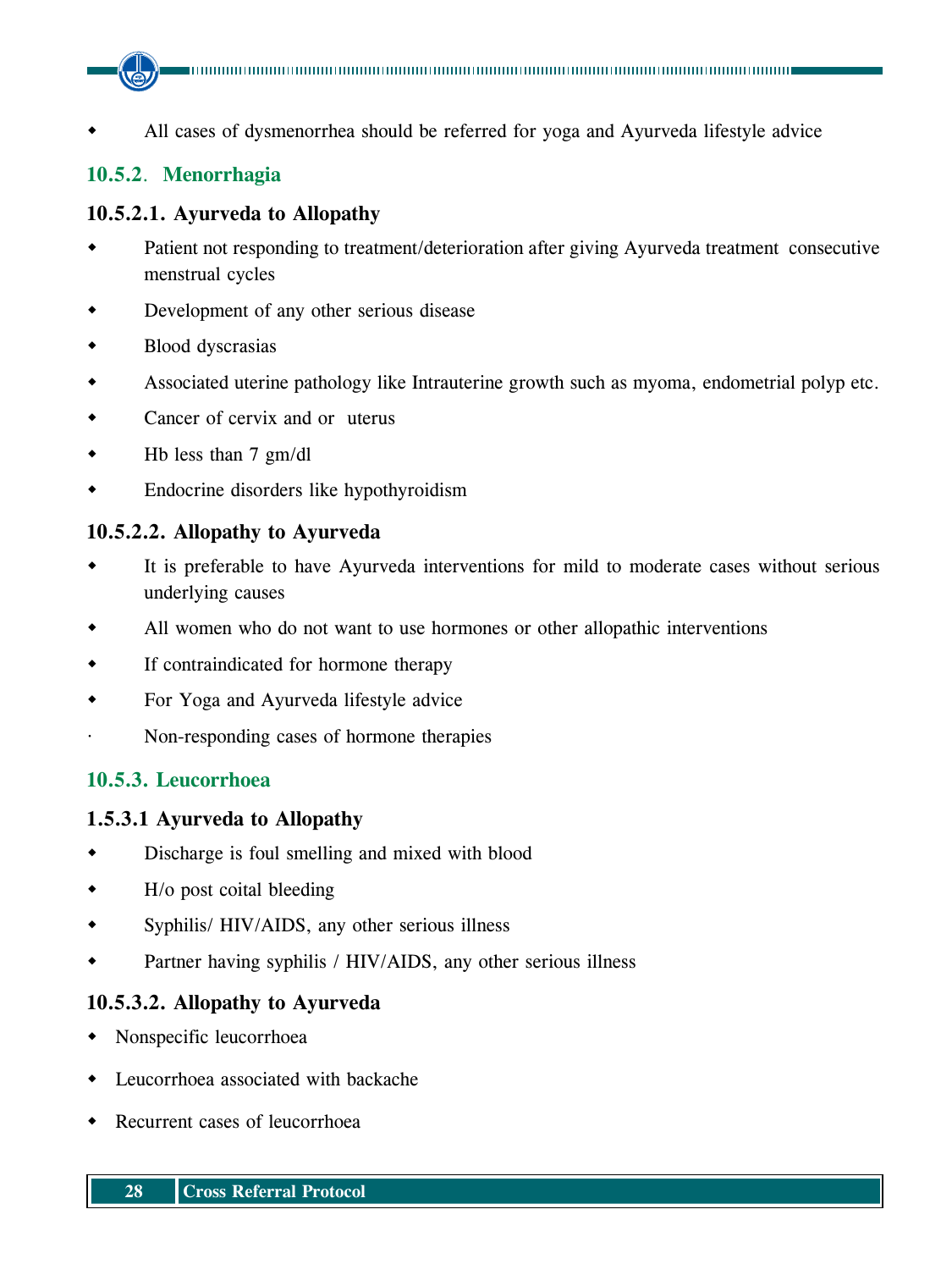## **CHAPTER 11**

### **Respiratory System**

#### **11.1 Ayurveda to Allopathy**

- Suspected or confirmed case of any type of tuberculosis (pulmonary or extra-pulmonary)
- Pyrexia of unknown origin (PUO)
- Extreme and unexplained tiredness or unexplained weight loss
- Chronic cough of more than 3 weeks
- Blood in the sputum
- Patients having persistent respiratory symptoms, patients with cyanosis(bluish lips, nails, skin)
- Suspected and diagnosed cases of lung cancer (persistent cough, coughing up blood or rust colour sputum, chest pain that is often worse with breathing, coughing and laughing), unexplained weight loss, loss of appetite etc.
- Asthmatic patients with altered level of consciousness, paradoxical thoraco-abdominal movement, cyanosis, bradycardia in children or arrhythmia/hypotension in adults and frequent night time symptoms, if symptoms are more often worse at night like wheezing, chest tightness and unusual experience while falling asleep
- All cases of COPD with fever, shortness of breath, persistent cough, increased heart rate, increased blood pressure, delirium and constant wheezing
- Suspected case of pneumonia in children[difficult breathing, respiratory rate  $> 60$ (age less than 3 months), respiratory rate  $> 50$  (age between 3 months and 5 years), severe chest indrawing]
- Suspected cases of pneumonia in adults (central cyanosis, chest pain, tachypnea, inflammation of lungs, high fever and respiratory distress)
- Patient with recent history of chest injury (such as puncture wound from the broken rib/blunt force injury) or thoracic/heart surgery complaining of chest pain, difficulty in breathing and chest examination shows reduced breath sounds with increased heart rate
- Suspected case of cardiac asthma having symptoms of dyspnea, wheezing, cough, frothy/ blood sputum and usually occur at night.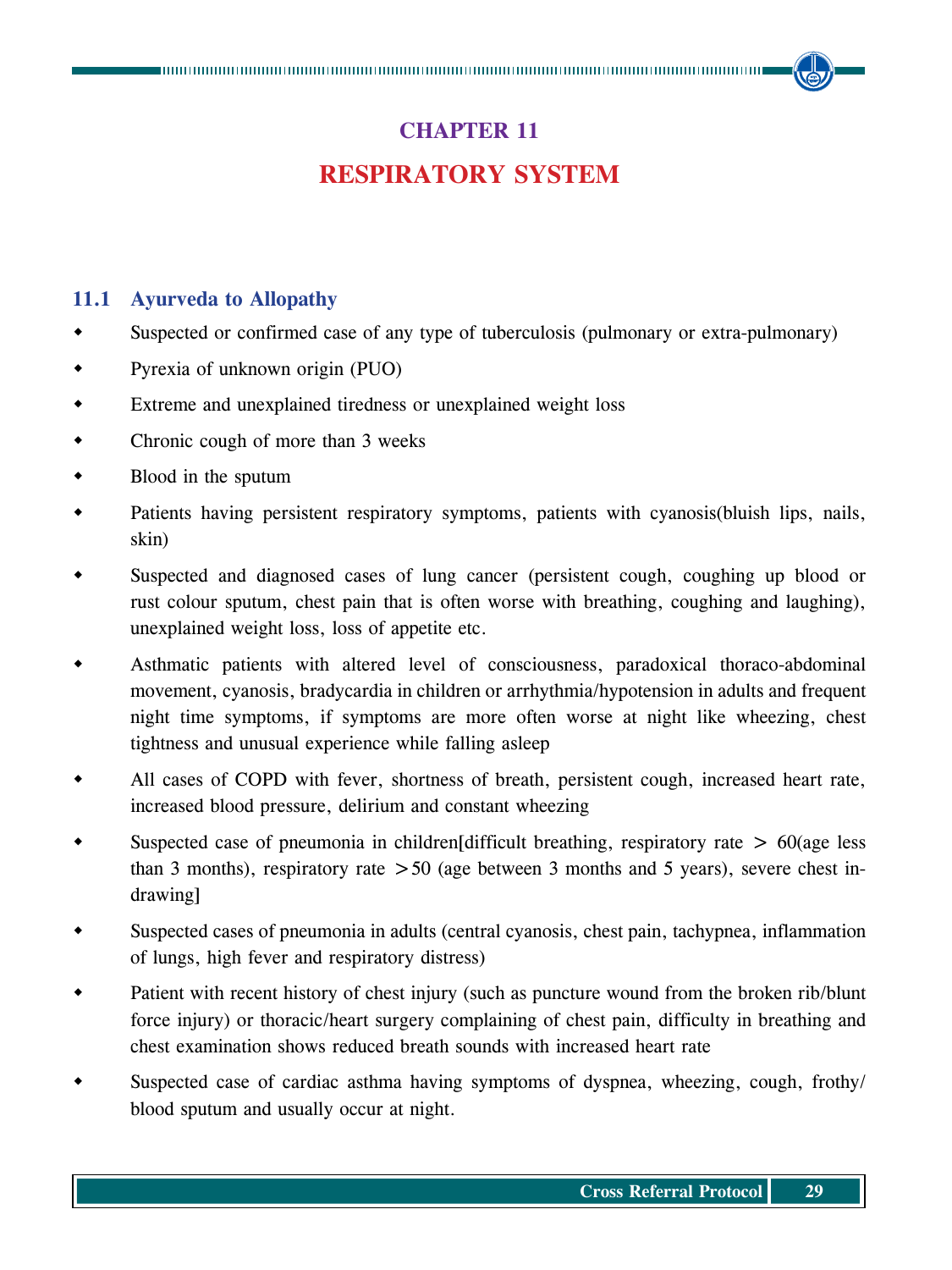- Flue like illness along with co-morbidity
- Any case of respiratory related disorder having severe symptoms and complication

#### **11.2 Allopathy to Ayurveda**

- Common cold, allergic, chronic bronchitis, mild to moderate cases of asthma, influenza, sinusitis, tonsillitis, pharyngitis, and are not associated with any complications or serious underlying cause
- Disease reoccurrence even after completing course of Allopathy medication
- Post-pneumonia, exacerbations of COPD or asthma, for increasing lung capacity through yoga and breathing exercise.
- Diet lifestyle advocacy of *Rasayana* for prevention and progression of respiratory disease
- Yoga–breathing exercises will help to improve quality of life, managing stress and anxietyinpost Covid, pneumonia, COPD, asthma and bronchitis.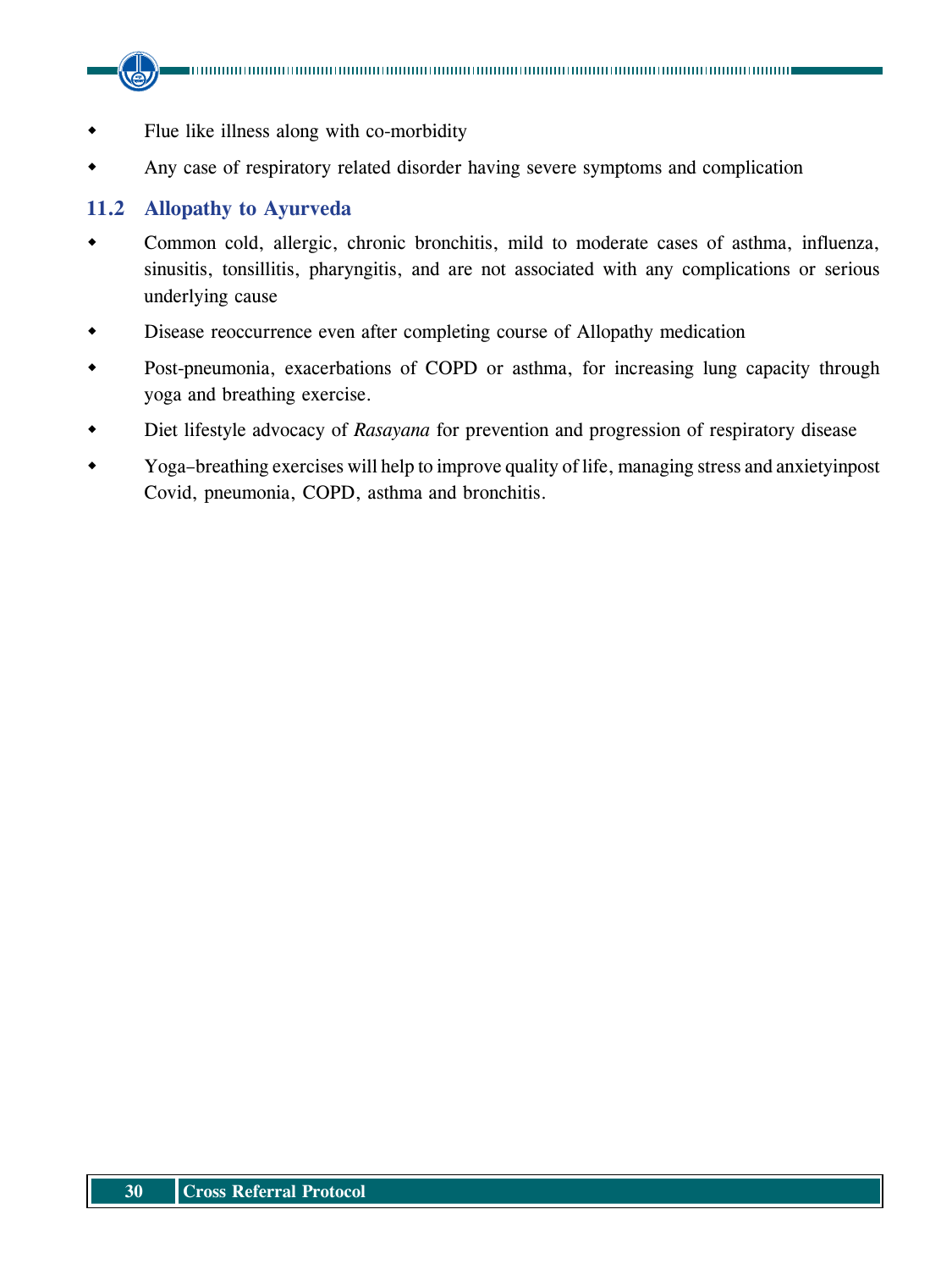## **CHAPTER 12 Skin Disorders**

#### **12.1. Ayurveda to Allopathy**

- All communicable skin disorders like leprosy, herpes zoster, chicken pox, and Sexually Transmitted Diseases(STD)
- Patients suffering from severe skin infections
- Infections having skin manifestations such as chicken pox, measles
- Changes in skin, hair and nail due to thyroid disease
- Diabetic presentation such as boils, furuncles, carbuncles, vulvo-vaginal candidiasis, moles, warts, keloid, granuloma annulare not responding to Ayurveda
- Tumors requiring surgery
- Cancers of skin
- Patients not responding to Ayurveda treatment

#### **12.2. Allopathy to Ayurveda**

- Patient suffering from chronic skin diseases- melasma,fungal infection, contact dermatitis, atopic dermatitis, psoriasis,urticaria, eczema, vitiligo to add on with Ayurveda
- Acne
- Any chronic condition of skin where patient is not responding to Allopathy treatment and may be referred for *panchkarma, kshara karma, leech* therapy and other bloodletting therapies
- As a supportive therapy in malignant skin diseases for controlling the problems associated with cancer treatment (chemotherapy, radiotherapy)
- Morbid cases of filariasis wherever treatment is available .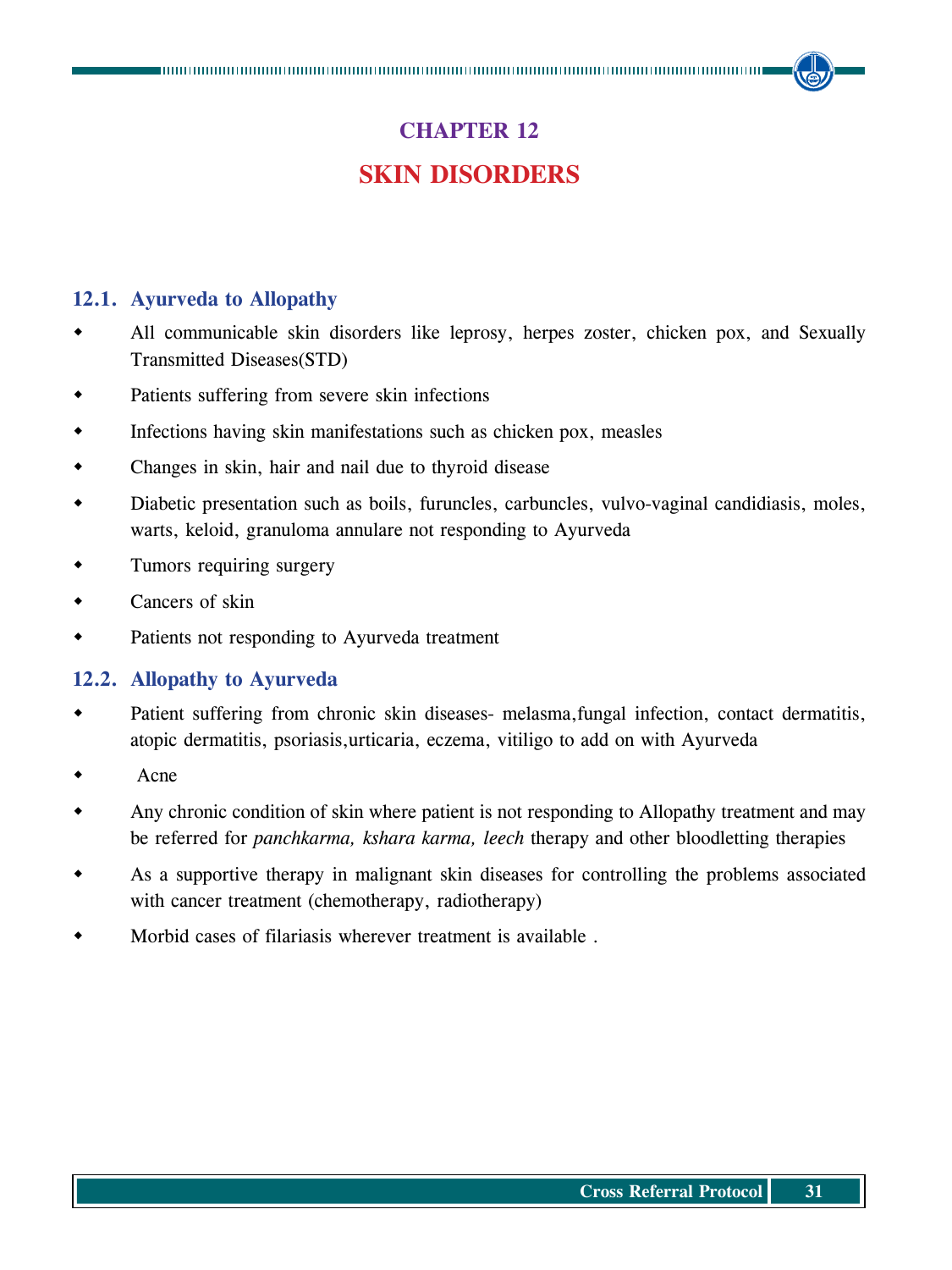## **CHAPTER 13 Urinary System**

#### **13.1 Ayurveda to Allopathy**

- Acute Urinary Tract Infections (UTIs) particularly with involvement of upper urinary tract like pyelonephritis, perinephric abscess, renal abscess etc.
- Benign Prostatic Hyperplasia (BPH) with associated complications like UTIs, hydronephrosis, chronic renal failure, acute retention of urine.
- Urolithiasis with associated complications like UTIs, hydronephrosis, pyonephrosis, chronic renal failure (CRF), acute retention of urine etc of acute or chronic renal failure
- Urolithiasis with stone size more than 10mm
- Urolithiasis with severe acute colicky pain
- Acute retention of urine
- Suspected or confirmed case of acute renal failure/oliguria/anuria
- Suspected or confirmed case of carcinoma of kidney/bladder/prostate
- Multisystem disease with evidence of progressive renal involvement
- Painless hematuria or passage of blood clots in urine,hematuria with proteinuria and worsening renal function

#### **13.2 Allopathy to Ayurveda**

- Benign Prostatic Hyperplasia (BPH)
- Recurrent urinary tract infection
- Non-specific burning urination
- Urolithiasis with stone size less than 10 mm without complications
- Chronic kidney disease (CKD) or medical renal disease (MRD) like hypertensive nephropathy, diabetic nephropathy with or without dialysis treatment for add on treatment.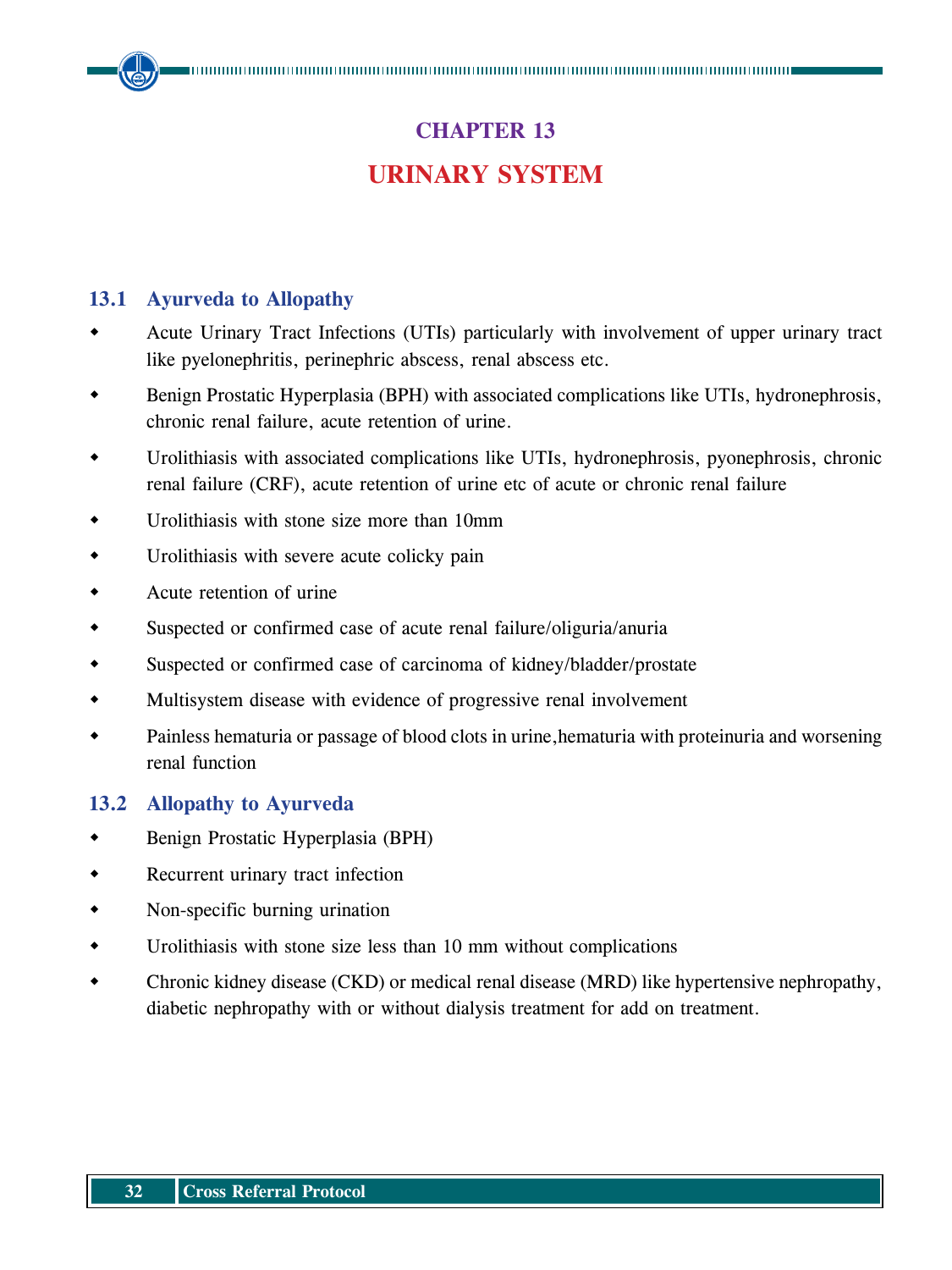### **References**

#### **I**. **Introduction**

- 1. Mainstreaming AYUSH in National Health Care System, Annual Report 2006-07, chapter 10, Ministry of Health and Family Welfare, Govt. of India, New Delhi.
- 2. One year of NRHM– a review survey and consultation report. New Delhi: Centre for Health and Social Justice; 2006.
- 3. National AYUSH Mission (NAM) website. https://namayush.gov.in/
- 4. Bhattacharya S. Health system strengthening-Focusing on referrals: An analysis from India. JOJ Nurse Health Care 2017;2(4):555592.
- 5. Bannerman RH, .Traditional medicine and healthcare coverage, Geneva: World Health Organization, 1983.

#### **II**. **Communicable Diseases**

- 6. Avnish K. Upadhyay, Kaushal Kumar, Arvind Kumar, Hari S. Mishra. Tinosporacordifolia (Willd.) Hook. F. And Thoms. (Guduchi) – Validation of the Ayurvedic pharmacology through experimental and clinical studies. Int J Ayurveda Res. 2010 Apr-Jun; 1(2): 112–121.
- 7. Marc Maurice Cohen. Tulsi Ocimum sanctum: A herb for all reasons. J Ayurveda Integr Med. 2014 Oct-Dec; 5(4): 251–259.
- 8. Roshy Joseph, Ilanchezhian R, Patgiri BJ.Therapeutic potentials of Kantakari (Solanumxanthocarpum Schrad. &Wendl.). AyurpharmInt J AyurAlli Sci., 2012; 1(2):46 – 53.
- 9. Suhas A Chaudhary, Patel KS, Kori VK, Rajagopala S. Clinical study on sub-acute and chronic kasa and its management with Vasa Avaleha in children. International Journal of Ayurvedic Medicine, 2014; 5(2): 210-219.
- 10. Suryavanshi M, Meena HML, Babu G, Yadav B, Chaudhary S, Namburi URS, Bhatnagar A, Subhose V, Khanduri S, Sharma BS, Rana R. Clinical Efficacy and Safety of "Vasavaleha" in the Management of Stable Chronic Bronchitis: A Prospective Open Label Multicenter Study. J Res Ayurvedic Sci 2017;1(4):231-237.
- 11. Inder K. Makhija, Chandrashekara S. Shreedhara, and H. N. Aswatha Ram. Mast cell stabilization potential of Sitopaladichurna: An Ayurvedic formulation.Pharmacognosy Res. 2013 Oct-Dec; 5(4): 306–308.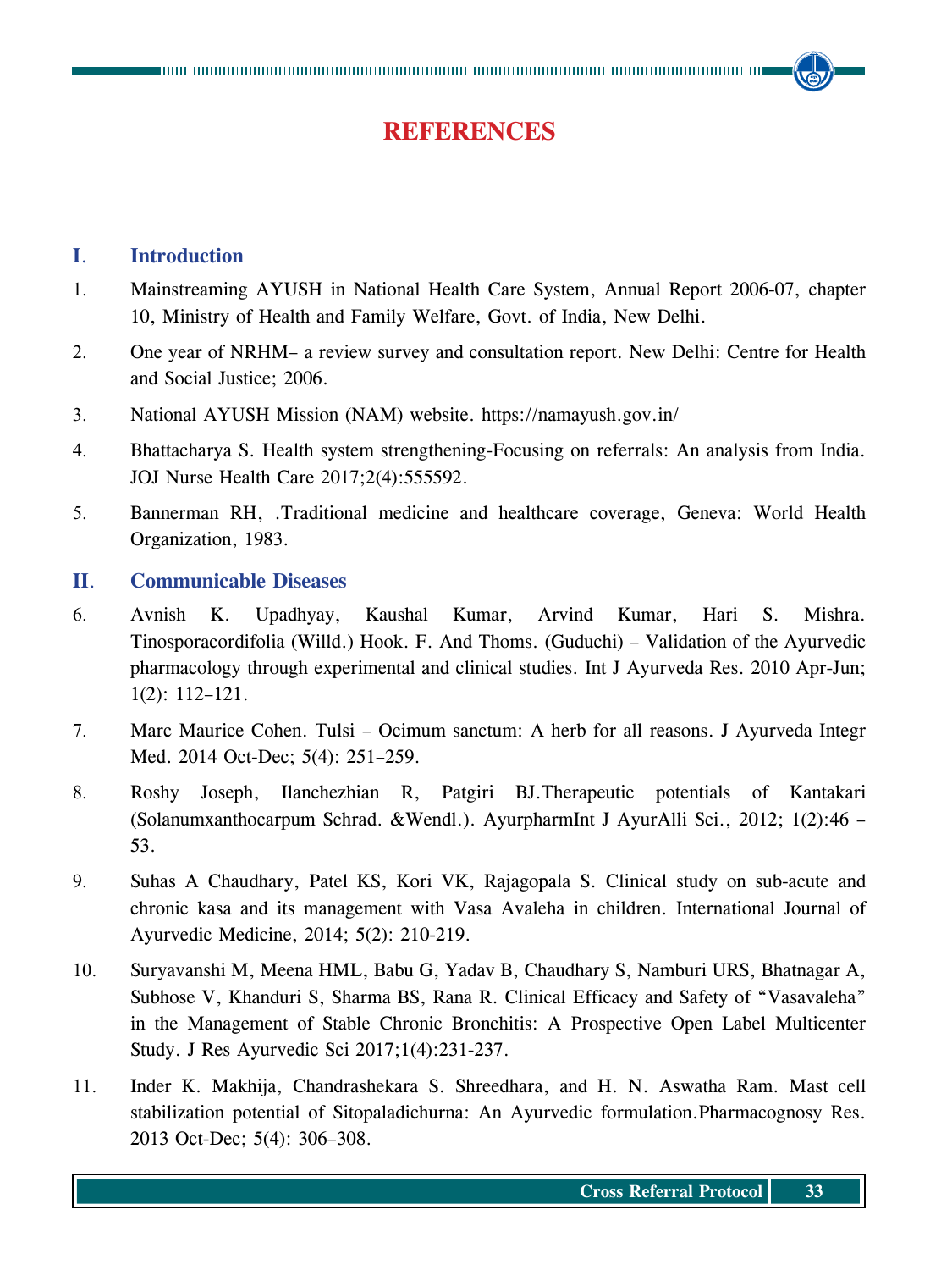

- 12. Kumari Vandana, Sapra Umesh, Kumar, Gujjarwar Vidula S. Post viral arthralgia-a case report. International Ayurvedic Medical Journal.September, 2017;5(9).
- 13. Prasan R. Bhandari, Mohammad AmeeruddinKamdod. Emblicaofficinalis (Amla): A review of potential therapeutic applications. International Journal of Green Pharmacy, October-December 2012.
- 14. Krishnaveni M, Mirunalini S. Therapeutic potential of Phyllanthusemblica (amla): the Ayurvedic wonder. J Basic ClinPhysiolPharmacol. 2010;21(1):93-105.
- 15. Narahari S.R, Ryan TJ, Bose KS, Prasanna KS, Aggithaya MG. Integrating modern dermatology and Ayurveda in the treatment of vitiligo and lymphedema in India. Int J Dermatol. 2011; 50: 310–34.

#### **III**. **ENT, Ophthalmology & Oral Health**

- 16. Parth P Dave, Kunjal H Bhatta, Vaghela DB, Dhiman KS. Role of Vyaghri Haritaki Avaleha and Anu Taila Nasya in the management of Dushta Pratishyaya (Chronic Sinusitis). International Journal of Ayurvedic Medicine, 2016,7(1), 49-5
- 17. Roshy Joseph, Ilanchezhian R, Patgiri BJ .Therapeutic potentials of Kantakari (Solanumxanthocarpum Schrad. &Wendl.) AyurpharmInt J AyurAlli Sci., Vol.1, No.2 (2012) Pages 46 – 53.
- 18. Suhas A Chaudhary, Patel KS, Kori VK, Rajagopala S. Clinical study on sub-acute and chronic Kasa and its management with Vasa Avaleha in children. International Journal of Ayurvedic Medicine, 2014, 5(2), 210-219.
- 19. Makhija IK, Shreedhara CS, Ram HN. Mast cell stabilization potential of Sitopaladi churna: An Ayurvedic formulation. Pharmacognosy Res. 2013;5(4):306-308. doi:10.4103/0974- 8490.118824
- 20. Avnish K. Upadhyay, Kaushal Kumar, Arvind Kumar, and Hari S. Mishra. Tinosporacordifolia (Willd.) Hook. F. And Thoms. (Guduchi) – Validation of the Ayurvedic pharmacology through experimental and clinical studies.Int J. Ayurveda Res. 2010 Apr-Jun; 1(2): 112–121.
- 21. Mallika KJ, Shashirekha KS. Preparation of antibacterial discs from herbal drugs. Int. J. Res. Ayurveda Pharm. 9 (4), 2018.
- 22. T. Lakshmi, Vidya Krishnan, R Rajendran,N. Madhusudhanan. Azadirachtaindica: A herbal panacea in dentistry – An update. Pharmacognosy Rev. 2015 Jan-Jun; 9(17): 41–44.
- 23. Almas K. The antimicrobial effects of extracts of Azadirachtaindica (Neem) and Salvadorapersica (Arak) chewing sticks.Indian J Dent Res. 1999 Jan-Mar;10(1):23-6.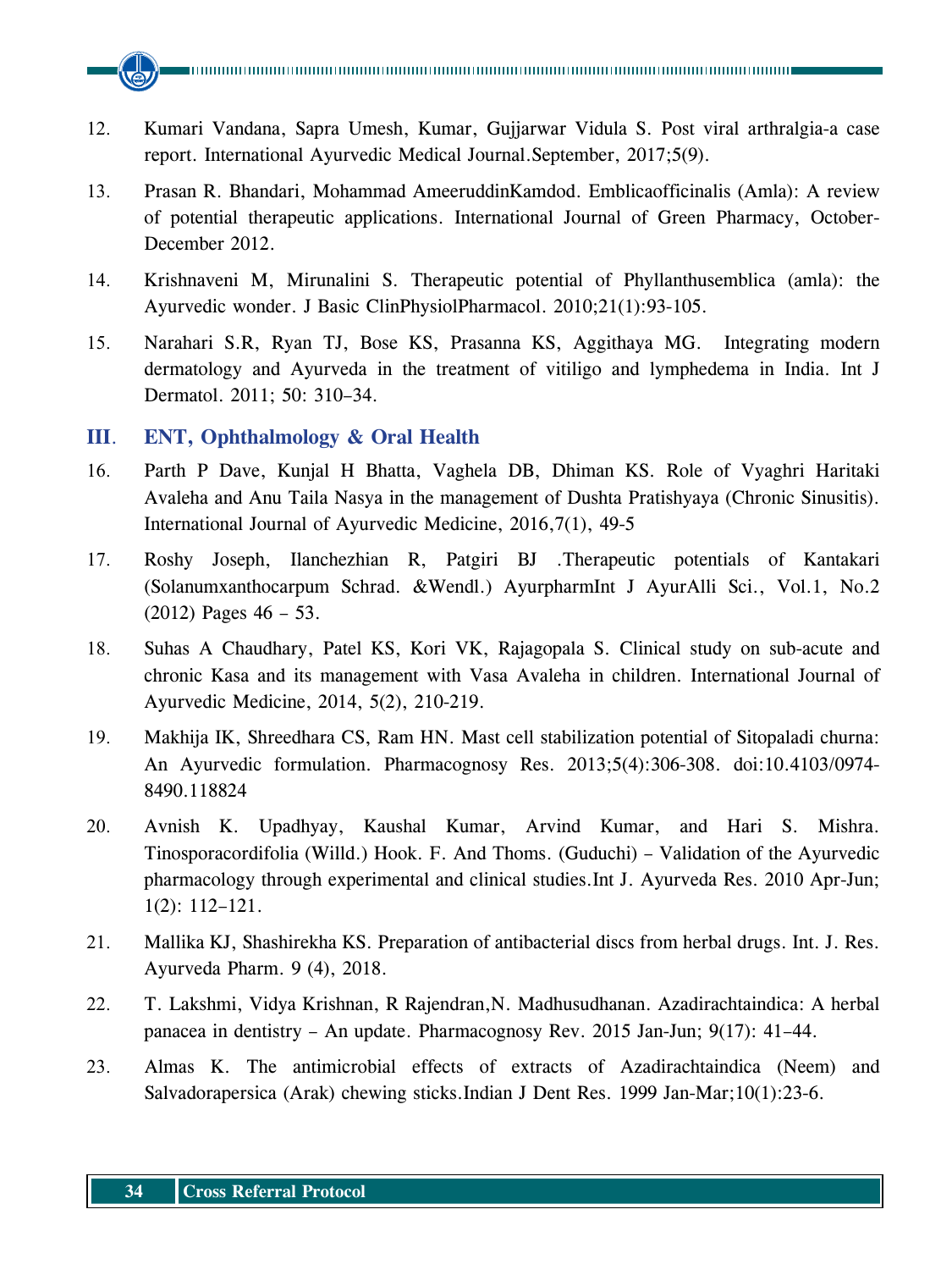- 24. Pradeep AR et al. A New Herbal Mouthwash for the Treatment of Gingivitis: A Randomized Controlled Clinical Trial.J Periodontol. 2016 Nov; 87(11):1352-1359.
- 25. Rajesh L. Gadhiya. Preventive measures of oro-dental diseases through Ayurvedic regimes. EJPMR. 2017,4(3), 241-244.
- 26. Kadam A, Prasad BS, Bagadia D, Hiremath VR. Effect of Ayurvedic herbs on control of plaque and gingivitis: A randomized controlled trial. AYU. 2011 Oct; 32(4):532-5.
- 27. V.A. Boloor, R. Hosadurga, A. Rao, H. Jenifer, S. Pratap. Unconventional dentistry in India –an insight into the traditional methods. J. Trad. Complement Med. 4 (3) (2014), pp. 153- 158.
- 28. S. Amruthesh. Dentistry and Ayurveda– IV: classification and management of common oral diseases. Indian J. Dent. Res., 19 (2008), pp. 52-6
- 29. Pradeep Kumar Pal et al. Scientific evaluation of effect of yogic practices over Ardhavabhedaka (migraine). Int. J. Res. Ayurveda Pharm. 8(1), Jan – Feb 2017.
- 30. Pandey et al. Anu Tail Nasya and ShirahShooladiVajra Rasa in the management of ArdhavabhedakRoga (common migraine) - a case study.World Journal of Pharmaceutical Research Vol 7, Issue 07, 2018.
- 31. Sharma and Sharma. A Critical Appraisal of Headache vis-à-vis ShiroRoga. J Homeop. Ayurv. Med. 2013, 2:3.
- 32. Sandeep Purohit Et al. Role of Ayurveda in the management Of Ardhavbhedaka. International Ayurvedic Medical Journal, (ISSN: 2320 5091) (August, 2017) 5(8).

#### **IV**. **Gastro**-**Intestinal System**

- 33. Sudesh Gyawali et al. Evaluation of Anti-Secretory and Anti-Ulcerogenic Activities of Avipattikar Churna on Peptic Ulcers in Experimental Rats.J ClinDiagn Res. 2013 Jun; 7(6): 1135–1139.
- 34. AK Mishra et al. Asava and Aristha: An Ayurvedic Medicine An Overview. IJPBA April – May, 2010, Vol. 1, Issue, 1
- 35. Ramanand Tiwari, Darshana H. Pandyaand MadhavSingh Baghel.Clinical evaluation of Bilvadileha in the management of Irritable Bowel Syndrome. AYU. 2013 Oct-Dec; 34(4): 368–372.
- 36. H. N. Aswatha Ramet al. Anti-inflammatory activity of Ajmodadi Churna extract against acute inflammation in rats.J. Ayurveda Integr. Med. 2012 Jan-Mar; 3(1): 33–37.
- 37. Peterson et al. Therapeutic uses of Triphala. The Journal of Alternative and Complementary Medicine. Volume 23, Number 8, 2017, pp. 607–614.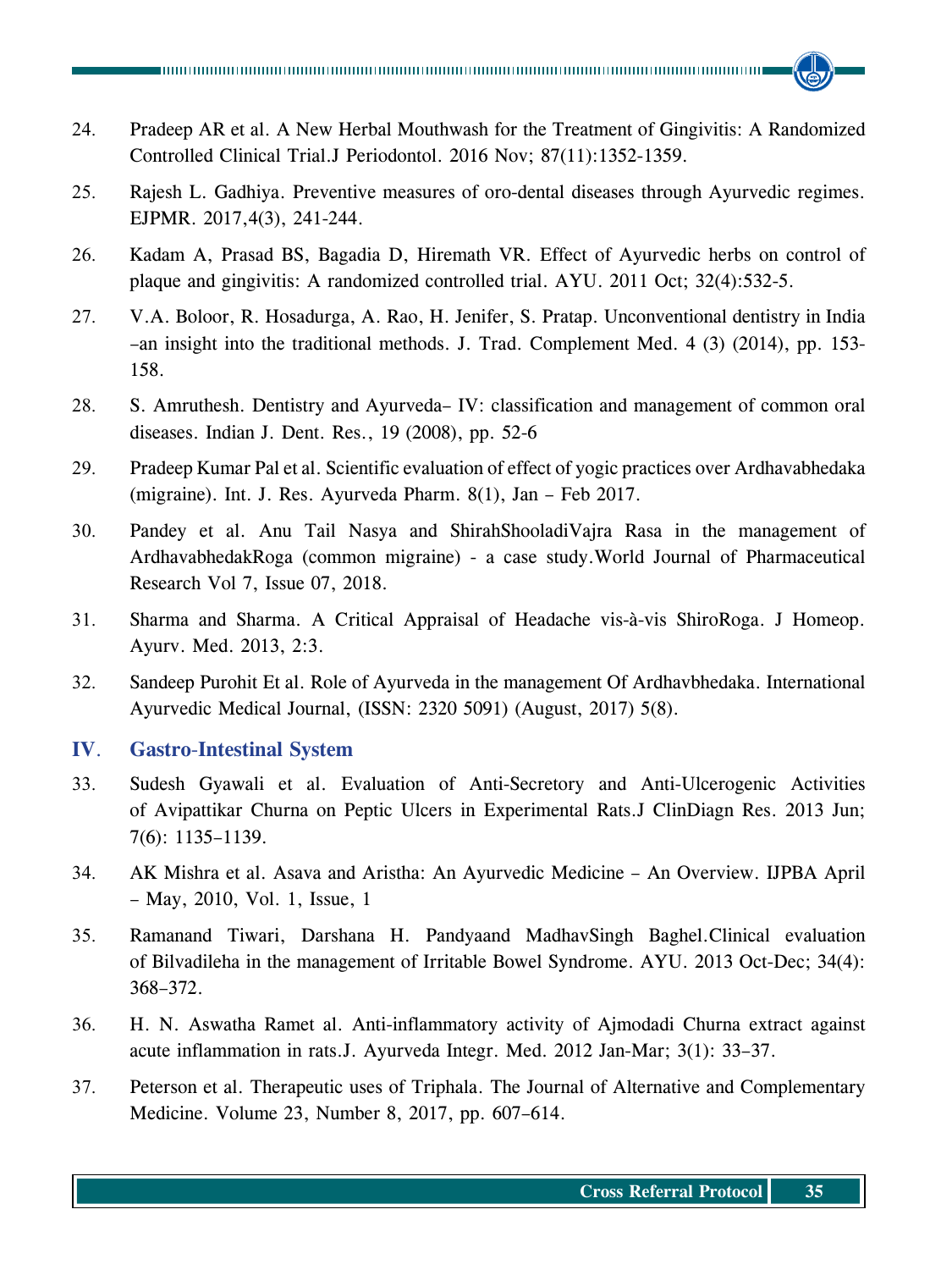- 38. Rayudu V, Raju AB. Effect of Triphala on dextran sulphate sodium-induced colitis in rats. Ayu 2014;35:333–338.
- 39. Kshirod Kumar Ratha, Girish Chandra Joshi. Haritaki (Chebulicmyrobalan) and its varieties. AYU. 2013 Jul-Sep; 34(3): 331–334.
- 40. Panda et al. Ayurvedic Intervention for Hepatobiliary Disorders: Current Scenario and Future Prospect. J.Tradit. Med.Clin.Natur. 2017, 6:1.
- 41. Mohammad Ahmed Khan, Arun Gupta, J. L. N. Sastryand Sayeed Ahmad. Hepatoprotective potential of kumaryasava and its concentrate against CCl4-induced hepatic toxicity in Wistar rats.J. Pharm. Bio-allied Sci. 2015 Oct-Dec; 7(4): 297–299.
- 42. Xin-HuaW. Et al. Phyllanthusamarus in chronic viral hepatitis B–A comparative study of Phyllanthusamarus compound and interferon in the treatment of chronic viral hepatitis B.J.Trop.Med. Public health.2001;31:140.
- 43. Ramanan MV, Sainansis GS.Phyllanthusniruri in infective hepatitis–Drugs in infective hepatis. Indian J. Pharm. 1962: 24 (2): 34.
- 44. L K. Krupashree K. Hemanth Kumar P. Rachitha G.V. Jayashree F. Khanum. Chemical composition, antioxidant and macromolecule damage protective effects of Picrorhizakurroa Royle ex Benth. South African Journal of Botany. Volume 94, September 2014, Pages 249- 254.
- 45. P. K. Singha, S. Roy, and S. Dey. Antimicrobial activity of Andrographispaniculata. Fitoterapia, vol. 74, no. 7-8, pp. 692–694, 2003.
- 46. K.Jarukamjorn and N. Nemoto. Pharmacologicalaspects of Andrographispaniculata on health and its major diterpenoid constituent andrographolide. Journal of Health Science, vol. 54, no. 4, pp. 370–381, 2008.
- 47. Peterson et al. Therapeutic uses of Triphala. The journal of alternative and complementary medicine. Volume 23, Number 8, 2017, pp. 607–614
- 48. Rayudu V, Raju AB. Effect of Triphala on dextran sulphate sodium-induced colitis in rats. Ayu 2014;35:333–338.
- 49. Vipul Patel, Neha Parmar. A comparative clinical study of Kasisadi Taila and Jatyadi Taila in the management of Arsha. Jour. Of Ayurveda & Holistic Medicine. Volume-V, Issue-V (Sept.- Oct. 2017)
- 50. Peterson et al. Therapeuticuses of Triphala. The Journal of Alternative and Complementary Medicine. Volume 23, Number 8, 2017, pp. 607–614.
- 51. Rayudu V, Raju AB. Effect of Triphala on dextran sulphate sodium-induced colitis in rats. AYU. 2014;35:333–338.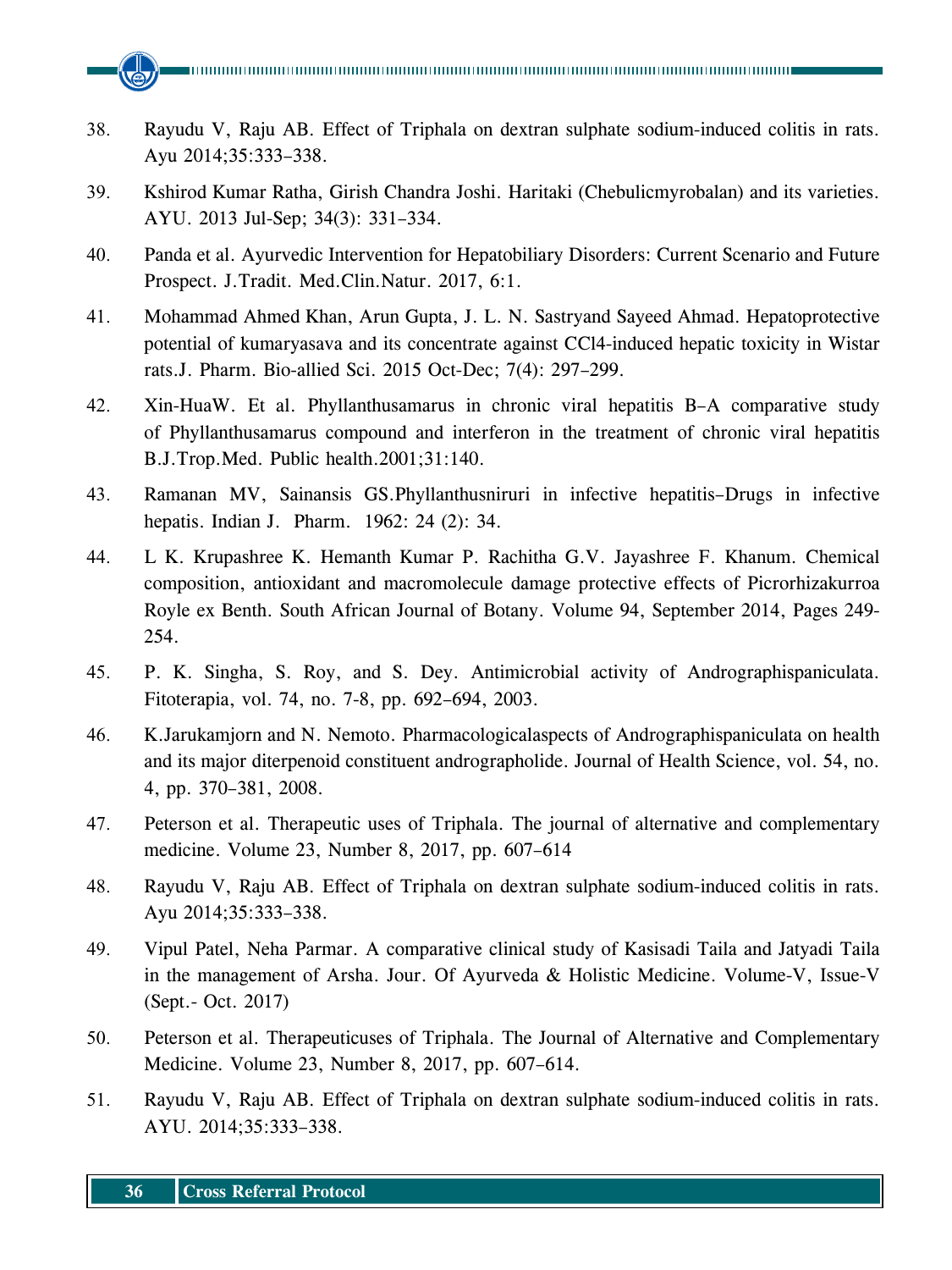52. Kshirod Kumar Ratha, Girish Chandra Joshi. Haritaki (Chebulicmyrobalan) and its varieties. AYU. 2013 Jul-Sep; 34(3): 331–334.

#### **V**. **Geriatric Care**

- 53. M. Chaudhary. Role of Dincharya Regimen towards Attaining Positive Health. International Journal of Ayurvedic & Herbal Medicine 7(5) Sep.-Oct. 2017 (2923-2927).
- 54. Thakkar J, Chaudhari S, Sarkar PK. Ritucharya: Answer to the lifestyle disorders. Ayu. 2011 Oct-Dec; 32(4): 466–471.
- 55. K.S. Kumar, D. Bhowmik, A. Dutta, A.P. Yadav, S. Paswan, S. Srivastava, et al. Recent trends in potential traditional Indian herb Emblica officinalis and its medicinal importance. J Pharmacogn Phytochem, 1 (2012), pp. 18-28.
- 56. Dwivedi V, Lakhotia SC. Ayurvedic Amalaki Rasayana promotesimproved stress tolerance and thus has anti-aging effects in Drosophila melanogaster. J. Biosci. 2016 Dec;41(4):697- 711.doi: 10.1007/s12038-016-9641-x.
- 57. Dwivedi V, Anandan E.M, Mony S. Rajesh et al. In Vivo Effects of Traditional Ayurvedic Formulations in Drosophila melanogaster Model Relate with Therapeutic Applications. PloS ONE 7(5): e37113 doi:10.1371/journal.pone.0037113.
- 58. Madhuri, P. Govind, V. Karuna. Antioxidant, Immunomodulatory and anticancer activities of Emblica officinalis: an overview Int Res J Pharm, 8 (2011), pp. 38-42.
- 59. Rajani et al. Immunomodulatory activity of Amalaki Rasayana. Ancient Science of Life / Oct-Dec 2012 / Vol 32 / Issue 2.
- 60. Shrivastava, A., & Gupta, V. B. (2012). Various treatment options for benign prostatic hyperplasia: A current update. Journal of Mid-Life Health, 3(1), 10-19. Doi:10.4103/0976-7800.98811.
- 61. Saurabh Chhatre, Tanuja Nesari, Gauresh Somani, Divya Kanchan, Sadhana Sathaye. Phytopharmacological overview of Tribulus terrestris. Pharmacogn. Rev. 2014 Jan-Jun; 8(15): 45–51.
- 62. Mehra R. Makhija R. & Vyas. Study of Gokshuradi Guggulu in uncomplicated urinary tract infection in female patients. Journal of Ayurveda, Vol-Ill, 2010, No.2, Page No. 22-25, April –June 2009.
- 63. Priya Bhat, Gajanana Hegde. An Observational Clinical Study on the Management of Mutrakrichchra (Lower Urinary Tract Infection). Ayurpharm Int. J. Ayur. Alli. Sci., Vol. 3, No. 10 (2014) Pages 275–281.
- 64. Sulochana Bhat et al. A Cross-sectional Community-based Study on Health Care-seeking Behavior of Elderly Women. Journal of Research in Ayurvedic Sciences, January-March  $2017;1(1):1-6.$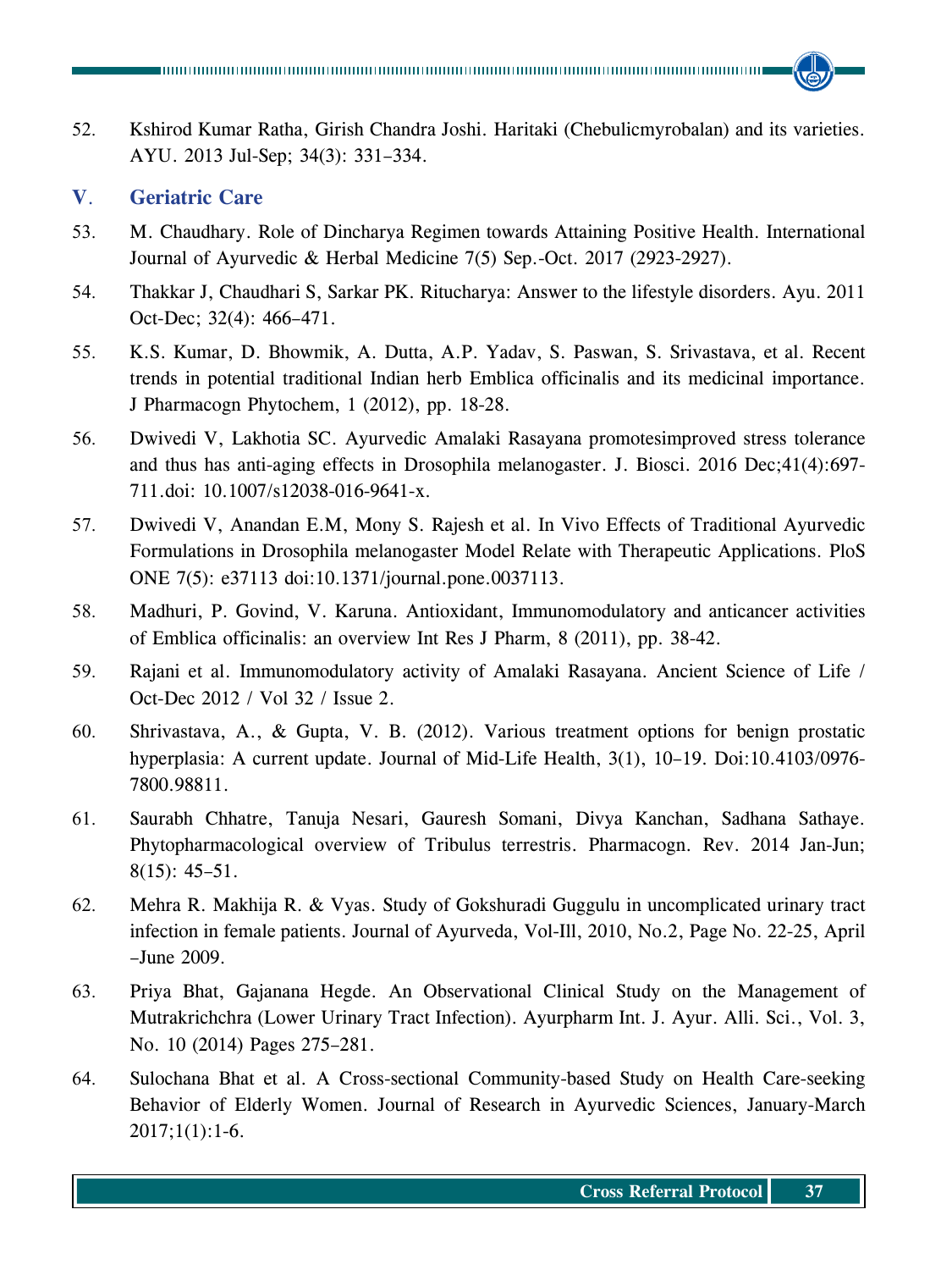#### **VI**. **Mental Health**

- 65. Training module for General Medical Practitioners on diagnosis, treatment and care of common mental disorders. Pub. Program Division. Ministry of Health and family Welfare Govt. of India.
- 66. Basavaraj R Tubaketal. Clinical Efficacy of Manasamitra Vataka (an Ayurveda Medication) on Generalized Anxiety Disorder with Comorbid Generalized Social Phobia: A Randomized Controlled Study. Volume 18, Number 6, 2012, pp. 612–621 The Journal Of Alternative And Complementary Medicine.
- 67. Prasad Miami etal.An Open Label Pilot Study of Kalyanaka Ghrita in the Management of Obsessive Compulsive Disorder. Psychiatry and Behavioral Sciences 2018;8(3):118-25 https://doi.org/10.5455/PBS.20180530022845
- 68. Prasad Mamidi et.al. Efficacy of Aadhi Nashakachoorna (ayurvedic compound formulation) in obsessive compulsive disorder: an open trial. International Research journal of pharmacy. DOI: 10.7897/2230-8407.0612161.
- 69. Kishore RK. et.al. Evaluation of the influence of Ayurvedic formulation (Ayushman-15) on psychopathology, HRV and stress hormonal level in major depression (Vishada). Asian J Psychiatr. 2014 Dec; 12:100-7.
- 70. Toolika E, Bhat NP, Shetty SK. A comparative clinical study on the effect of Tagara (Valerianawallichii DC.) and Jatamansi (Nardostachysjatamansi DC.) in the management of Anidra (primary insomnia). Ayu. 2015;36(1):46-49. doi:10.4103/0974-8520.169008.
- 71. Biswa Ranjan Misraet. al. Add-on effect of Brahmi in the management of Schizophrenia. (Single case study) Journal of Ayurveda and Integrative Medicine. 2012. DOI:10.4103/0975- 9476.104448.
- 72. Jaspreet S. Braret.al. Adjunctive Use of a Standardized Extract of Withaniasomnifera (Ashwagandha) to Treat Symptom Exacerbation in Schizophrenia: A Randomized, Double-Blind, Placebo-Controlled study 2018;79(5):17m11826. Journal of clinical psychiatry. https:// doi.org/10.4088/JCP.17m11826
- 73. Ruksana AK et.al. Efficacy of BrahmīdrākṣādiKwātha in Mild Cognitive Impairment. 2017. DOI: 10.7897/2277-4343.09359.
- 74. Jiljithetal. Ayurvedic Management of Alcohol Withdrawal Syndrome A Case Report. 2018. DOI: 10.23880/mjccs-16000184 Volume 2 Issue 6 Medical Journal of Clinical Trials & Case Studies.
- 75. Kshama Gupta, Prasad Mamidi. Ayurvedic management of bipolar affective disorder with psychotic features: A case report. Int. Res. J. Pharm. 2014; 5(12):932-934 http://dx.doi. org/10.7897/2230-8407.0512190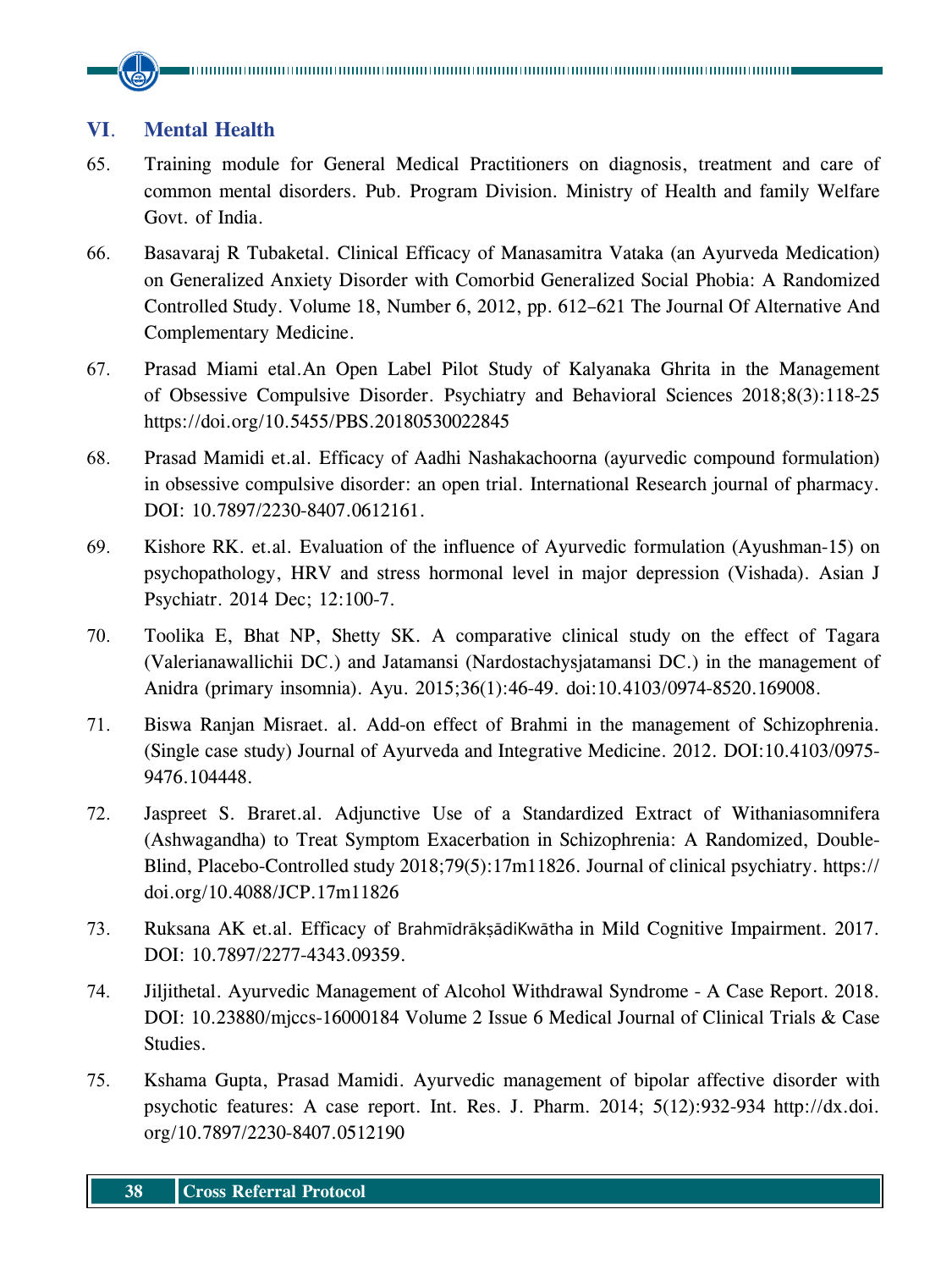#### **VII**. **Musculoskeletal System**

- 76. Gujral ML et.al. Commiphoramukulin arthritis. Anti-arthritic and anti-inflammatory activity of Gum Guggulu (Balsamodendronmukul Hook). Indian JPhysiolPharmacol. 1960;4:267.
- 77. Claudia M Wittet al.Comparative effectiveness of a complex Ayurvedic treatment and conventional standard care in osteoarthritis of the knee–study protocol for a randomized controlled trials 2013; 14: 149.
- 78. Sulochana Bhat. Technical report of the project "Feasibility of integrating Ayurveda with Modern system of medicine in a tertiary care hospital for management of osteoarthritis (Knee) - An Operational Study" conducted in Safdarjung Hospital, New Delhi in collaboration with the Dept. of orthopedics. CCRAS-WHO country office collaboration, Dec. 2007.
- 79. Sulochana Bhat et al. Approaches for integrating Ayurveda with conventional system in a multispecialty hospital for management of osteoarthritis (knee). Journal of Research in Ayurvedic Sciences, January-March 2017;1(1):40-47.
- 80. Ravi Shekhar Singh, Mushtaq Ahmad, Zahoor Ahmad Wafai et.al.Analgesic effects of Dashamula, an Ayurvedic preparation, versus Diclofenac sodium in animal models. Journal of Clinical and Diagnostic Research [serial online] 2012 May [cited: 2019 Jan 18]; 6:547- 550.
- 81. Rajadhyaksha, Open study to evaluate the efficacy of Sallaki as an add-on therapy along with NSAIDs in the management of patients with Osteoarthritis, Select Research papers on evidence based Ayurvedic Drugs, CCRAS, 2001.
- 82. Nityanand S. Case history of Guggulipid- a hypolipidaemic agent. Abstract- 5th Asian Symposium on Medicinal Plants and spices, Seoul, Korea. The Korian National Commission for UNESCO and the natural products research institute, Seoul.
- 83. Nityanandet al, Tolerance and hypolipidemic activity of Guggulipid-the steroidal activity of Commiforamukul.In proceedings of world congress on clinical pharmacology and therapeutics, London, 1980.
- 84. Anbalagan, K. & Sadique. J. Influence of an Indian Medicine(Ashwagandha) on acute-phase reactants in inflammation, Indian J. Exp.Biol. 1981.Voi.19(3), PP.245-249.
- 85. Bector N P, Puri A.S.& Sharma D. Role of Withaniasomnifera (Ashwagandha) in various types of Arthropathies, Indian J MedRes;1968, Vol.56(10),PP.1581-1583.
- 86. Begun V.H.& Sadique, J. Long term effect of herbal drug Withaniasomnifera on adjuvant induced arthritis in rats, 1988. JExpBiol;Vol.26(11),PP.877-882.
- 87. Lewis M, Johnson M I. The clinical effectiveness of therapeutic massage for musculoskeletal pain: a systematic review. Physiotherapy 2006; 92(3): 146-158.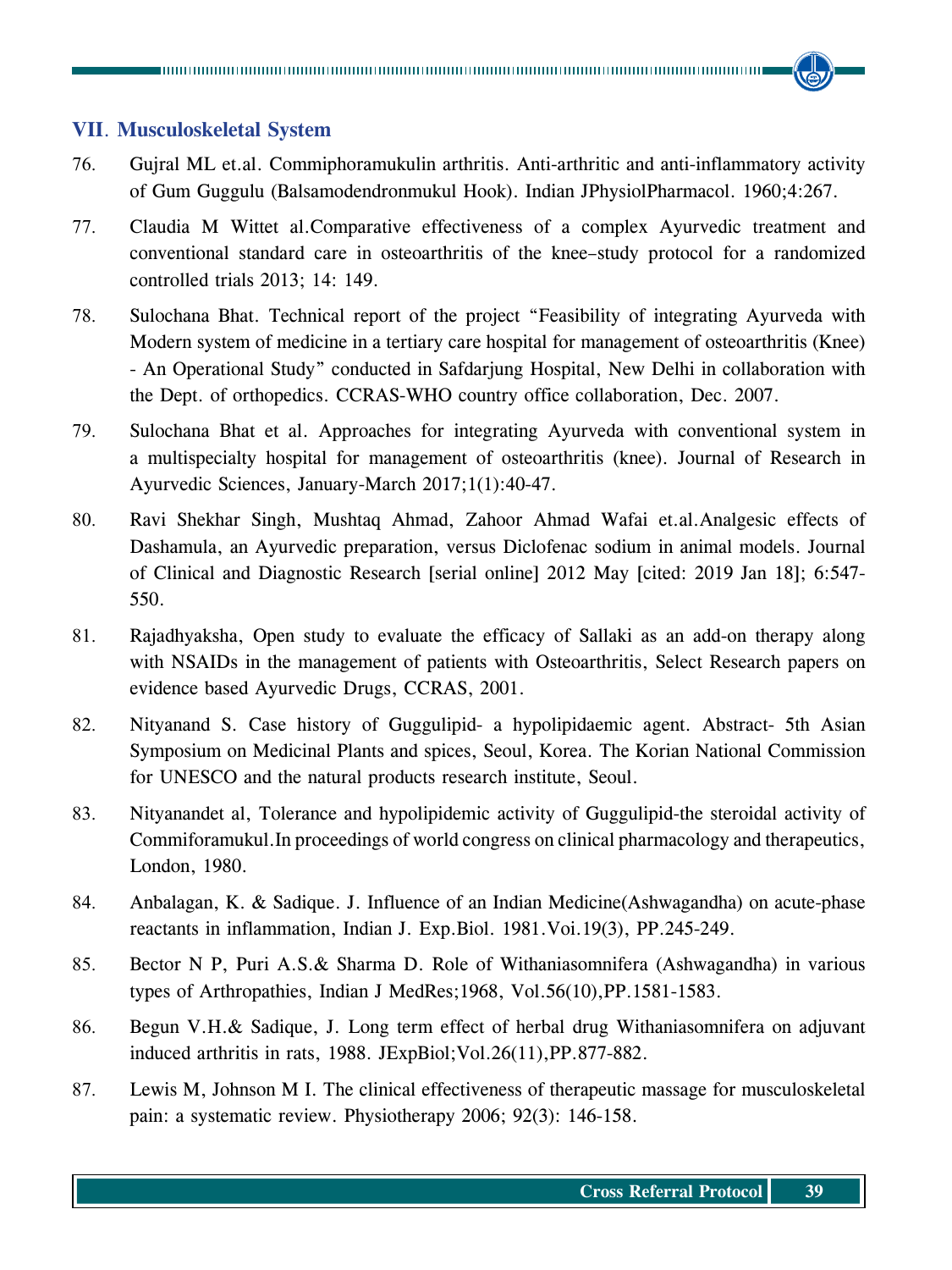- 88. Claudia M Wittet.al. Comparative effectiveness of a complex Ayurvedic treatment and conventional standard care in Osteoarthritis of the knee – study protocol for a randomized controlled trial. 2013; 14: 149.
- 89. Sulochana Bhat et al. Technical report of the project "Feasibility of integrating Ayurveda with Modern system of medicine in a tertiary care hospital for management of osteoarthritis (Knee)–An Operational Study" conducted in Safdarjung Hospital, New Delhi in collaboration with the Dept. Of Orthopedics. CCRAS-WHO country office collaboration, Dec. 2007.
- 90. Sulochana Bhatet al. Approaches for integrating Ayurveda with conventional system in a multispecialty hospital for management of osteoarthritis (knee). Journal of Research in Ayurvedic Sciences, January-March 2017;1(1):40-47.
- 91. Ravi Shekhar Singh, Mushtaq Ahmad, Zahoor Ahmad Wafai, et al.Analgesic effects of Dashamula, an Ayurvedic preparation, versus Diclofenac sodium in animal models. Journal of Clinical and Diagnostic Research [serial online] 2012 May [cited: 2019 Jan 18]; 6:547- 550.
- 92. Dashamularistha- Sharangdhara Samhita Madhyama Khanda 10/78-92.
- 93. Maha Rasnadi Kwatha- Sharangdhara Samhita Madhyama Khanda 2/89-95.
- 94. Simhanada Guggulu- Bhaisajya Ratanawali, Mishra Siddhi Nandan. In: Reprinted-2007. Siddhiprada, editor. Varanasi: published by Chaukhambha Surbharti, Amavatadhikara 130-135.
- 95. KshipraR ajoriaetal.Clinical study on Laksha Guggulu, Snehana, Swedana & Traction in Osteoarthritis (Knee joint).AYU | Jan-Mar 2010 | Vol 31 | Issue 1.
- 96. Kessler et al. Ayurvedic interventions for Osteoarthritis: a systematic review and metaanalysis. Rheumatology International. Feb2015, Vol. 35 Issue 2, p211-232. 22p.
- 97. HouzéB. et al. Efficacy, tolerability, and safety of non-pharmacological therapies for chronic pain: An umbrella review on various CAM approaches.NeuropsychopharmacolBiol Psychiatry. 2017 Oct 3;79(Pt B):192-205.
- 98. Janani L and Manickavasagam R: Effectiveness of Varmam therapy for the management of Osteoarthritis. Int J Pharm Sci Res 2017; 8(12): 5286-90.doi: 10.13040/ IJPSR.0975-8232.8(12).5286-90.
- 99. Sivaranjani. Varma therapy for musculoskeletal disorders. EJPMR, 2016,3(10), 131-135.
- 100. Manjeshwar Shrinath Baliga. Foods and Dietary Supplements in the Prevention and Treatment of Disease in Older Adults. 2015, Academic Press, Pages 41-49.
- 101. Srivastava KC, Mustafa T.1989. Ginger (ZingiberOfficinale) and rheumatic disorders. Med Hypotheses. May,29(1):25-8.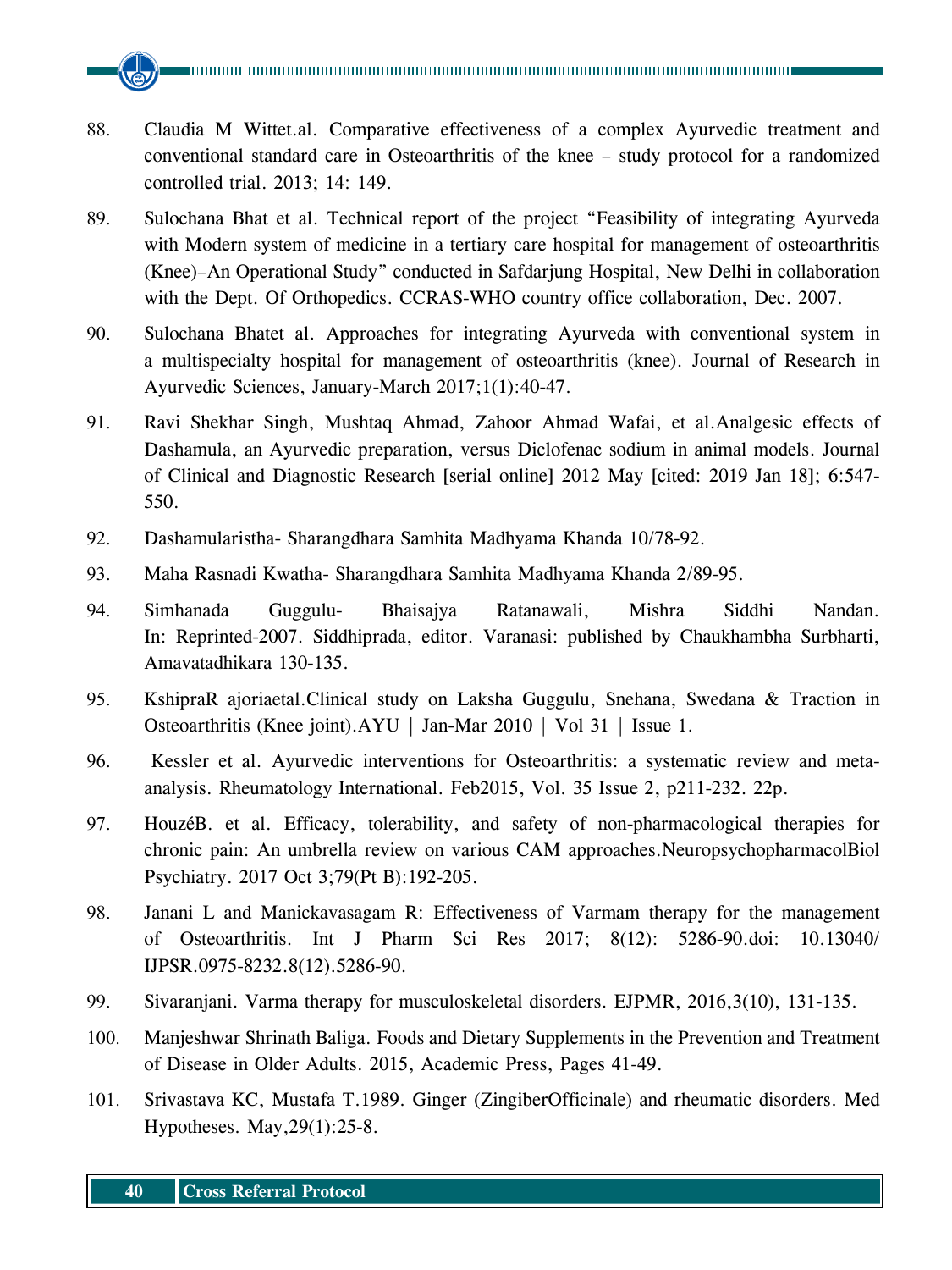#### **VIII**. **Neurological Disorders**

- 102. Jindal N, Shamkuwar MK, Kaur J, Berry S. Efficacy of Āyurvedic treatment using Pañcakarma combined with balance exercises for disability and balance in progressive supranuclear palsy. Anc Sci Life. 2012;32(1):54-58. doi:10.4103/0257-7941.113793
- 103. Bhinde SM, Patel KS, Kori VK, Rajagopala S. Management of spastic cerebral palsy through multiple Ayurveda treatment modalities. Ayu. 2014 Oct-Dec;35(4):462-6. doi: 10.4103/0974- 8520.159044. PMID: 26195914; PMCID: PMC4492036
- 104. Vivera MJ, Gomersall JS. The effectiveness of ayurvedic oil-based nasal instillation (Nasya) medicines in the treatment of facial paralysis (Ardita): a systematic review. JBI Database System Rev Implement Rep. 2016 Apr;14(4):198-228. doi: 10.11124/JBISRIR-2016-2402. PMID: 27532316
- 105. Channabasappa SM, Gupta B, Dharmappa S. Vajra Bhasma, Ayurvedic medicine: a rare and unusual cause of Lyell›s syndrome and its successful management. BMJ Case Rep. 2020 Oct 30;13(10):e237891. doi: 10.1136/bcr-2020-237891. PMID: 33127708; PMCID: PMC7604812
- 106. Pradeep Kumar Pal et al. Scientific evaluation of effect of yogic practices over Ardhavabhedaka (migraine). Int. J. Res. Ayurveda Pharm. 8(1), Jan – Feb 2017.
- 107. Pandey et al. Anu tail nasya and Shirah shooladi vajra rasa in the management of Ardhavabhedak roga (common migraine) – a case study.World Journal of Pharmaceutical Research Vol 7, Issue 07, 2018.
- 108. Sharma and Sharma. A Critical Appraisal of Headache vis-à-vis Shiro Roga. J Homeop Ayurv Med 2013, 2:3.
- 109. Sandeep Purohit et al. Role of Ayurveda In The Management Of Ardhavbhedaka. International Ayurvedic Medical Journal, (ISSN: 2320 5091) (August, 2017) 5(8).
- 110. Srilakshmi D, Chaganti S. A holistic approach to the management of Erb›s palsy. J Ayurveda Integr Med. 2013 Oct;4(4):237-40. doi: 10.4103/0975-9476.123713. PMID: 24459391; PMCID: PMC3891180.
- 111. Forouzanfar F, Hosseinzadeh H. Medicinal herbs in the treatment of neuropathic pain: a review. Iran J Basic Med Sci. 2018;21(4):347-358. doi:10.22038/IJBMS.2018.24026.6021
- 112. Rastogi S. Low-Pressure, Low-Flow Voiding Dysfunction in an Elderly Male Treated Through Ayurveda: A Case Report. J Evid Based Complementary Altern Med. 2017;22(4):846-850. doi:10.1177/2156587217712764
- 113. Singh SK, Rajoria K. Ayurvedic management of chronic constipation in Hirschsprung disease - A case study. J Ayurveda Integr Med. 2018;9(2):131-135. doi:10.1016/j.jaim.2017.11.004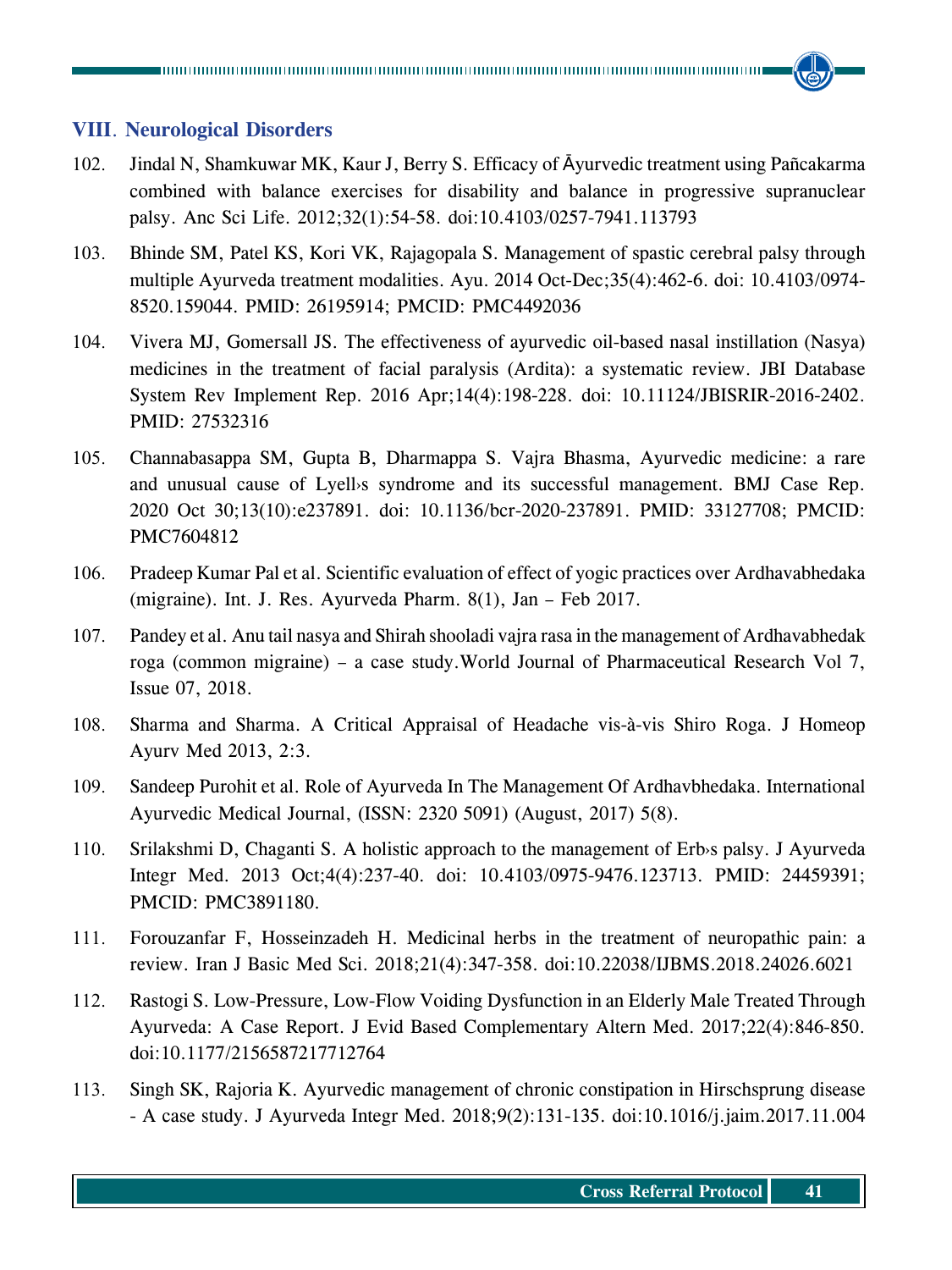#### **IX**. **Non**-**Communicable Diseases** (**NCDs**)

- 114. Patwardhan B, Bodeker G. Ayurvedic genomics: establishing a genetic basis for mind-body typologies. J Altern Complement Med. 2008 June; 14(5):571-6. Review. PubMed PMID: 18564959.
- 115. Prasher B, Negi S, Aggarwal S, Mandal AK, Sethi TP, Deshmukh SR, Purohit SG, Sengupta S, Khanna S, Mohammad F, Garg G, Brahmachari SK; Indian Genome Variation Consortium, Mukerji M. Whole genome expression and biochemical correlates of extreme constitutional types defined in Ayurveda. J Transl Med. 2008 Sep 9;6:48.
- 116. Rizzo-Sierra CV. Modern interpretation of Prakriti (psychosomatic constitution) Ayurvedic Genomics, Constitutional Psychology, and Endocrinology: The Missing Connection. J Altern Complement Med. 2011 May 12.
- 117. Poornima B et al. A Review on Deepana Dravya (Appetizers) of Bhavaprakasha Nighantu. Int. J. Res. Ayurveda Pharm. 2018;9(3).
- 118. Bhavya BS, Pampanna Gouda H. A Literary Review on concepts of Deepana and Pachana. Journal of Ayurveda and Holistic Medicine (JAHM); 2014; 2(7):21-24.
- 119. Rajesh Kumar Mishra etal. "Pharmacological Activity of Zingiberofficinale", International Journal of Pharmaceutical and Chemical Sciences. Jul-Sep 2012;1(3) :1422- 1427.
- 120. Ashok kumar BN et.al. Significance of Deepana and Pachana activity in the treatment of Amapradoshajya Vikaras. Journal of Ayurveda and Integrated Medicinal Sciences. September-October2016;1(3).
- 121. Ganeshpurkar, A., Jain, S., & Agarwal, S. Experimental studies on glycolytic enzyme inhibitory and antiglycation potential of Triphala. Ayu, 2015.36(1):96–100. Doi:10.4103/0974- 8520.169000.
- 122. Gunjal, A., Walunj, M., Aghera, H., Nariya, M., &Goyal, M. R. Hypoglycemic and anti-hyperglycemic activity of Triphalādi granules in mice. Ancient Science of Life, 2016;35(4):207–211. Doi:10.4103/0257-7941.188177
- 123. Rajan, S. S., & Antony, S. Hypoglycemic effect of triphala on selected Non-Insulin Dependent Diabetes Mellitus subjects. Ancient science of life, 2008;27(3):45.
- 124. Srinivasan, P., Vijayakumar, S., Kothandaraman, S., & Palani, M.Anti-diabetic activity of quercetin extracted from Phyllanthusemblica L. Fruit: In silico and in vivo approaches. Journal of Pharmaceutical Analysis, 2018;8(2):109–118. Doi:10.1016/j.jpha.2017.10.005
- 125. Bedarkar, P. B. Comparative alpha amylase and alpha glucosidase inhibitory activities of Nishamalaki, Amalakirasayana-an Ayurvedic formulations. 2017.
- 126. Fatima N., Hafizur R. M., Hameed A., Ahmed S., Nisar M., & Kabir N.Ellagic acid in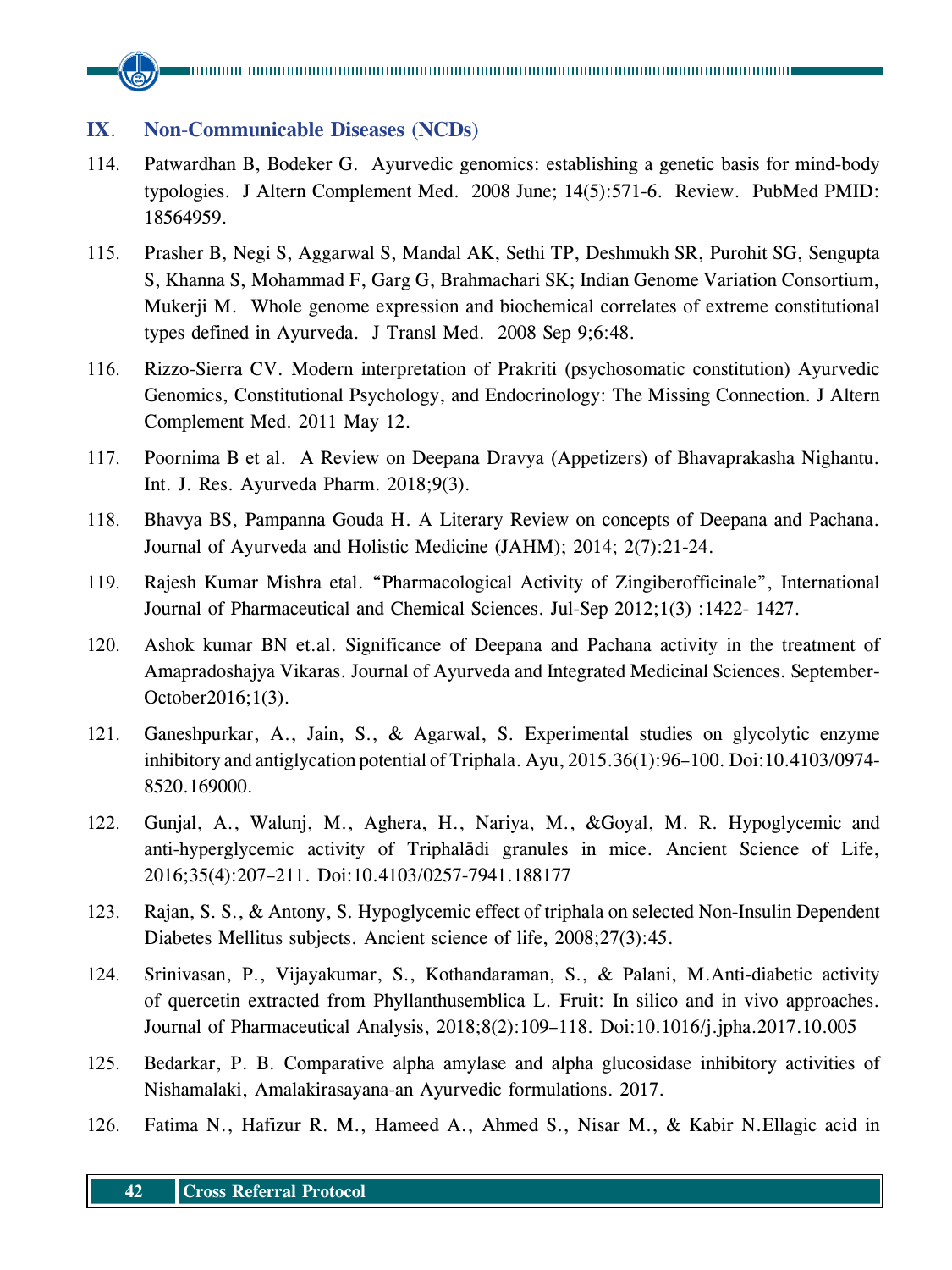Emblicaofficinalis exerts anti-diabetic activity through the action on β-cells of pancreas. European Journal of Nutrition, 2017;56(2):591–601. Doi:10.1007/s00394-015-1103-y

- 127. Qureshi S. A., Asad W., & Sultana V. The effect of Phyllantusemblica Linn on type-II diabetes, triglycerides and liver-specific enzyme. Pakistan Journal of Nutrition, 2009;8(2):125–128.
- 128. Sankar P., Subhashree S., &Sudharani, S. Effect of Trigonellafoenum-graecum seed powder on the antioxidant levels of high fat diet and low dose streptozotocin induced type II diabetic rats. European Review for Medical and Pharmacological Sciences, 2012;16 Suppl 3:10–17.
- 129. Ganeshpurkar A., Diwedi V. & Bhardwaj Y. In vitro α–amylase and α-glucosidase inhibitory potential of Trigonellafoenum-graecum leaves extract. Ayu, 2013;34(1): 109–112. Doi:10.4103/0974-8520.115446.
- 130. Jiang W., Si L., Li P., Bai B., Qu J., Hou B., Gao L. Serum metabonomics study on antidiabetic effects of fenugreek flavonoids in streptozotocin-induced rats. Journal of Chromatography. B, Analytical Technologies in the Biomedical and Life Sciences, 2018;1092:466–472. Doi:10.1016/j.jchromb.2018.06.041.
- 131. Rampogu S., Parameswaran S., Lemuel M. R., & Lee, K. W. Exploring the Therapeutic Ability of Fenugreek against Type 2 Diabetes and Breast Cancer Employing Molecular Docking and Molecular Dynamics Simulations. Evidence-Based Complementary and Alternative Medicine: eCAM,2018;1943203. Doi:10.1155/2018/1943203.
- 132. Sankar P., Subhashree S., & Sudharani S. (2012). Effect of Trigonellafoenum-graecum seed powder on the antioxidant levels of high fat diet and low dose streptozotocin induced type II diabetic rats. European Review for Medical and Pharmacological Sciences, 16 Suppl 3:10–17.
- 133. Sharma R., Kumar V., Ashok B. K.Hypoglycemic and anti-hyperglycemic activity of GuduchiSatva in experimental animals. Ayu, 2013;34(4):417–420. Doi:10.4103/0974- 8520.127726.
- 134. Joladarashi D., Chilkunda, N. D., &Salimath P. V. Glucose uptake-stimulatory activity of Tinosporacordifolia stem extracts in Ehrlich ascites tumor cell model system. Journal of Food Science and Technology, 51(1), 178–182. Doi:10.1007/s13197-011-0480-3.
- 135. Kalekar S. A., Munshi R. P.& Thatte U. M. Do plants mediate their anti-diabetic effects through anti-oxidant and anti-apoptotic actions? An in vitro assay of 3 Indian medicinal plants. BMC complementary and alternative medicine, 2013;13:257. Doi:10.1186/1472- 6882-13-257.
- 136. Patel M. B.,& Mishra S. Hypoglycemic activity of alkaloidal fraction of Tinosporacordifolia. Phytomedicine: International Journal of Phytotherapy and Phytopharmacology.2011;18(12):1045–1052. Doi:10.1016/j.phymed.2011.05.006.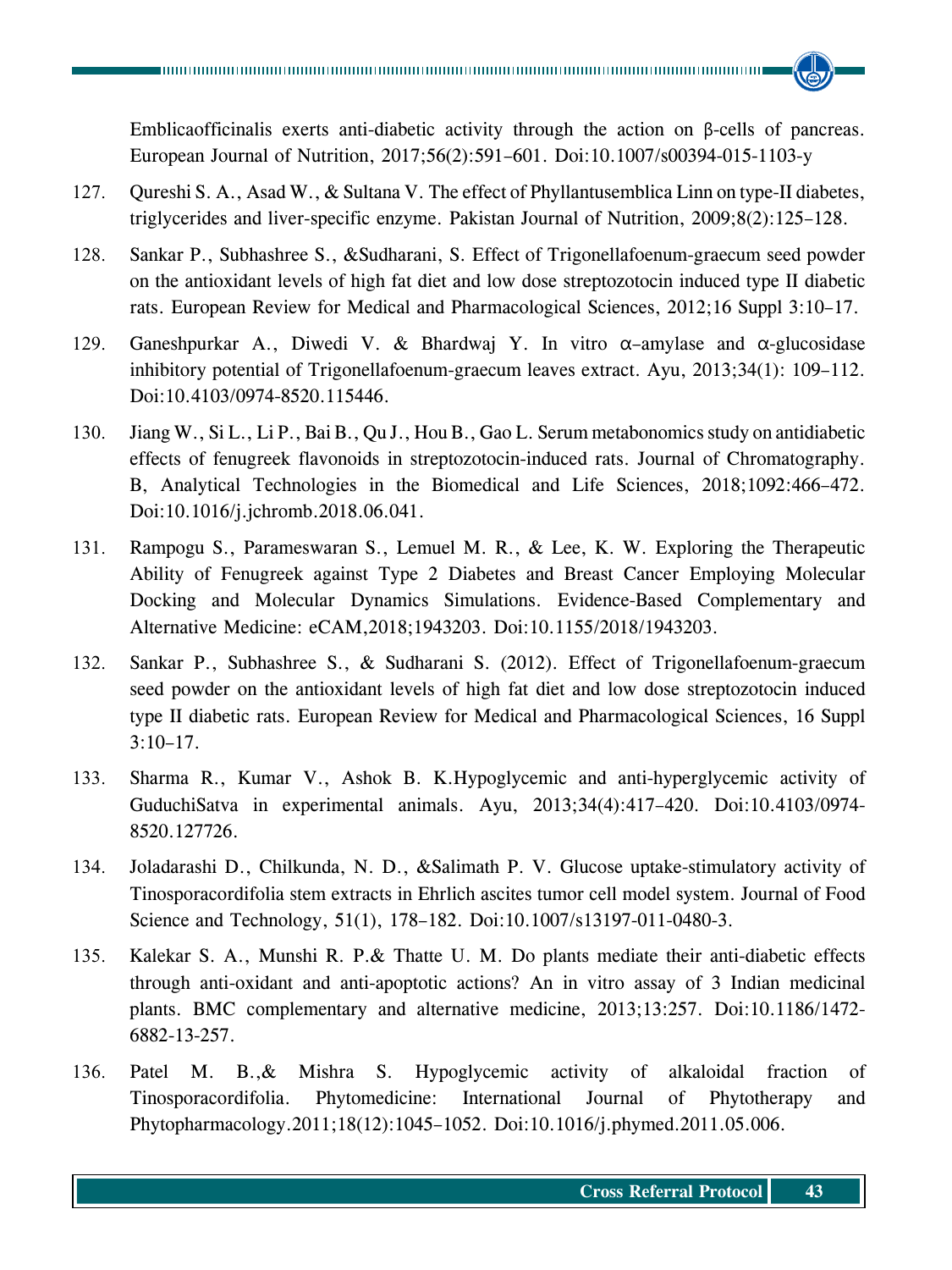- 137. Rajalakshmi M.,& Anita R. Β-cell regenerative efficacy of a polysaccharide isolated from methanolic extract of Tinosporacordifolia stem on streptozotocin induced Diabetes mellitus. 2016.
- 138. Sangeetha M. K., Priya C. D. M., & Vasanthi H. R. Anti-diabetic property of Tinosporacordifolia and its active compound is mediated through the expression of Glut-4 in L6 myotubes. Phytomedicine: International Journal of Phytotherapy and Phytopharmacology, 2013; 20(3-4):246–248. Doi:10.1016/j.phymed.2012.11.006.
- 139. Kamali S. H., Khalaj A. R., Hasani-Ranjbar S.et.al. Efficacy of "ItrifalSaghir", a combination of three medicinal plants in the treatment of obesity; Arandomized controlled trial. Daru: Journal of Faculty of Pharmacy, Tehran University of Medical Sciences, 2012;20(1):33. Doi:10.1186/2008-2231-20-33.
- 140. Gopa B., Bhatt J., & Hemavathi K. G. A comparative clinical study of hypolipidemic efficacy of Amla (Emblicaofficinalis) with 3-hydroxy-3-methylglutaryl-coenzyme-A reductase inhibitor simvastatin. Indian Journal of Pharmacology. 2012;44(2):238–242. Doi:10.4103/0253- 7613.93857.
- 141. Renu Singh et al. Integration of AYUSH (Ayurveda and Yoga) with National Programme for Prevention and Control of Cancer, Diabetes, Cardiovascular Diseases and Stroke (NPCDCS): An Appraisal of Central Council for Research in Ayurvedic Sciences Research and Development Initiatives. Journal of Research in Ayurvedic Sciences, January-March 2018;2(1):27-36.

#### **X**. **Reproductive & Child Health** (**RCH**)

- 142. Londhe DJ, Chinchalkar S, Kaushik R, Prakash O. Garbha Samskar: Ayurveda Way of Epigenetic Programming. J Res Ayurvedic Sci 2018;2(1):42-49.
- 143. Rasmi Hadimani & Sheela Mallikarjun. Concept of Garbhini Paricharya: A Scientific Review. IAMJ: Volume 6, Issue 6; June 2018.
- 144. Rashmi R. Sharma. A Comprehensive Study of the Utility of Garbhini Paricharya in Today's Era International Journal of Advanced Ayurveda Research 2015, Volume 1, Issue 1, pp. 10- 15.
- 145. Deepika A. Khandelwal, Shilpa B. Donga, Laxmipriya Dei. Clinical efficacy of PunarnavaMandura and DhatriLauha in the management of Garbhini Pandu (anemia in pregnancy). Ayu. 2015 Oct-Dec; 36(4).
- 146. Ozgoli G, Saei Ghare Naz M. Effects of Complementary Medicine on Nausea and Vomiting in Pregnancy: A Systematic Review. Int J Prev Med. 2018 Aug 30;9:75.
- 147. Soni Kapil, Seema Shukla, Eena Sharma. Clinical study on role of Amalakigutika (Emblica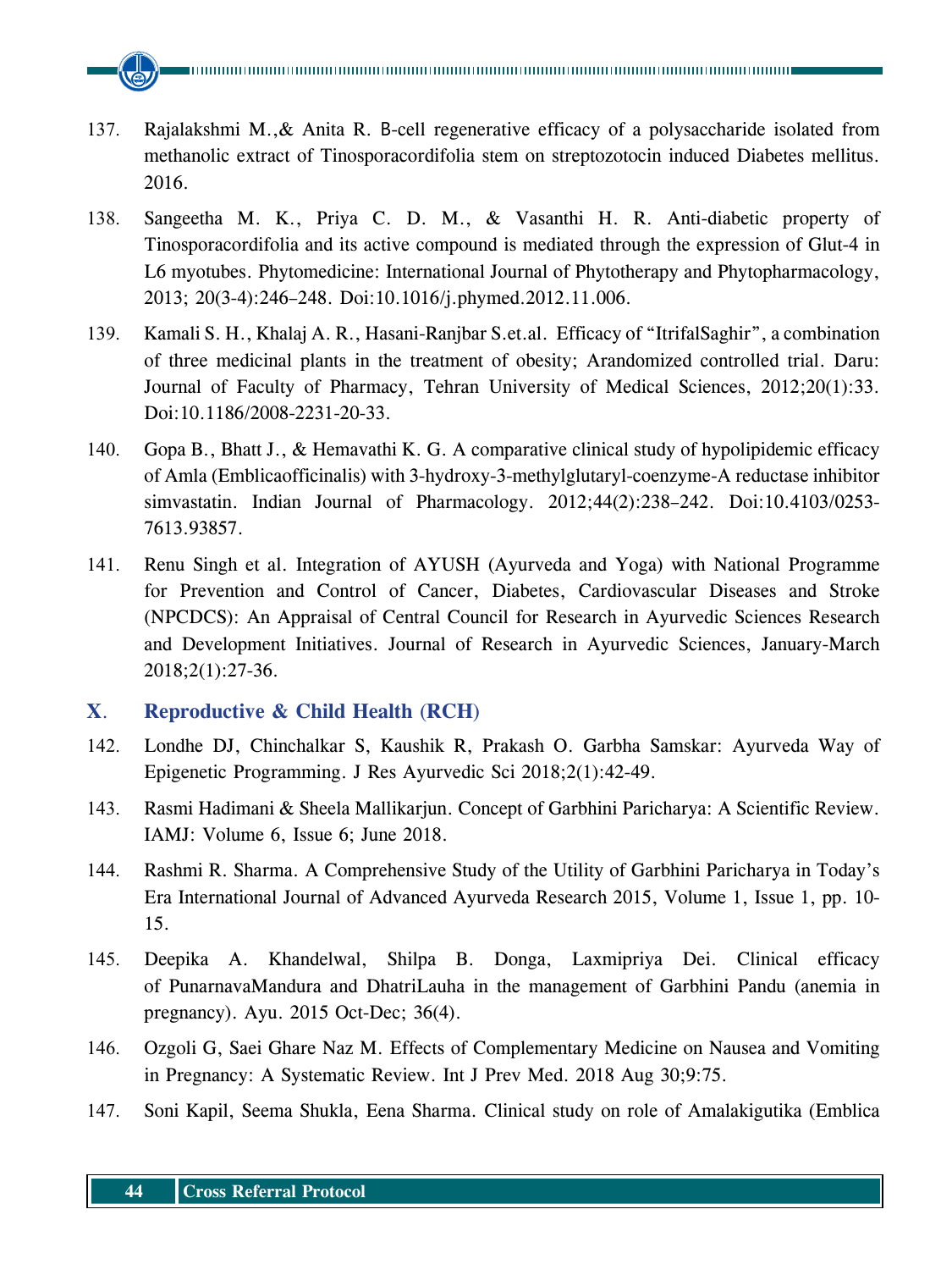officinalis) in upper GIT disorders during pregnancy w.s.r. to Garbhaj Chhardi (morning sickness). J Res Educ Indian Med; 14(1): 41-45.

- 148. Kamayani Mishra et al. A Literary Review on Emblica officinalis in Pregnancy Induced Anaemia. International Journal of Research in Engineering, Science and Management Volume-1, Issue-10, October-2018.
- 149. Prasan R. Bhandari, Mohammad AmeeruddinKamdod. Emblica officinalis (Amla): A review of potential therapeutic applications. International Journal of Green Pharmacy, October-December 2012.
- 150. Krishnaveni M, Mirunalini S. Therapeutic potential of Phyllanthus emblica (amla): the ayurvedic wonder. J Basic Clin PhysiolPharmacol. 2010;21(1):93-105.
- 151. Ankit Jain, Shreya Choubey, P.K.Singour, H. Rajak and R.S. Pawar. Sida cordifolia (Linn) – An overview. Journal of Applied Pharmaceutical Science. 01(02); 2011: 23-31.
- 152. Ahmed Galal, Vijayasankar Raman and Ikhlas A. Khan. Sida cordifolia, a Traditional Herb in Modern Perspective – A Review. Current Traditional Medicine, 2015, 1, 5-17.
- 153. Agarwal K, Gupta A, Pushkarna R et al. Effect of massage and use of oil on growth, blood flow and sleep pattern in infants. Indian J Med Res. 2000 112: 212–7
- 154. Swapnil Raskar, Rajagopala S. Abhyanga in New Born Baby and Neonatal Massage A Review. IJAPR, June 2015, Vol 3 :Issue 6.
- 155. Singh SP, Mehla RK, Singh M. Plasma hormones, metabolites, milk production, and cholesterol levels in Murrah buffaloes fed with Asparagus racemosus in transition and postpartum period. Tropical Animal Health Production. 2012;44(8):1827-32.
- 156. Bazzano AN, Hofer R, Thibeau S, Gillispie V, Jacobs M, Theall KP. A Review of Herbal and Pharmaceutical Galactagogue for Breast-Feeding. OchsnerJournal. 2016; 16(4):511-524.
- 157. Gupta, Mradu, and Badri Shaw. A Double-Blind Randomized Clinical Trial for Evaluation of Galactogogue Activity of Asparagus racemosus Willd. Iranian Journal of Pharmaceutical Research : IJPR 10.1 (2011): 167–172.
- 158. Felipe Penagos Tabareset al. Pharmacological Overview of Galactogogues. Veterinary Medicine International. Volume 2014.
- 159. Mortel M, Mehta SD. Systematic review of the efficacy of herbal galactogogues. J HumLact. 2013 May;29(2):154-62.
- 160. Shukla K, Dwivedi M, Kumar N. Pharmaceutical preparation of Saubhagya Shunthi Churna: A herbal remedy for puerperal women. Int J Ayurveda Res. 2010 Jan;1(1):25-9.
- 161. Krup V, Prakash LH, Harini A (2013). Pharmacological Activities of Turmeric (Curcuma longa linn): A Review. J Homeop Ayurv Med 2:133. Doi: 10.4172/2167-1206.1000133.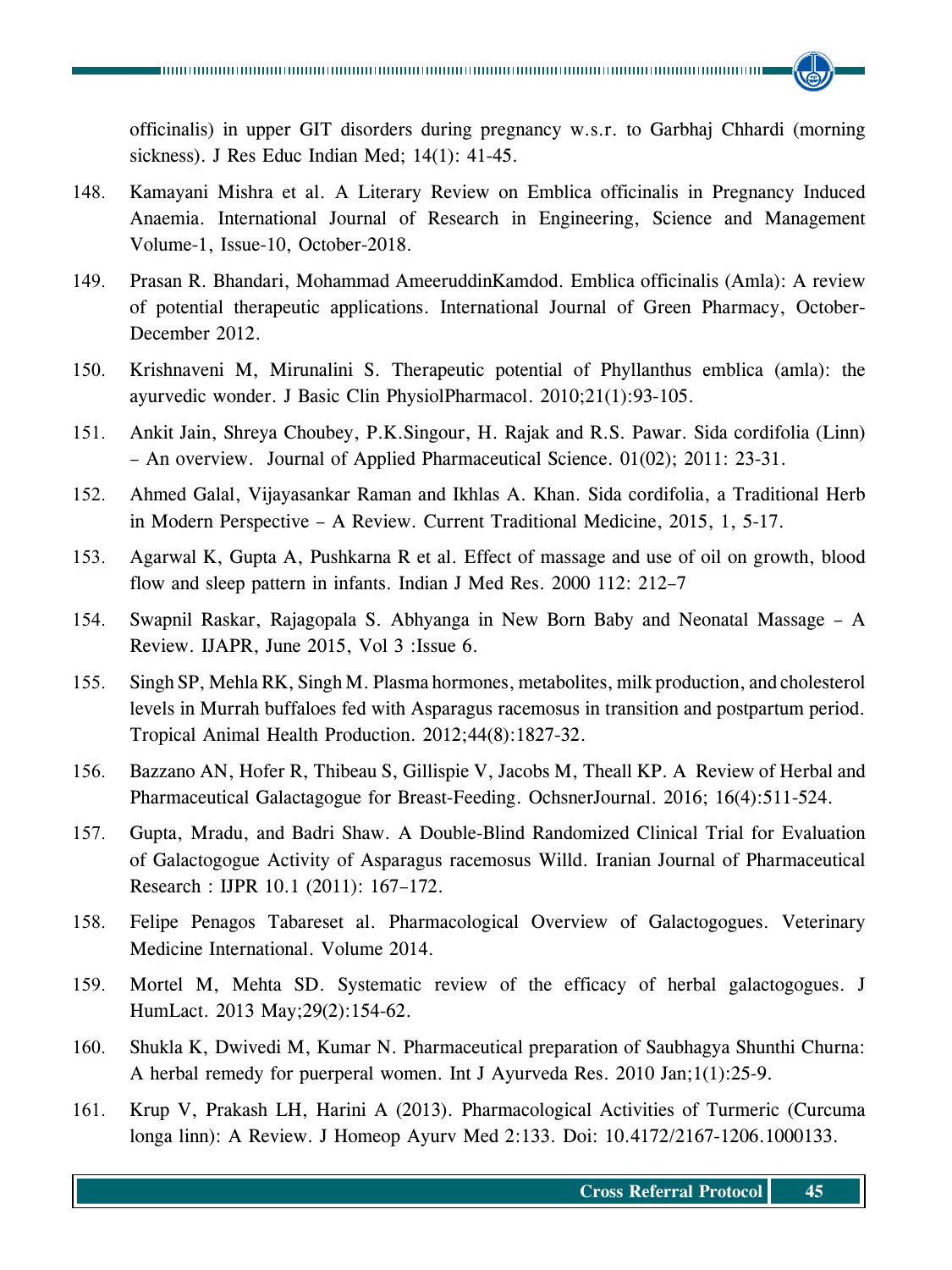- 162. Chandrasekaran C. V., Sundarajan K., Edwin J. R., Gururaja G. M., Mundkinajeddu D., & Agarwal A. Immune-stimulatory and anti-inflammatory activities of Curcuma longa extract and its polysaccharide fraction. Pharmacognosy research, 2013; 5(2), 71-9.
- 163. Dr Anant Saznam, Dr Satyendra Kumar Singh. Review of Shunthi (Zingiber officinale Rosc.) in Ayurvedic Literature. Journal of medical science and clinical research. Volume 05 Issue 09 September 2017.
- 164. Sharma et al. Therapeutic Vistas of Guduchi (Tinospora cordifolia): a medico-historical memoir. The Journal of research and education in Indian medicine  $XX(2)$ :113-28 · April 2014.
- 165. AK Mishra et al. Asava and Aristha: An Ayurvedic Medicine An Overview. IJPBA April – May, 2010, Vol. 1, Issue, 1.
- 166. Keshav Raj Paudel, Nisha Panth. Phytochemical Profile and Biological Activity of Nelumbo nucifera Evidence-Based Complementary and Alternative Medicine. Volume 2015, Article ID 789124, 16 pages
- 167. Ayurvedic home remedies. Central Council for Research in Ayurveda and Siddha. Department of ISM& H, Ministry of Health. & Family welfare 2005.
- 168. Hand book of Domestic medicine and common Ayurvedic Remedies: Anonymous; 1999; CCRAS, Deptt. Of ISM&H,M/O Health and Family welfare, Govt. Of India.
- 169. Sunil Kumar. Effects of Drakshavaleha in developing mice embryo.Anc Sci Life. 2013 Jan; 32(Suppl 2): S19.
- 170. Therapeutic potentials of Kantakari (Solanum xanthocarpumSchrad. &Wendl.) Roshy Joseph, Ilanchezhian R ,Patgiri BJ. Ayurpharm Int J Ayur Alli Sci., Vol.1, No.2 (2012) Pages 46 – 53.
- 171. Suhas A Chaudhary, Patel KS, Kori VK, Rajagopala S. Clinical study on sub-acute and chronic Kasa and its management with Vasa Avaleha in children. International Journal of Ayurvedic Medicine, 2014, 5(2), 210-219.
- 172. Inder K. Makhija, Chandrashekara S. Shreedhara, H. N. Aswatha Ram. Mast cell stabilization potential of Sitopaladi Churna: An Ayurvedic formulation. Pharmacognosy Res. 2013 Oct-Dec; 5(4): 306–308.
- 173. Avnish K. Upadhyay, Kaushal Kumar, Arvind Kumar, Hari S. Mishra. Tinospora cordifolia (Willd.) Hook. F., Thoms. (Guduchi) – Validation of the Ayurvedic pharmacology through experimental and clinical studies. Int J Ayurveda Res. 2010 Apr-Jun; 1(2): 112–121.
- 174. Satyavati G.V., Prasad D.N., Sen S.P. and Das P.K. Oxytocic activity of a pure phenolicglycoside (P2) from Saracaindica Linn (ashoka): a short communication, Indian J. Med.Res.,58(5), 660–663, 1970.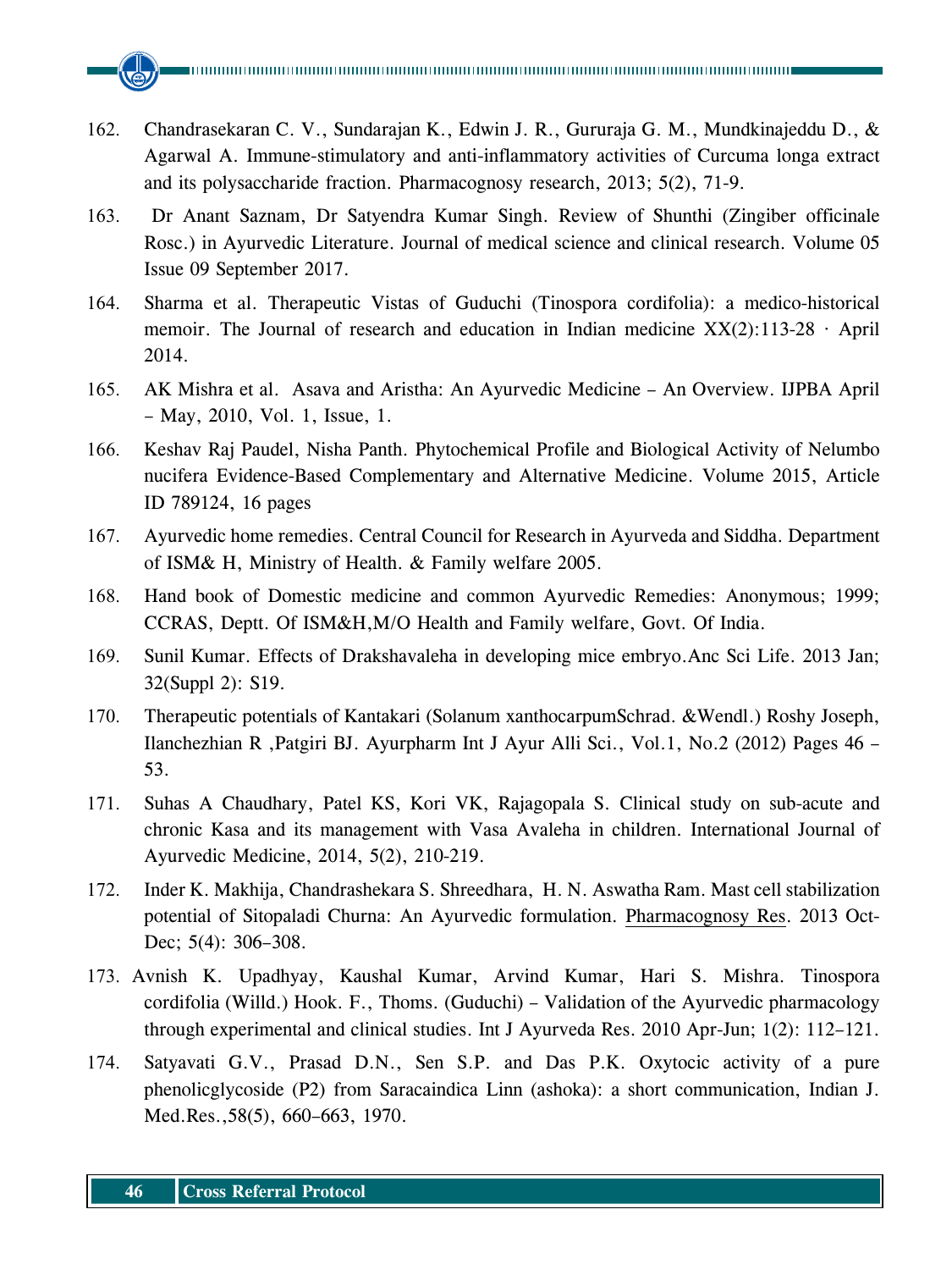- 175. Swar G, Shailajan S, MenonS. Activity based evaluation of a traditional Ayurvedic medicinal plant: Saraca asoca (Roxb.) de Wilde flowers as estrogenic agents using ovariectomized rat model. J Ethnopharmacol. 2017.
- 176. Bhagyalakshmi B R, Keshava D V, Shobha G Hiremath, Pradeep K Prajapati. Experimental Evaluation of Oestrogenic activity of Rajahpravartini Vati – A Herbo-mineral formulation. Applications and applied mathematics an international journal. 2015; 4(1-2): 18-23.
- 177. Pravesh Tomar Lal, Sudeep Kumar Lal, Saloni Garg. A clinical comparative evaluation of efficacy and safety of Kumaryasava and Rajahpravartanivati in the management of prathmikkastartavaw.s.r. to(primary dysmenorrhoea): a prospective open label single center study. Int. J. Ayur. Pharma Research. 2017; 5 (11): 1-13.
- 178. Surjushe, A., Vasani R., &Saple, D. G. (2008). Aloe vera: a short review. Indian journal of dermatology, 53(4), 163-6.
- 179. Parvaneh Mirabiet al. Effect of Medicinal Herbs on Primary Dysmenorrhoea- a Systematic Review.Iran J Pharm Res. 2014 summer; 13(3): 757–767.
- 180. K. Prameela Devi. Clinical evaluation of Pushyanugachoorna and Lodhrasava in Rakta Pradara (DUB). Indian Journal Traditional Knowledge, Vol.63: 429- 431.
- 181. M. Bhuvaneswari & Kishore Seetarama D: Role of PushyanugaChurna in Rakta Pradara. IAMJ: volume 5, issue 12, December, 2017.

#### **XI**. **Respiratory System**

- 182. Ankit Gupta, P. K. Prajapati. A clinical review of different formulations of Vasa (Adhatodavasica) on TamakaShwasa (asthma).Ayu. 2010 Oct-Dec; 31(4): 520–524.
- 183. Poonam Arora, S.H. Ansari, Varisha Anjum , Rajani Mathur, Sayeed Ahmad. Investigation of anti-asthmatic potential of Kanakasava in ovalbumin-induced bronchial asthma and airway inflammation in rats.Journal of Ethnopharmacology.Volume 197, 2 February 2017, Pages 242-249.
- 184. S. B. Dahikar, S. A. Bhutada, S. K. Vibhute, V.C. Sonvale, D. H. Tambekar, S. B. Kasture. Evaluation of antibacterial potential of Trikatu Churna and its ingredients: an in vitro study. International Journal of Phytomedicine.Vol 2, No 4 (2010)

#### **XII**. **Skin Disorders**

- 185. Parulkar. Khadirarishta: a medico study. World Journal of Pharmaceutical Research Vol 5, Issue 11, 2016.
- 186. Chaudhari S.K et al. An overview on Acacia catechu. IJRRPAS, 2(2).342-346.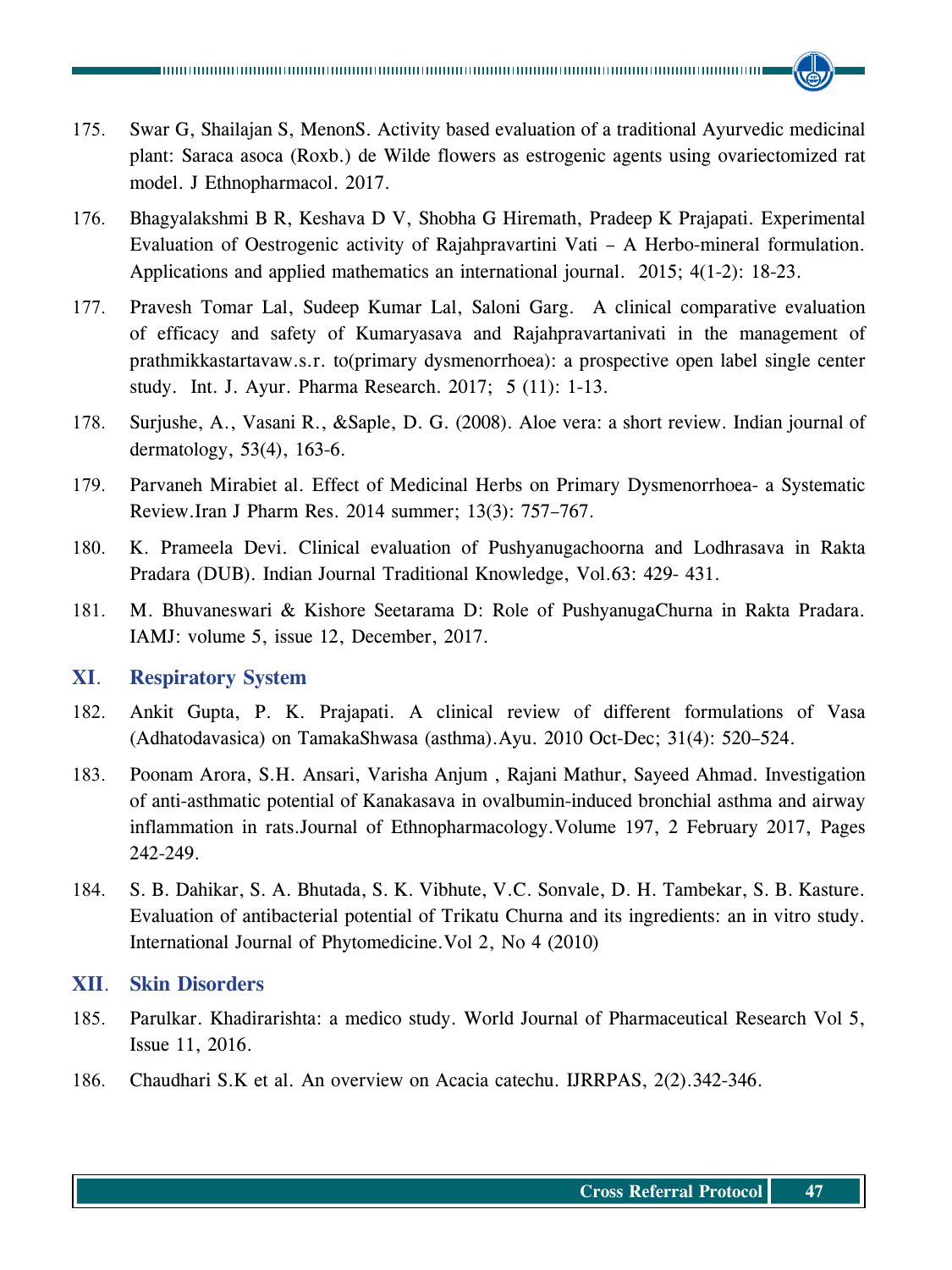

- 187. Mallika KJ, Shashirekha KS. Preparation of antibacterial discs from enrolment drugs. Int. J. Res. Ayurveda Pharm. 9 (4), 2018.
- 188. NR Navody Rajuet al. Management of Kitibha Kushta (Psoriasis) a case study. Int J.Res. Ayurveda Pharm 8 [1],Jan- Feb.2017.
- 189. K. Shobha Bhat et al. A clinical study on the efficacy of Panchavalkala cream in Vrana Shodhanaw.s.r to its action on microbial load and wound infection. AYU |Apr-Jun 2014 | Vol 35 | Issue 2.
- 190. Narahari S.R, Ryan TJ, Bose KS, Prasanna KS, Aggithaya MG. Integrating modern dermatology and Ayurveda in the treatment of vitiligo and lymphedema in India. Int J Dermatol. 2011; 50: 310–34.

#### **XIII**. **Urinary System**

- 191. Anonymous. Monograph on clinical studies of certain Ayurvedic formulations in the management of Urolithiasis. Central Council for Research in Ayurveda and Siddha, Department of AYUH, Ministry of Health & Family Welfare, 2007.
- 192. Mehra R, Makhija R. & Vyas. Study of Gokshuradi Guggulu in uncomplicated urinary tract infections in female patients. Journal of Ayurveda,Vol-III, 2010, No.2, Page No. 22-25, April–June 2009.
- 193. Priya Bhat, Gajanana Hegde. An Observational Clinical Study on the Management of Mutrakrichchra (Lower Urinary Tract Infection). Ayurpharm. Int. J. Ayur. Alli. Sci., Vol. 3, No. 10 (2014) Pages 275–281.
- 194. Shrivastava A, Gupta VB. Various treatment options for benign prostatic hyperplasia: A current update. J Midlife Health. 2012;3(1):10-19. doi:10.4103/0976-7800.98811
- 195. Patel MV, Gupta SN, Patel NG. Effects of Ayurvedic treatment on 100 patients of chronic renal failure (other than diabetic nephropathy). Ayu. 2011;32(4):483-486. doi:10.4103/0974- 8520.96120
- 196. Kasote DM, Jagtap SD, Thapa D, Khyade MS, Russell WR. Herbal remedies for urinary stones used in India and China: A review. J Ethnopharmacol. 2017 May 5;203:55-68. doi: 10.1016/j.jep.2017.03.038. Epub 2017 Mar 23. PMID: 28344029.
- 197. Jain R, Kosta S, Tiwari A. Ayurveda and urinary tract infections. J Young Pharm. 2010;2(3):337. doi:10.4103/0975-1483.66811